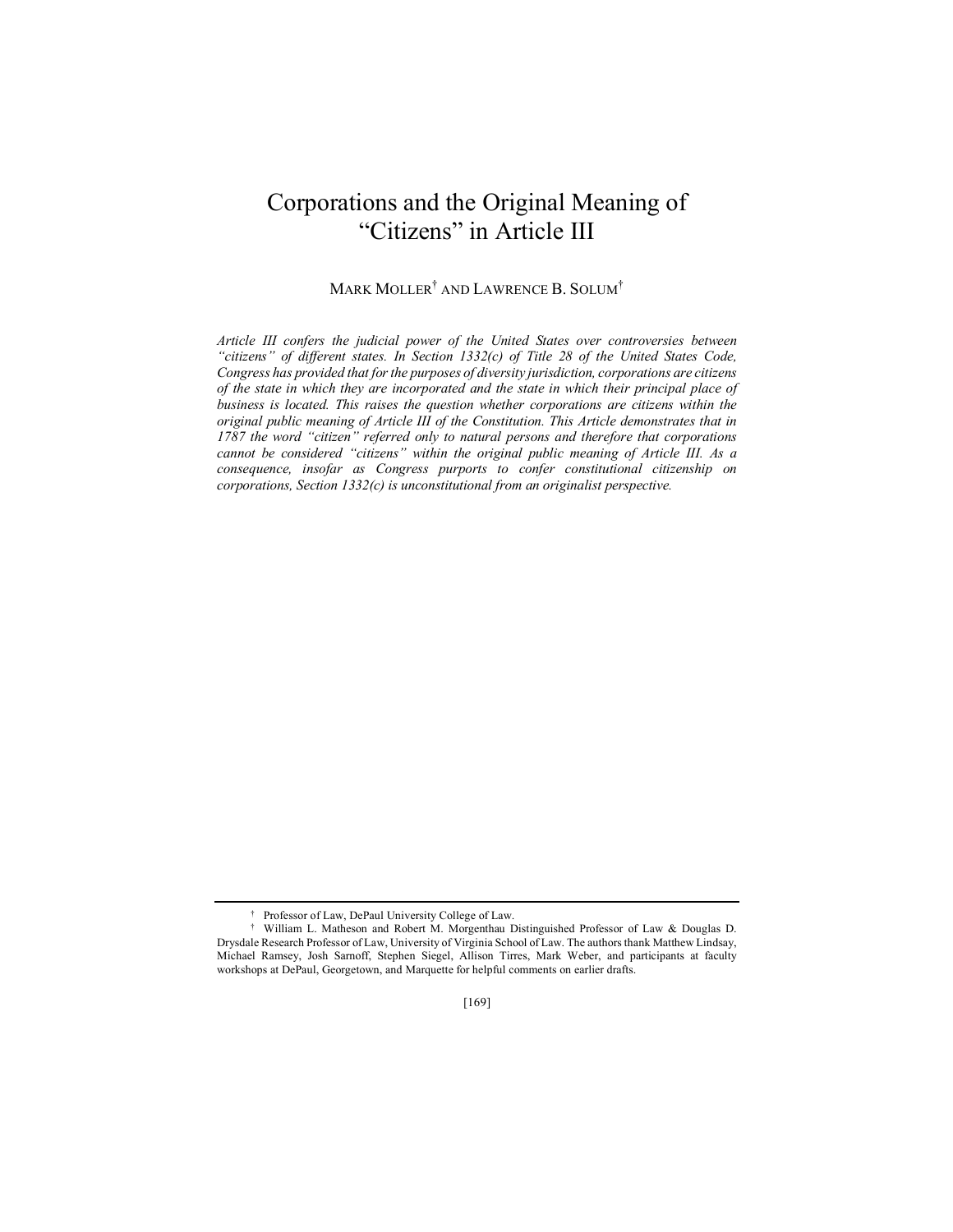## TABLE OF CONTENTS

| A. THE ORIGINALIST FAMILY OF CONSTITUTIONAL THEORIES  174           |     |
|---------------------------------------------------------------------|-----|
| B. THE INTERPRETATION-CONSTRUCTION DISTINCTION 175                  |     |
|                                                                     |     |
|                                                                     |     |
| E. THE ROLE OF ORIGINAL PUBLIC MEANING IN NONORIGINALIST            |     |
|                                                                     |     |
| II. THE ORIGINAL MEANING OF "CITIZEN": CHALLENGES AND               |     |
|                                                                     |     |
|                                                                     |     |
| B. IDENTIFYING THE SORTAL CONTENT OF CITIZENSHIP 178                |     |
| 1. Application Patterns as Pro Tanto Evidence179                    |     |
|                                                                     |     |
|                                                                     |     |
| III. CORPORATIONS AND THE PUBLIC MEANING OF CITIZEN IN 1787-88  187 |     |
|                                                                     |     |
| B. THE AFFECTIVE TIE: THE ORIGINAL SORTAL CONTENT                   |     |
|                                                                     |     |
| 1. From the Allegiance of a "Subject" to the Affective "Tie"        |     |
|                                                                     |     |
|                                                                     |     |
|                                                                     |     |
| C. ELIMINATING A COMPETING SENSE OF "CITIZEN"204                    |     |
| 1. The Post-Ratification Rise of "Domiciliary Citizenship"          |     |
|                                                                     |     |
| 2. The Distinct Role of Domicile in the Framing Era Law             |     |
|                                                                     | 209 |
| IV. CORPORATIONS AND THE FOURTEENTH AMENDMENT CITIZENSHIP           |     |
|                                                                     |     |
| A. "BORN" AND "NATURALIZED": THE OPERATIVE TERMS OF                 |     |
|                                                                     |     |
|                                                                     |     |
| C. "NATURALIZED" CITIZENS WERE NATURAL PERSONS221                   |     |
|                                                                     |     |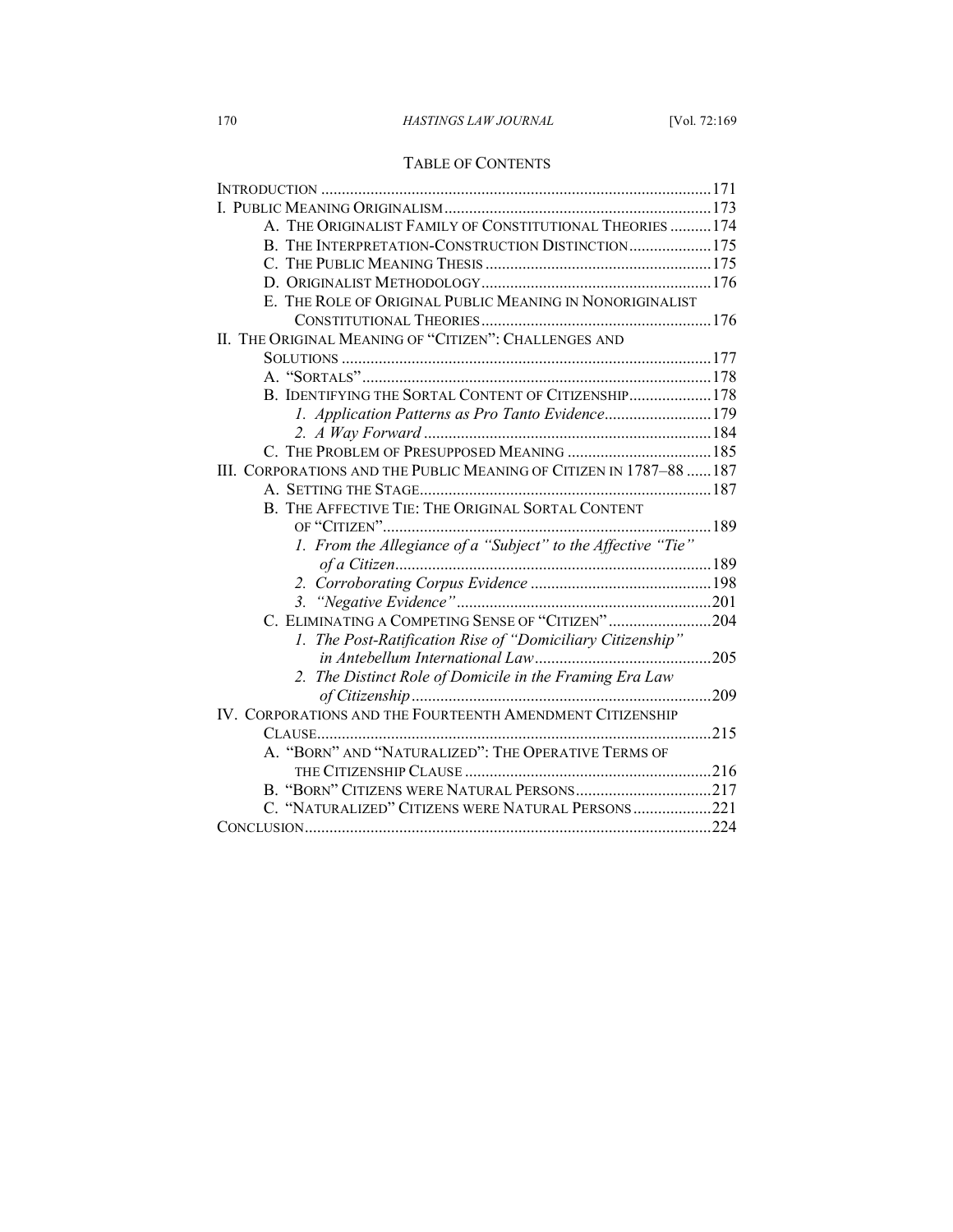#### **INTRODUCTION**

Just before his death in 1875, Benjamin Curtis, the great *Dred Scott*  dissenter, lectured Harvard law students on "one of the most . . . difficult questions on the subject of parties": "jurisdiction over corporations."1

In the preceding decades, the Supreme Court had extended diversity jurisdiction over corporate parties.<sup>2</sup> Yet, noted Curtis, "[i]t has been from first to last admitted that corporations are not citizens" within the meaning of Article III's Diversity of Citizenship Clause (or any other provision of the Constitution).<sup>3</sup> As a work around, the Marshall Court, in *Bank of United States v. Deveaux*, had held that parties suing corporations could rely on the diverse state citizenship of corporate shareholders.4 To defang the bite of the complete diversity requirement, the Taney Court later adopted a conclusive presumption that shareholders are citizens of a single state—the one that created the corporation.5

That presumption, Curtis told his students, is a "falsehood"—identical to the infamous fictions that the Court of the King's Bench had used to expand its jurisdiction vis-a-vis Common Pleas centuries earlier.<sup>6</sup> However, he cautioned, "there is not the slightest reason to suppose it will ever be departed from by the court."7

Despite a post-*Hobby Lobby* surge of scholarly interest in corporate constitutional rights, originalists have not paid much attention to the corporate right to diversity jurisdiction that so perplexed Justice Curtis. The omission begs to be rectified. Corporate diversity jurisdiction is, after all, among the oldest, most practically important, and frequently utilized of corporate constitutional rights. It is, most recently, the foundation for sweeping expansions of federal power over corporate litigation in the Class Action Fairness Act.<sup>8</sup> What does originalism mean for corporations' continued access to the federal diversity docket and all that comes with it?

The Article begins to answer that question by investigating the original

<sup>1.</sup> This lecture, part of a series of lectures on federal jurisdiction, was posthumously published in 1880. *See* BENJAMIN ROBBINS CURTIS, JURISDICTION, PRACTICE, AND PECULIAR JURISPRUDENCE OF THE COURTS OF THE UNITED STATES 127 (George Ticknor Curtis & Benjamin R. Curtis eds., 1880).

<sup>2</sup>*. Id.* at 129–33.

<sup>3</sup>*. Id.* at 128. Indeed, "it may fairly be said that neither the framers of the Constitution nor framers of the Judiciary Act had corporations in view" when they authorized federal courts to hear "controversies between citizens of different states." *Id.* at 128; *see also* U.S. CONST. art. III, § 2, cl. 1.

<sup>4</sup>*.* CURTIS, *supra* note 1, at 129–32. The case is *Bank of U.S. v. Deveaux*, 9 U.S. (5 Cranch) 61 (1809).

<sup>5</sup>*. Id.* at 132–33. The case that adopted this presumption is *Marshall v. Baltimore & Ohio R. Co.*, 57 U.S. 314 (1853). In a prior case, *Louisville, Cincinnati & Charleston R. Co. v. Letson*, 43 U.S. 497 (1844), the Court allowed the corporation to claim the state that was simultaneously its state of incorporation and the place it conducts its business as its state of citizenship on two rationales—a narrower holding that allowed the corporation to borrow the citizenship of shareholders who were citizens of that state, and a broader holding that suggested the corporation itself was a citizen of that state, without regard to the citizenship of any of its members. 43 U.S. at 554–57 (narrower holding); *id.* at 557–58 (broader holding); *see also* Michael Collins & Ann Woolhandler, *Judicial Federalism Under Marshall and Taney*, 2017 SUP. CT. REV. 337, 347–51, 362–65 (2018).

<sup>6.</sup> CURTIS, *supra* note 1, at 130–32.

<sup>7</sup>*. Id.* at 133.

<sup>8.</sup> Class Action Fairness Act of 2005, Pub. L. No. 109-2, 119 Stat. 4 (codified in various sections of 28 U.S.C.).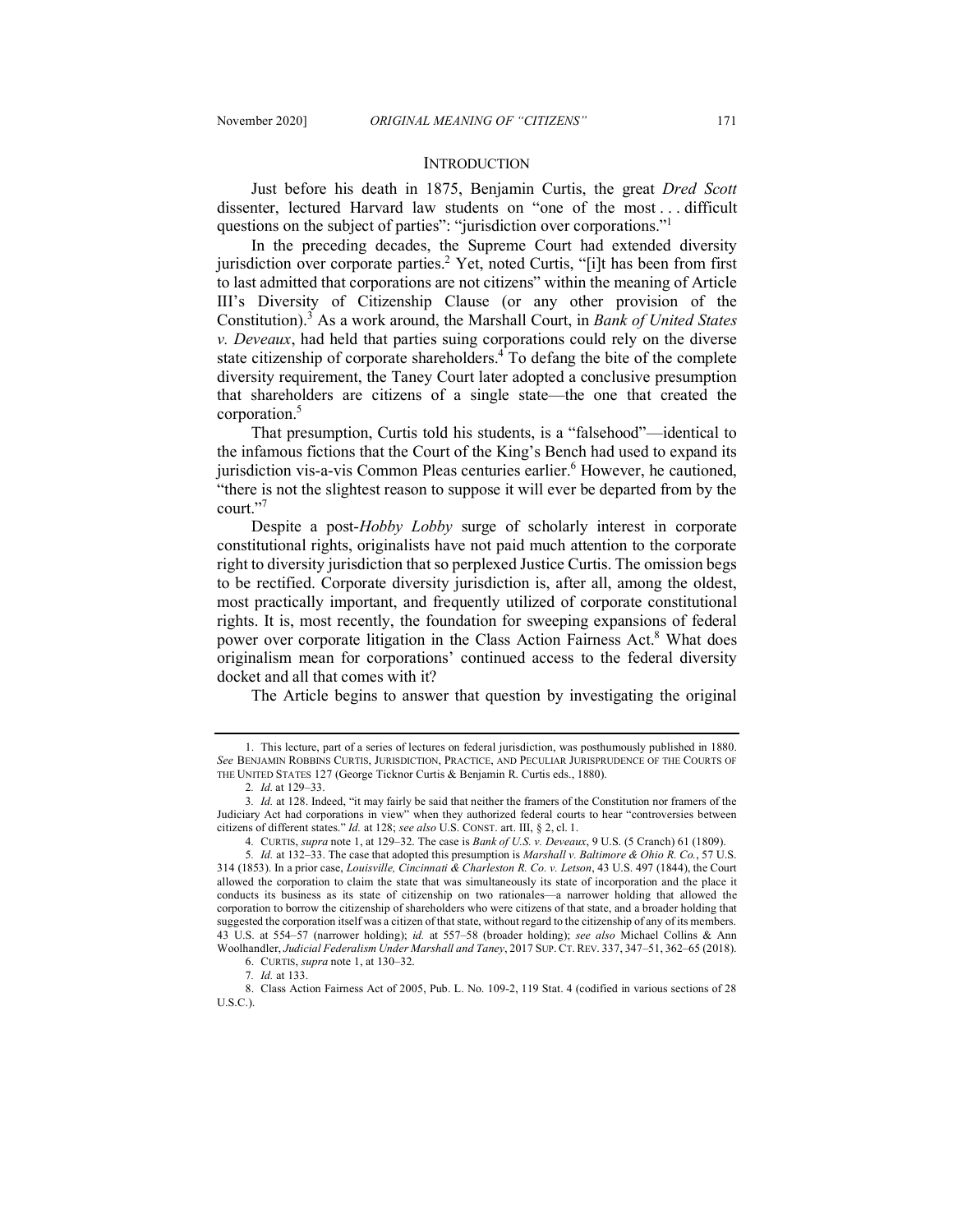public meaning of "citizens" in Article III of the United States Constitution.

We say "begins," because assessing the scope of diversity jurisdiction over corporations requires answering not one but two questions. The first is whether corporations, considered as abstract legal "persons" with an identity separate from their shareholders, are state "citizens" within the meaning of Article III the proposition Curtis said had "from first to last" been rejected. The second is whether corporations, if not themselves citizens, can rely on the diverse citizenship of the natural persons who "own" the corporation (the shareholders), the route pursued in *Deveaux* and other antebellum cases reviewed by Curtis.

This Article is limited to the first question—were corporations "citizens" within the original meaning of the Diversity of Citizenship Clause? This question requires its own article because it ranges across multiple provisions, each ratified at different times.

One, of course, is Article III's Diversity of Citizenship Clause itself, ratified in 1788. It provides: "The judicial power shall extend . . . to controversies . . . between citizens of different states."9

However, the Article III term we are concerned with, "citizen," was modified after the Civil War by the Fourteenth Amendment.<sup>10</sup> In *Dred Scott v. Sandford*, the Taney Court held that African Americans were not "citizens of . . . [a] state[]" within the meaning of the Article III Diversity Clause or the Article IV Privileges and Immunities Clause.<sup>11</sup> The Fourteenth Amendment's Citizenship Clause overturned *Dred Scott* by supplying a master definition of citizen applicable to both of these clauses.

The upshot is that determining whether corporations are citizens for Article III purposes requires an inquiry into the meaning of "citizen" not just at the close of the eighteenth century, when Article III was adopted; but in the middle of the nineteenth century, when the Fourteenth Amendment was adopted.

We will take each period in turn. Below, we will show that at the end of the 1780s, the exact meaning of "citizen" was contested. But the word communicated at least one agreed upon piece of information to ordinary Americans: namely, that a person was a proper object of an expectation of allegiance to a political community, implied from the nature of the person's connection to the relevant state. Because, in turn, allegiance was an "affective" bond—a moral "sentiment" characteristic only of natural persons—"citizen" at the close of the eighteenth century was a status that was conceptually and linguistically limited to natural persons. This limitation, we show, was pervasively reflected in period usage. Corporations were therefore not textual diversity citizens when the Diversity Clause was ratified.

<sup>9.</sup> U.S. CONST. art. III, § 2, cl. 1.

<sup>10.</sup> An earlier modification came through the 1795 ratification of the Eleventh Amendment. A response to *Chisholm v. Georgia*, 2 U.S. 419 (1793), this amendment withdraws Article III jurisdiction over controversies between states, on one hand, and citizens of another state or foreign citizens, on the other. Because it does not directly affect the grant of jurisdiction over controversies confined to citizens of different states, this amendment is not our immediate focus. But because it is practically contemporaneous with ratification of Article III, our evidence about late eighteenth-century usage applies to its use of "citizen," in any event.

<sup>11.</sup> Dred Scott v. Sandford, 60 U.S. 393, 405–27 (1857).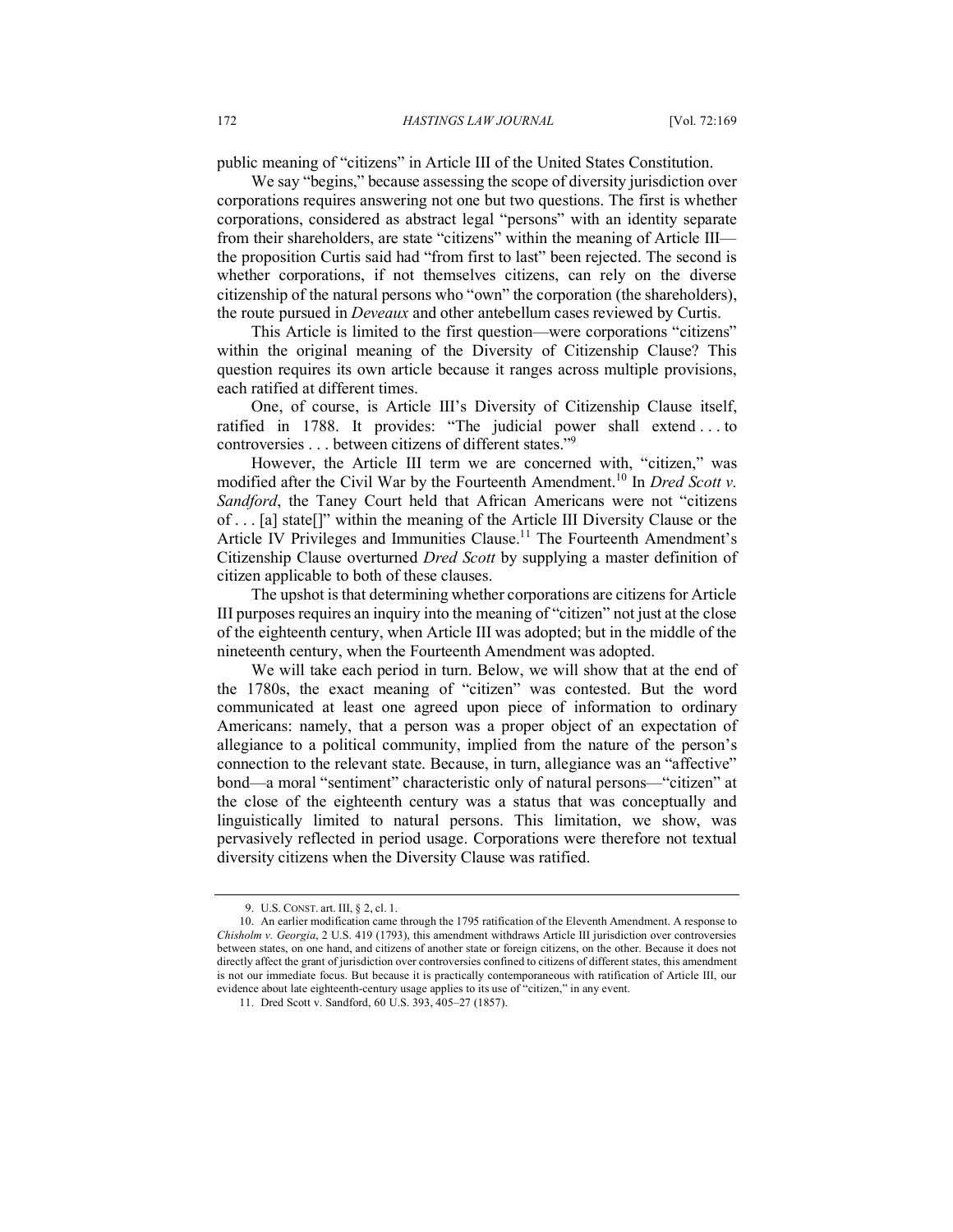Next, we turn to the 1860s. The Fourteenth Amendment's Citizenship Clause offered what the original Constitution had lacked—a master definition of "citizens": "All persons" "born or naturalized in" and "subject to the jurisdiction" of the United States are citizens of the United States and of the state in which they reside. In 1868, we will show, "born" and "naturalized" "citizens" were terms limited to natural persons. As a result, the Fourteenth Amendment's definition continued to confine "citizen" to natural persons—while clarifying that the term was open without regard to one arbitrary characteristic of natural

become so through the Fourteenth Amendment.<sup>12</sup> Here is the road map for our argument. Part I briefly outlines our approach, "public meaning originalism." Part II lays the groundwork for our historical investigation by identifying the nature of the word "citizen" as a "sortal" and reflecting on the theoretical challenges facing our attempt to recover its original meaning. Part III makes the case that corporations cannot be "citizens" as that term was understood by the public in the initial framing period. Part IV shows that the Fourteenth Amendment's Citizenship Clause continued to define citizenship as a status unique to natural persons. We end with a conclusion that restates our thesis and identifies additional issues that must be resolved in order to formulate an originalist doctrine regarding corporate diversity jurisdiction.

persons, their race. Corporations were not citizens in the 1780s and did not

#### I. PUBLIC MEANING ORIGINALISM

The theoretical framework for our inquiry is provided by "public meaning originalism"—a member of the originalist family of constitutional theories. In this Part of the Article, we outline our theoretical perspective by reviewing the key foundational ideas of public meaning originalism. In addition, we briefly outline the role that original public meaning can play in nonoriginalist constitutional theories such as constitutional pluralism.

<sup>12.</sup> The words "citizen" and "citizens" appear elsewhere in the Constitution. In Article III, the word "citizens" appears five times other than the Diversity of Citizenship Clause, corresponding to the other distinct forms of subject-matter jurisdiction involving "citizens": (1) state-citizen diversity jurisdiction, (2) land grant jurisdiction, (3) state-foreign citizen jurisdiction, (4) United States citizen-foreign state jurisdiction, and (5) United States citizen-foreign citizen jurisdiction. U.S. CONST. art. III, § 2, cl. 1. It also appears in the practically contemporaneous Eleventh Amendment *See supra* note 10 and accompanying text. In addition, "citizen" or "citizens" appear in Article I's specifications of the qualifications for members of the House of Representatives and the Senate, Article II's specification of qualifications for the President, as well as the Privileges and Immunities Clause of Article IV and the Citizenship Clause and the Privileges or Immunities Clause of the Fourteenth Amendment. *See* U.S. CONST. art. I, § 2, cl. 2, § 3, cl. 3; *id.* art. II, § 1, cl. 5; *id.* art. IV, § 2, cl. 1; *see also* U.S. CONST. amend. XIV, § 1. Finally, "citizens" appears in voting rights provisions of the Fourteenth Amendment, Fifteenth Amendment, Nineteenth Amendment, Twenty-Fourth Amendment, and the Twenty-Sixth Amendment. *See* U.S. CONST. amend. XIV, § 2; *id.* amend. XV, § 1; *id.* amend. XIX, § 1; *id.* amend. XXIV, § 1; *id.* amend. XXVI, § 1. The focus of this Article is on the original public meaning of "citizen" in the context of the Diversity of Citizenship Clause of Article III, but our findings extend to the other occurrences of "citizens" in Article III, the Eleventh Amendment, and the Fourteenth Amendment. The original public meaning of "citizen" and "citizens" elsewhere in the Constitution may well be identical to what we describe herein, but that issue is beyond the scope of this Article.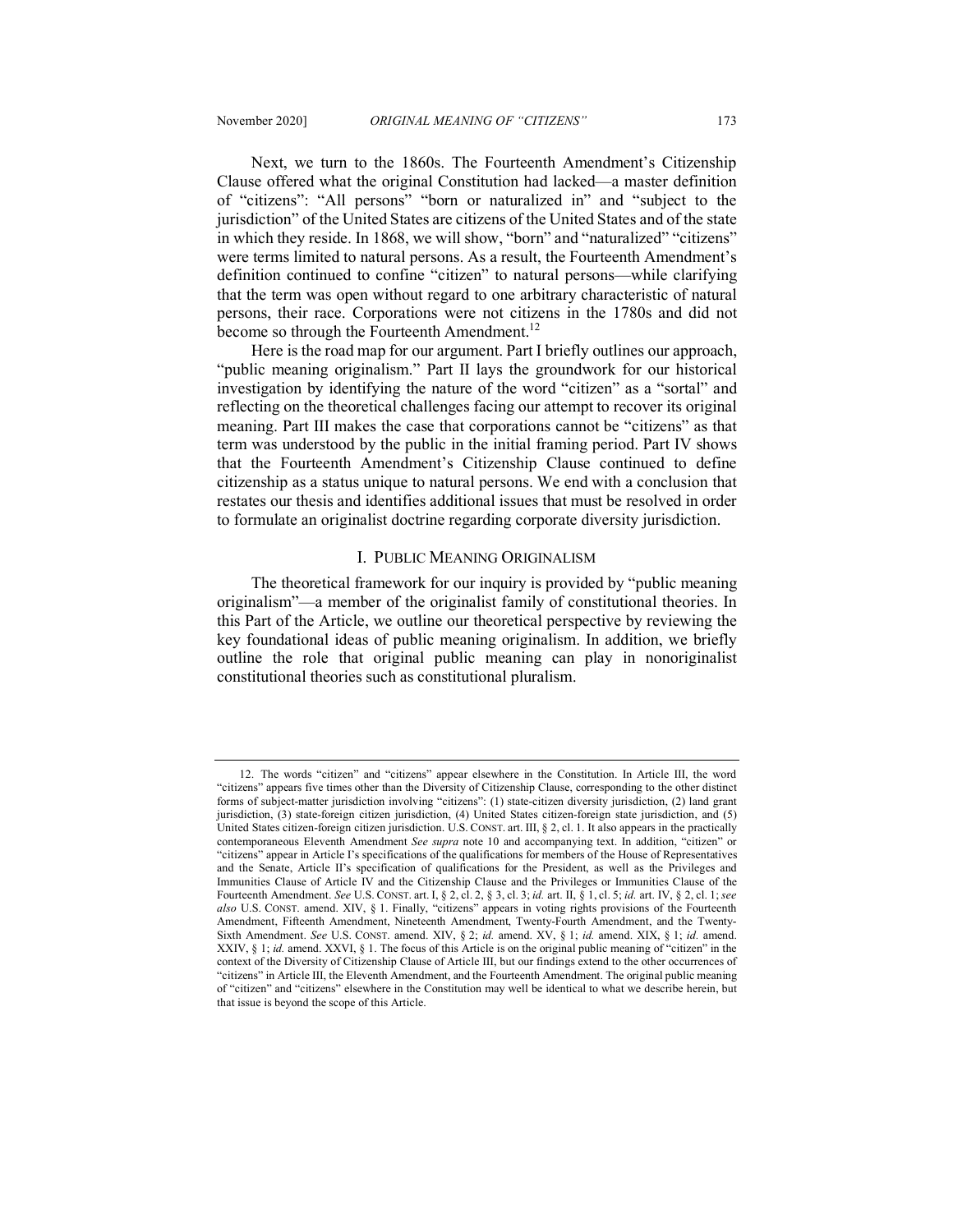#### A. THE ORIGINALIST FAMILY OF CONSTITUTIONAL THEORIES

Originalism is best viewed as a family of constitutional theories, almost all of which affirm two ideas:

*The Fixation Thesis:* The communicative content of the constitutional text is fixed at the time each constitutional provision is framed and ratified.

*The Constraint Principle*: The legal content of constitutional doctrines and the decision of constitutional cases should, at a minimum, be consistent with and fairly derivable from the communicative content of the constitutional text.

These statements are intended to be precise and they are stated using technical terms, but the intuitive ideas behind the Fixation Thesis and the Constraint Principle are simple. The Fixation Thesis expresses the commonsense idea that the linguistic meaning of a writing is fixed at the time it is authored: even though the words and phrases may acquire new meanings at a later time because of linguistic drift.<sup>13</sup> The Fixation Thesis pins original meaning to the point in time when a constitutional provision was framed and ratified: Article III and the rest of the unamended Constitution was drafted in 1787 and the ratification process became effective in  $1788$ ;<sup>14</sup> the public meaning of Article III was fixed during that period. The Constraint Principle summarizes the idea that the constitutional text is binding: judges may not adopt constitutional constructions that are constitutional amendments in disguise.15 As applied to Article III diversity jurisdiction, the Constraint Principle would require that constitutional doctrine be made consistent with the original meaning of "citizen," which, as we shall demonstrate, does not include corporations.

Almost all originalists agree on fixation and constraint, but there are disagreements about other topics. The most significant area of disagreement concerns the nature of original meaning. Although public meaning originalism is the predominant view, original intentions originalism,  $16$  original methods originalism,17 and original law originalism also have adherents. Our

<sup>13.</sup> The case for the Fixation Thesis is stated in Lawrence B. Solum, *The Fixation Thesis: The Role of Historical Fact in Original Meaning*, 91 NOTRE DAME L. REV. 1 (2015).

<sup>14.</sup> On June 21, 1788, New Hampshire ratified the Constitution, satisfying the Article VII threshold of nine states. Gary Lawson & Guy Seidman, *When Did the Constitution Become Law?*, 77 NOTRE DAME L. REV. 1, 1 (2001).

<sup>15.</sup> A defense of the Constraint Principle is provided in Lawrence B. Solum, The Constraint Principle: Original Meaning and Constitutional Practice (Apr. 3, 2019) (unpublished manuscript), https://papers.ssrn.com/ sol3/papers.cfm?abstract\_id=2940215.

<sup>16</sup>*. See* Richard S. Kay, *Adherence to the Original Intentions in Constitutional Adjudication: Three Objections and Responses*, 82 NW. U. L. REV. 226 (1988); Larry Alexander & Saikrishna Prakash, *"Is That English You're Speaking?" Why Intention Free Interpretation Is an Impossibility*, 41 SAN DIEGO L. REV. 967, 969 (2004) ("Full blooded intentionalists consider all available evidence of the actual author's intended meaning."). An important variation of original intentions originalism (the "new intentionalism") emphasizes the communicative intentions of the Framers. *See* Larry Alexander, *Simple-Minded Originalism*, *in* THE CHALLENGE OF ORIGINALISM 87 (Grant Huscroft & Bradley W. Miller eds., 2011); *see also* Jeffrey Goldsworthy, *Legislative Intentions, Legislative Supremacy, and Legal Positivism*, 42 SAN DIEGO L. REV. 493, 510 n.57 (2005); John F. Manning, *What Divides Textualists from Purposivists?*, 106 COLUM. L. REV. 70, 72 n.7 (2006).

<sup>17.</sup> John O. McGinnis & Michael B. Rappaport, *Original Methods Originalism: A New Theory of Interpretation and the Case Against Construction*, 103 NW. U. L. REV. 751, 765–72 (2009); *see also* John O. McGinnis & Michael B. Rappaport, *The Constitution and the Language of the Law*, 59 WM. & MARY L. REV. 1321, 1332 (2018) (explicating the language-of-the-law thesis as part of Original Methods Originalism).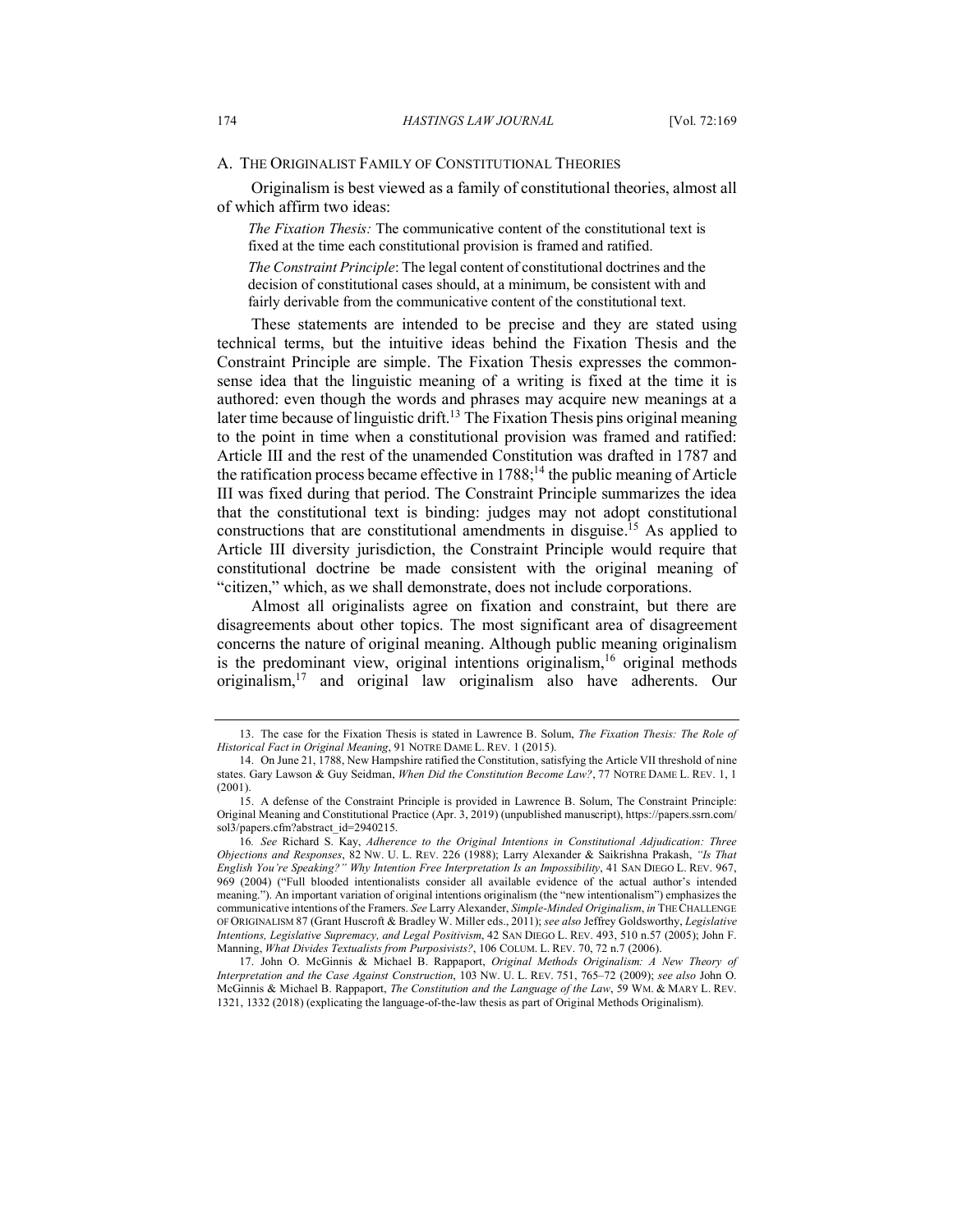investigation of "citizens" relies on public meaning originalism, although much of the evidence that we present could also be used to reach similar conclusions from the perspective of alternative versions of originalism.

#### B. THE INTERPRETATION-CONSTRUCTION DISTINCTION

Public meaning originalism can and should affirm the interpretationconstruction distinction,<sup>18</sup> which can be summarized as follows:

*Constitutional Interpretation* is stipulated to be the activity that discerns the meaning (understood as communicative content conveyed by linguistic meaning in context) of the constitutional text.

*Constitutional Construction* is stipulated to be the activity that determines the legal effect (including the decision of constitutional cases and the specification of constitutional doctrines) given to the constitutional text.

This distinction expresses the intuitive idea that the meaning of a text is one thing, but the legal effect is another. Thus, constitutional provisions are given legal effect both through the decision of constitutional cases and judicially crafted implementing rules and other constitutional doctrines.

The process of interpretation and construction might involve two steps: first, the judge discovers the meaning of the text ("interpretation"), and second, the judge determines the legal effect of the text.<sup>19</sup> In some cases, the meaning of the text will be sufficiently precise to determine the legal effect. In other cases, the text may be underdeterminate, because the words and phrases are vague or open textured, or for some other reason.20 We can call the set of cases and issues for which the text is underdeterminate the "construction zone"—expressing the idea that in such cases, constitutional construction is necessary to determine legal effect. $21$ 

## C. THE PUBLIC MEANING THESIS

Public meaning originalism affirms the Public Meaning Thesis, which can be stated as follows:

The *Public Meaning Thesis* is the claim that the best understanding of original meaning is the content communicated or made accessible to the public by the

<sup>18.</sup> On the interpretation-construction distinction, see generally Lawrence B. Solum, *The Interpretation-Construction Distinction*, 27 CONST. COMMENT. 95 (2010) [hereinafter Solum, *The Interpretation-Construction Distinction*]; Lawrence B. Solum, *Originalism and Constitutional Construction*, 82 FORDHAM L. REV. 453 (2013). For the history of the distinction in the context of contract law, see Gregory Klass, *Contracts, Constitutions, and Getting the Interpretation-Construction Distinction Right*, 18 GEO. J. L. & PUB. POL'Y 13 (2020).

<sup>19.</sup> This simple picture does not fully capture the actual process. Judges may begin with construction and then check their view of what the law should be against the text. And as a theoretical matter, the decision as to what meaning (for example, public meaning versus drafter's intent) should be recovered must precede interpretation. We are grateful to Gregory Klass for emphasizing the importance of this point. *See* Klass, *supra* note 18, at 15 ("What meaning a text or other speech act has depends on the questions one asks of it.").

<sup>20.</sup> In addition to vagueness and open texture, underdeterminacy may result from gaps or contradictions in the text.

<sup>21</sup>*. See* Solum, *The Interpretation-Construction Distinction*, *supra* note 18, at 108 (introducing the phrase "construction zone" to refer to the set of cases and issues that are underdetermined by the communicative content of a legal text).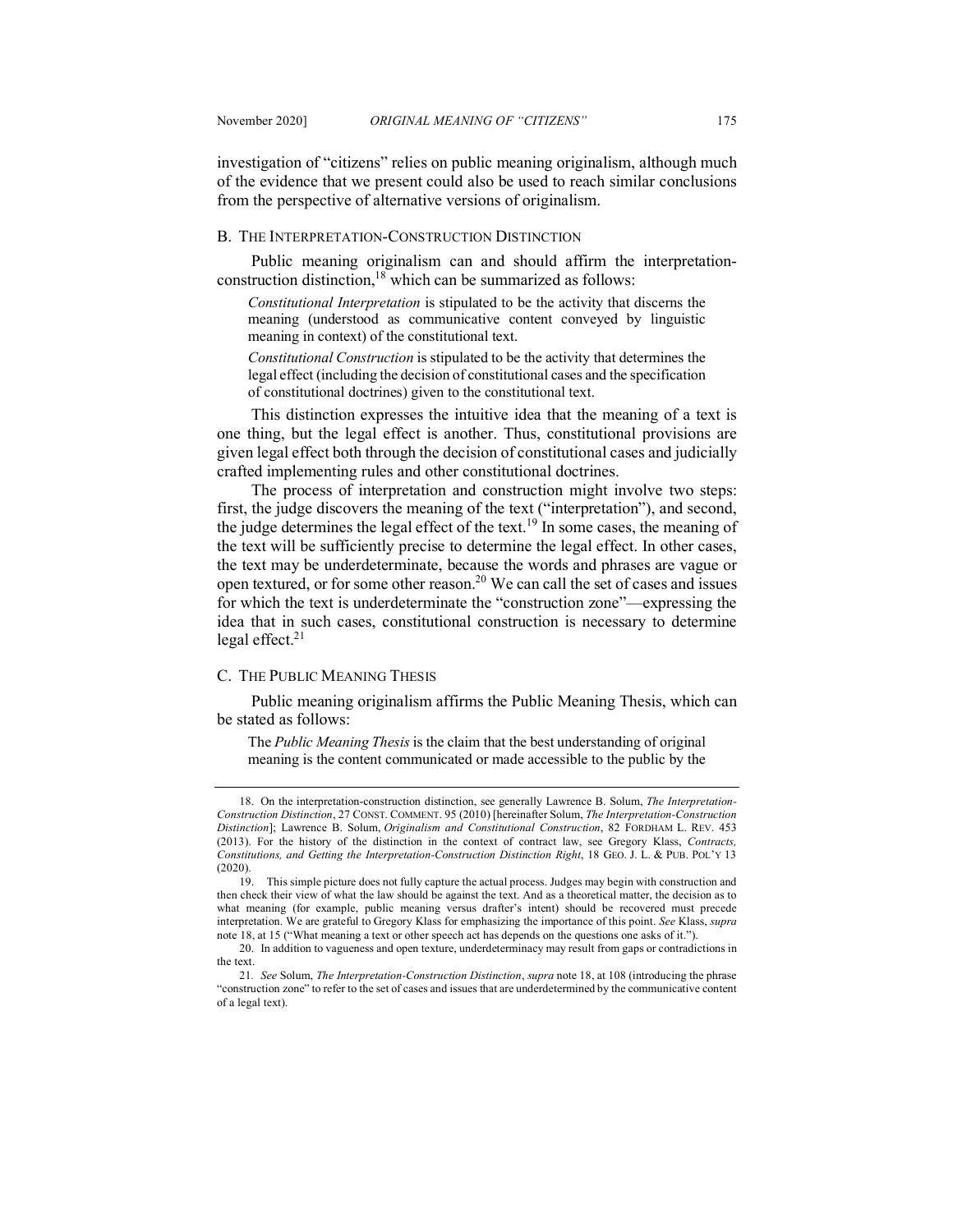#### 176 *HASTINGS LAW JOURNAL* [Vol. 72:169

text at the time each constitutional provision was framed and ratified.<sup>22</sup>

This thesis is predicated on an understanding of the situation of constitutional communication: the constitutional text was written for the public. For the most part, the text was written in ordinary language, comprehensible to ordinary citizens who spoke American English (at the relevant time). Some constitutional provisions use technical language: the phrase "Letters of Marque and Reprisal" is an example.<sup>23</sup> But so long as the use of specialized language would have been apparent to readers and the technical meaning could be discerned with reasonable effort, the meaning of the Constitution would have been accessible to the public.<sup>24</sup>

#### D. ORIGINALIST METHODOLOGY

How can public meaning be recovered? In this Article, we are investigating the meaning of "citizen." On the one hand, the word "citizen" has a familiar meaning that refers to a status that persons have in relationship to a political community: John Adams was a citizen of the United States and the Commonwealth of Massachusetts. On the other hand, "citizen" is a complex concept used in both law and political philosophy: the status of citizen has eligibility conditions and carries with it a set of rights and responsibilities. Our goal is to recover the original public meaning of the word "citizen" and thereby to recover the concept of citizenship as it was understood in the framing era. In order to accomplish this task, we will use some of the familiar tools of originalist methodology. These tools include: (1) the investigation of semantic meanings using period dictionaries and corpus linguistics, (2) the study of the constitutional record, including both the history of framing and ratification as well as the wider intellectual context that would have been familiar to many who participated in the framing and ratification of Article III, and (3) immersion in the linguistic world of the late eighteenth century. We develop an innovative way to make the third method tractable in this context.<sup>25</sup>

## E. THE ROLE OF ORIGINAL PUBLIC MEANING IN NONORIGINALIST CONSTITUTIONAL THEORIES

Although this Article is written from an originalist perspective, we believe our results are relevant to lawyers, judges, and legal scholars who reject originalism. There are many different forms of living constitutionalism.<sup>26</sup> but

<sup>22</sup>*. See* Lawrence B. Solum, The Public Meaning Thesis: Communicative Content Is the Original Meaning of the Constitutional Text (2020) (unpublished manuscript) (on file with author).

<sup>23.</sup> U.S. CONST. art. I, § 8, cl. 11.

<sup>24.</sup> Lawrence B. Solum, *Incorporation and Originalist Theory*, 18 J. CONTEMP. LEGAL ISSUES 409, 429– 31 (2009) (discussing the role of the division of linguistic labor and technical meaning).

<sup>25.</sup> On originalist methodology, see Lawrence B. Solum, *Triangulating Public Meaning: Corpus Linguistics, Immersion, and the Constitutional Record*, 2017 BYU L. REV. 1621, 1643, 1649, 1670–71 (2017) [hereinafter Solum, *Triangulating Public Meaning*]; Lawrence B. Solum, *Originalist Methodology*, 84 U. CHI. L. REV. 269, 270 (2017).

<sup>26</sup>*. See* Lawrence B. Solum, *Originalism Versus Living Constitutionalism: The Conceptual Structure of the Great Debate*, 113 NW. U. L. REV. 1243, 1271–76 (2019).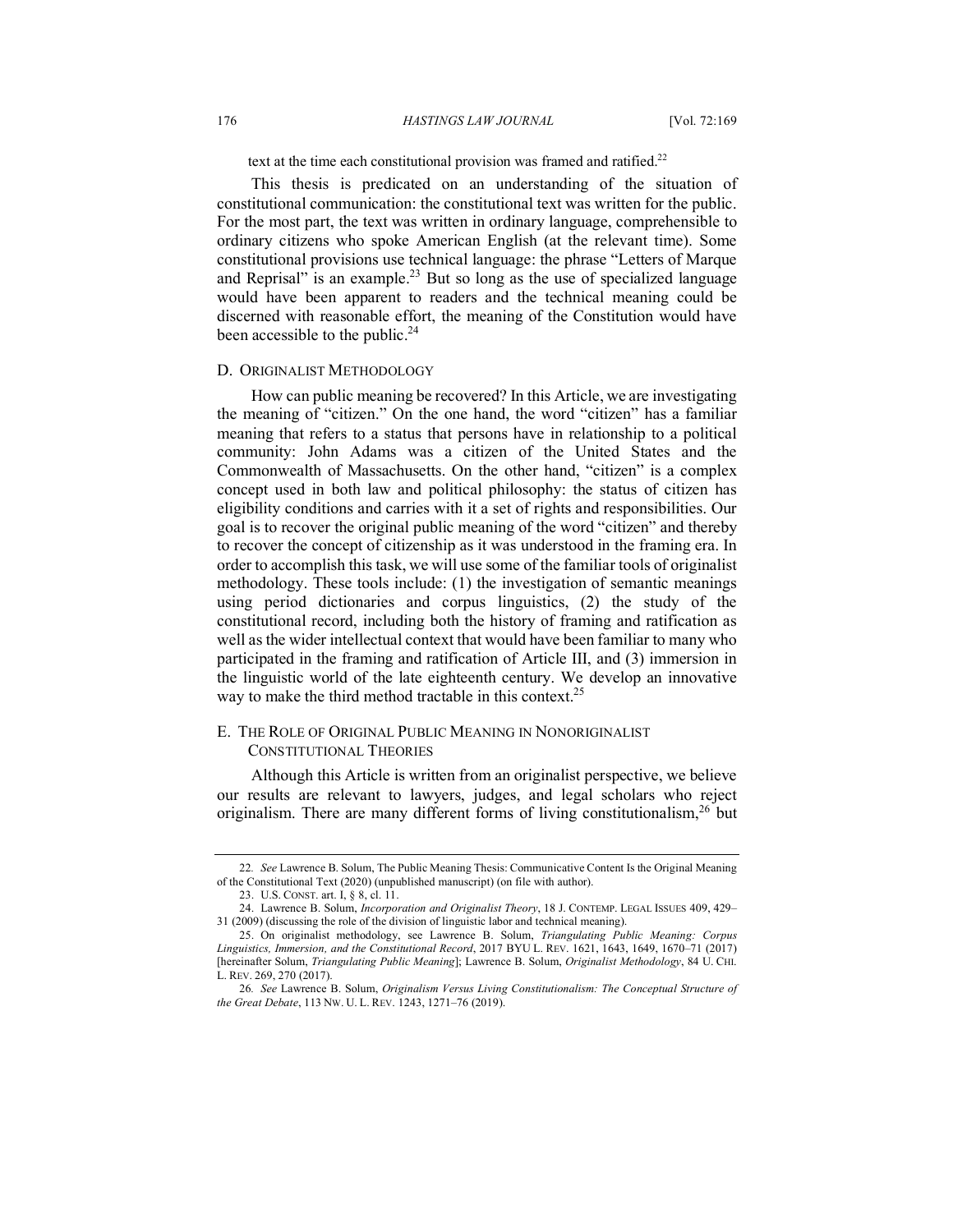one of the most important strands of contemporary nonoriginalist constitutional theory is "constitutional pluralism," the view that there are "multiple modalities" or plural methods of constitutional argument. The list of modalities is contested, but a representative list would include the constitutional text and structure, historical practice, precedent, constitutional values, and workability. For pluralists who believe that the constitutional text is one of the modalities of constitutional interpretation and construction, the original meaning of "citizen" will be relevant to the interpretation of the Diversity Clause—even if it is not a decisive factor.27

Of course, some living constitutionalists may reject the relevance of original meaning altogether.<sup>28</sup> We believe, however, that rejection of the constitutional text as a relevant factor is rare among nonoriginalist judges. We are not aware of empirical research on this question, but we believe that very few judges or Justices would affirm the proposition that original meaning is completely irrelevant. For that reason, we believe that our findings are relevant to lawyers and almost all judges—even if some legal scholars would reject original meaning as a factor in constitutional interpretation and construction.

#### II. THE ORIGINAL MEANING OF "CITIZEN": CHALLENGES AND SOLUTIONS

"Citizen's" relationship to corporations is often presented as a simple-tosolve originalist question—too simple to justify the effort we expend below.<sup>29</sup> Reality is different. Because the concept of citizenship predated the rise of the modern corporation, assessing how Article III's original semantic content bears on *modern* corporations' "citizen" status turns out to pose some thorny challenges.

This Part explains these challenges and how we deal with them. Subpart A starts by introducing some concepts from the philosophy of language that inform our analysis. Supbart B.1 introduces the problem just discussed and then shows why some seemingly promising solutions turn out to be dead ends. Subpart B.2 then identifies the way forward—and, in the process, briefly sketches the basic claim we will develop in later Parts.

Supbart C, finally, ends with an overview of some evidentiary hurdles our investigation will face along the way—as well as our method for surmounting them.

<sup>27.</sup> There are several versions of constitutional pluralism, see PHILIP BOBBITT, CONSTITUTIONAL INTERPRETATION 12–13 (1991); Stephen M. Griffin, *Pluralism in Constitutional Interpretation*, 72 TEX. L. REV. 1753, 1753 (1994) ("Pluralistic theories of constitutional interpretation hold that there are multiple legitimate methods of interpreting the Constitution."); Mitchell N. Berman & Kevin Toh, *Pluralistic Nonoriginalism and the Combinability Problem*, 91 TEX. L. REV. 1739, 1751–84 (2013); Richard H. Fallon, Jr., *A Constructivist Coherence Theory of Constitutional Interpretation*, 100 HARV. L. REV. 1189, 1252–69 (1987).

<sup>28.</sup> For example, constitutional rejectionism, the view that the constitutional text should play no role in constitutional adjudication, would also seem to reject the relevance of original meaning for constitutional practice. *See generally* LOUIS MICHAEL SEIDMAN, ON CONSTITUTIONAL DISOBEDIENCE (2012).

<sup>29</sup>*. See infra* note 38.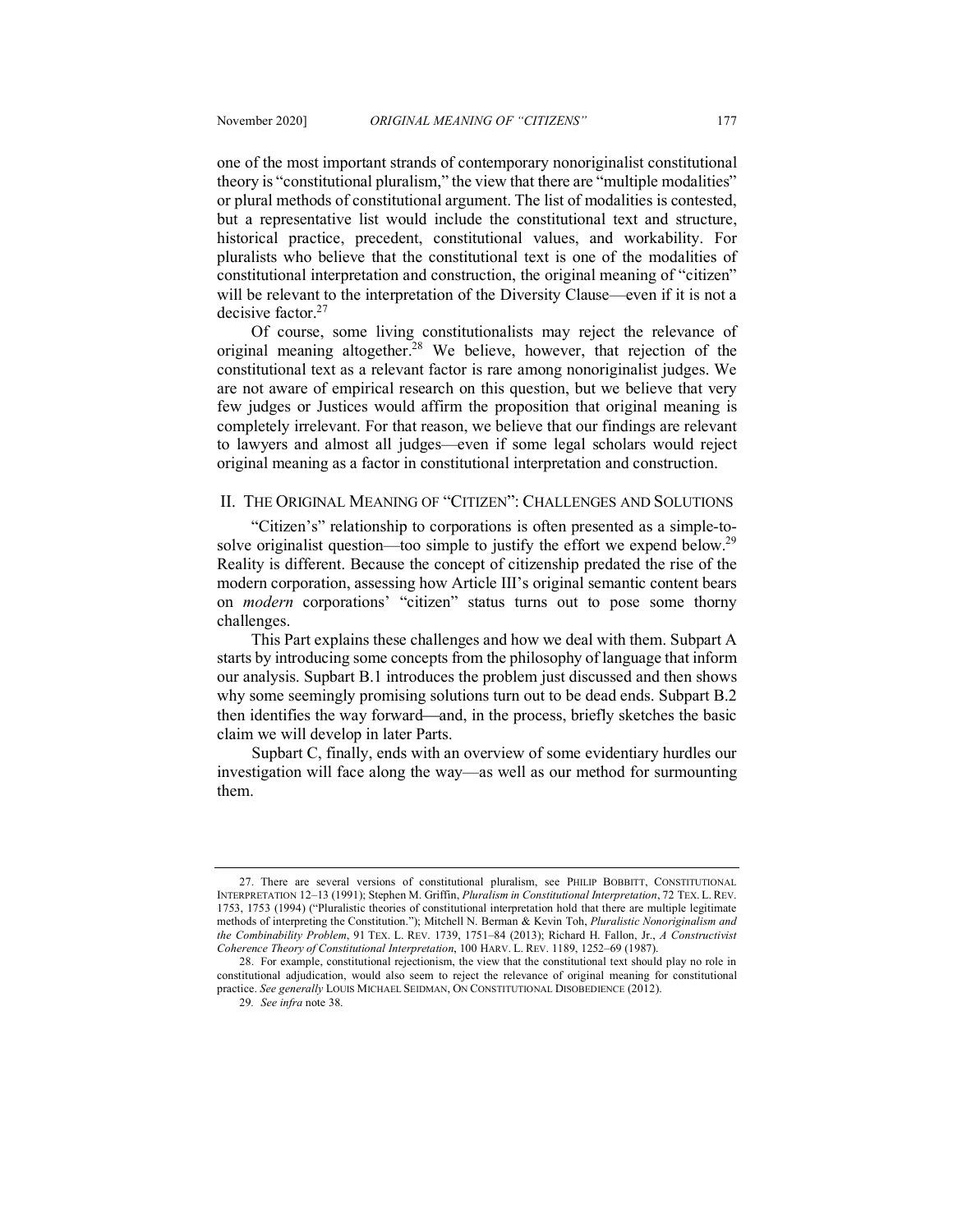## A. "SORTALS"

Many words perform a "sorting" function—their semantic meaning allows us to sort individual people or things into a category or conceptual set.<sup>30</sup> We will call such terms "sortal" terms or "sortals." 31

To perform its sorting function, a sortal's semantic meaning conveys identity criteria—criteria specifying conditions for assigning an individual object to the set that the sortal describes.<sup>32</sup> "Dog," for example, communicates identity criteria that allow us to distinguish some animals from others by reference to criteria that define the property of being a dog (say, "a four-legged domesticated animal having a long snout that barks" or more technically, "a mammal with a specified set of genetic properties").

The identity criteria of some sortals (say, "shoe") limit their set to inanimate objects. Others, like "man" or "woman," limit that set to animate objects, and others, like "corporation," describe "abstract objects."33 Some sortals, finally, are further restricted—that is, their meaning is limited to a subcategory of a kind. "Bachelor" is such a sortally restrictive word—its meaning not only conveys the state of being unmarried, a quality of an animate object (human beings), but refers only to a restricted kind of human being: historically, *adult males*. 34

Citizen is a sortal.<sup>35</sup> And it has some obvious identity criteria. For example, all agreed at the relevant time periods that "citizen" was a status limited to "persons."<sup>36</sup> Our task is determining whether the meaning of citizen conveyed additional identity criteria that restricted the term to *natural* persons only or that also reached abstract objects conceptualized as "persons," like corporations.<sup>37</sup>

#### B. IDENTIFYING THE SORTAL CONTENT OF CITIZENSHIP

Having identified our task, we turn to history. In this Part, we begin in

33. For discussion of a corporation as an "abstract object," see Grandy, *supra* note 31 (discussing "sortals for abstract objects," which include "ideas," "governments," and "corporations").

<sup>30.</sup> This is a characteristic it shares with all "status" concepts. *See* Paul B. Miller, *The Idea of Status in Fiduciary Law*, *in* CONTRACT, STATUS, AND FIDUCIARY LAW 25, 25 (Paul B. Miller & Andrew S. Gold eds., 2016) (noting that status is a "method of . . . categorization").

<sup>31.</sup> In the philosophy of language, sortals are often defined as terms whose semantic meaning supplies criteria for individuating countable kinds, which is consistent with our use of the term. Richard E. Grandy, *Sortals*, *in* THE STANFORD ENCYCLOPEDIA OF PHILOSOPHY (Edward N. Zalta ed., Winter 2016), https://plato.stanford.edu/archives/

win2016/entries/sortals/; Fred Feldman, *Sortal Predicates*, 7 NOÛS 268, 269 (1973) (discussing the criteria of sortalhood).

<sup>32.</sup> In the technical literature, these are sometimes called "counting criteria." *See* Grandy, *supra* note 31.

<sup>34.</sup> David Ian Beaver, *Presupposition*, in THE HANDBOOK OF LOGIC AND LANGUAGE 939, 944 (Johan van Benthem & Alice ter Meulen eds., 1997) (identifying "bachelor" as a sortally restrictive predicate). It is possible that gendered terms like bachelor are gradually becoming gender neutral and hence that the feminine equivalent term "bachelorette" and the older term "spinster" are falling out use; if so, then "bachelor" may eventually come to refer to unmarried adults irrespective of gender.

<sup>35.</sup> SORAN READER, NEEDS AND MORAL NECESSITY 106 (2007) (noting citizen's sortal status).

<sup>36</sup>*. See* 1 WILLIAM BLACKSTONE, COMMENTARIES ON THE LAWS OF ENGLAND \*333–36 (1765) (treating of the laws of alienage and subjecthood as legal statuses of "persons"); 1 JOHN BOUVIER, INSTITUTES OF AMERICAN LAW 57–84 (1851) (treating statuses of citizen, subject, and alien as statuses of "persons").

<sup>37.</sup> 1 BLACKSTONE,*supra* note 36, at \*455–73 (considering corporations under the heading of the rights of persons, and classifying corporate entities as "artificial" persons).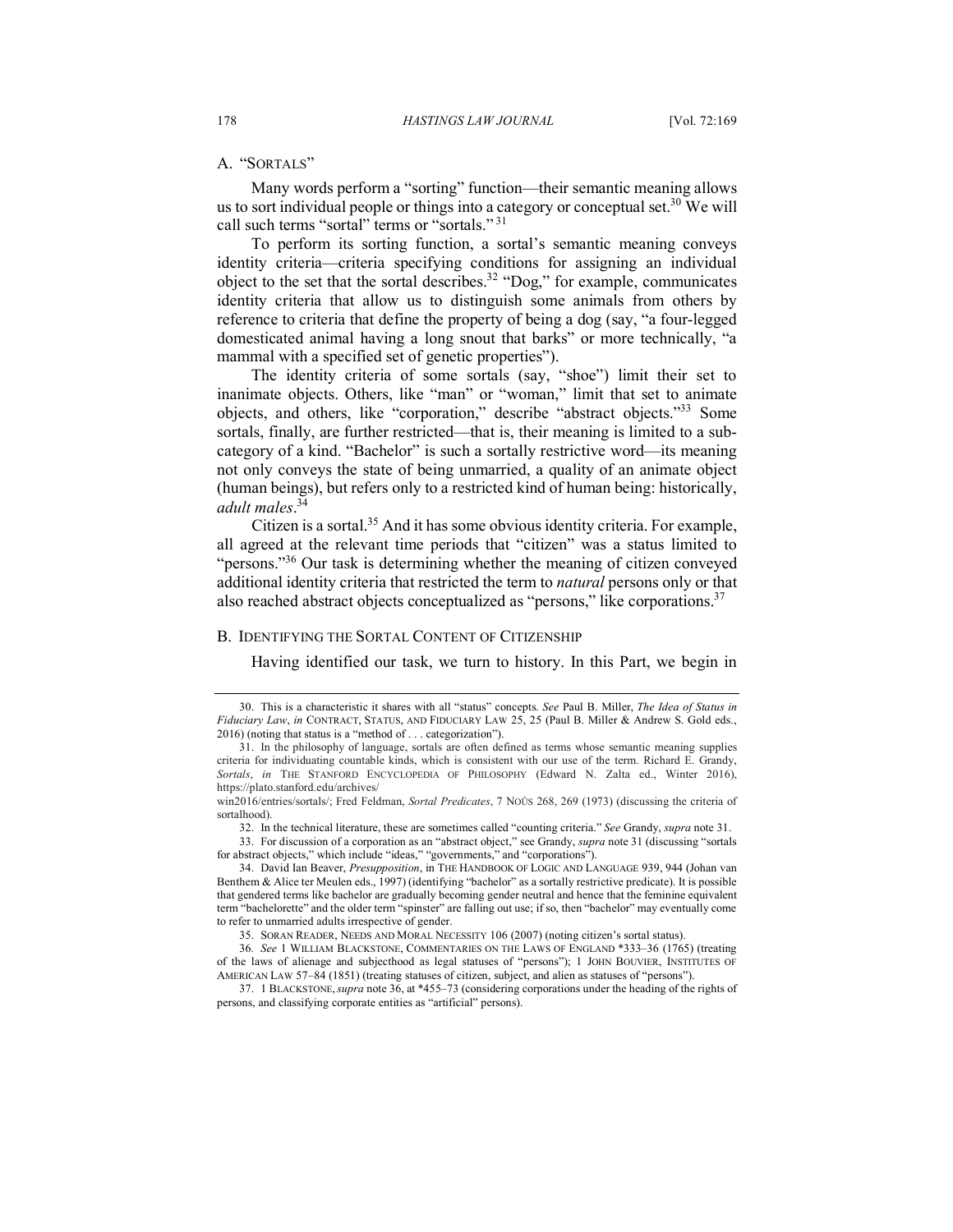Subpart B.1 by identifying a problem: the fact that "citizen" was not applied to corporations in 1787, although relevant, will not suffice to establish that modern corporations stand outside the original meaning of "citizen."

This Part then surveys some possible solutions to this problem, which turn out to be dead ends, before identifying the path forward in Subpart B.2, which we will then develop in the remainder of the Article.

## *1. Application Patterns as Pro Tanto Evidence*

When we turn to 1787, one intuitive route to investigating this question is to examine whether there is a pattern, in the 1780s, of applying citizen exclusively to human beings. And, indeed, there was just such a pattern, as others have noted.38 We review this pattern later.39 Some will find it, by itself, decisive proof that corporations are not Article III citizens.

These patterns of usage provide powerful evidence that the term "citizens" was conceptually limited to natural persons. But this evidence is pro tanto evidence and not decisive evidence. Evidence is "pro tanto" if it provides genuine support for a proposition, but is, nonetheless, consistent with the possibility that the proposition is false. Evidence is "decisive" if it is conclusive and therefore inconsistent with the possibility that the proposition is false.

The fact that the word "citizen" was solely used to refer to human beings not corporations in the eighteenth century could, at least in theory, be consistent with the conclusion that the original meaning of the term citizens nonetheless embraces *modern* corporations. For this reason, this evidence, although strongly supportive of the conclusion that the word "citizens" is limited to natural persons is not, by itself, decisive.

How is it possible that the original meaning of the word "citizens" could extend to modern corporations despite the fact that "citizens" was only to apply

39*. See infra* Part III.B.3.

<sup>38.</sup> ADAM WINKLER, WE THE CORPORATIONS: HOW AMERICAN BUSINESSES WON THEIR CIVIL RIGHTS 65 (2018) (suggesting in cursory fashion that the tile of citizen "was reserved for human beings" in the framing period); Martin H. Redish & Peter B. Siegal, *Constitutional Adjudication, Free Expression, and the Fashionable Art of Corporation Bashing*, 91 TEX. L. REV. 1447, 1456 (2013) (reviewing TAMARA R. PIETY, BRANDISHING THE FIRST AMENDMENT: COMMERCIAL EXPRESSION IN AMERICA (2012)) (noting in passing that "no corporation is a citizen in the purely 'literal' sense of the term" and characterizing the reasons that corporations have been treated as citizens under the Diversity Clause as purely "instrumental"); Jonathan A. Marcantel, *The Corporation as a "Real" Constitutional Person*, 11 U.C. DAVIS BUS. L.J. 221, 238–45, 261–65 (2011) (collecting evidence that "citizen" was universally applied to "corporeal beings" during the relevant constitutional framing periods); Brandon P. Denning, *Why the Privileges and Immunities Clause of Article IV Cannot Replace the Dormant Commerce Clause Doctrine*, 88 MINN. L. REV. 384, 407 (2003) (expressing doubt about whether the framers intended the term "citizen" to encompass corporations); George F. Carpinello, *State Protective Legislation and Nonresident Corporations*: *The Privileges and Immunities Clause as a Treaty of Nondiscrimination*, 73 IOWA L. REV. 351, 380 (1988) (noting that "[o]ne might conclude . . . that because the framers were not thinking of corporations when they used the term 'citizen,' it would be contravening the original intent to include them today," but disagreeing with this conclusion based on an appeal to the framers' "goals"); Dudley O. McGovney, *A Supreme Court Fiction: Corporations in the Diverse Citizenship Jurisdiction of the Federal Courts*, 56 HARV. L. REV. 853, 861 (1943) (noting, albeit with a focus on nineteenth century caselaw, that "[the Supreme Court] has from beginning to the end held consistently and persistently that 'citizen' connotes a human being"); Charles Warren, *Corporations and Diversity of Citizenship*, 19 VA. L. REV. 661, 662 (1933) ("That the framers . . . ever contemplated that [the grant of diversity jurisdiction in the first Judiciary Act] would apply to corporations is extremely improbable," given the infrequency of private corporations in the late eighteenth century).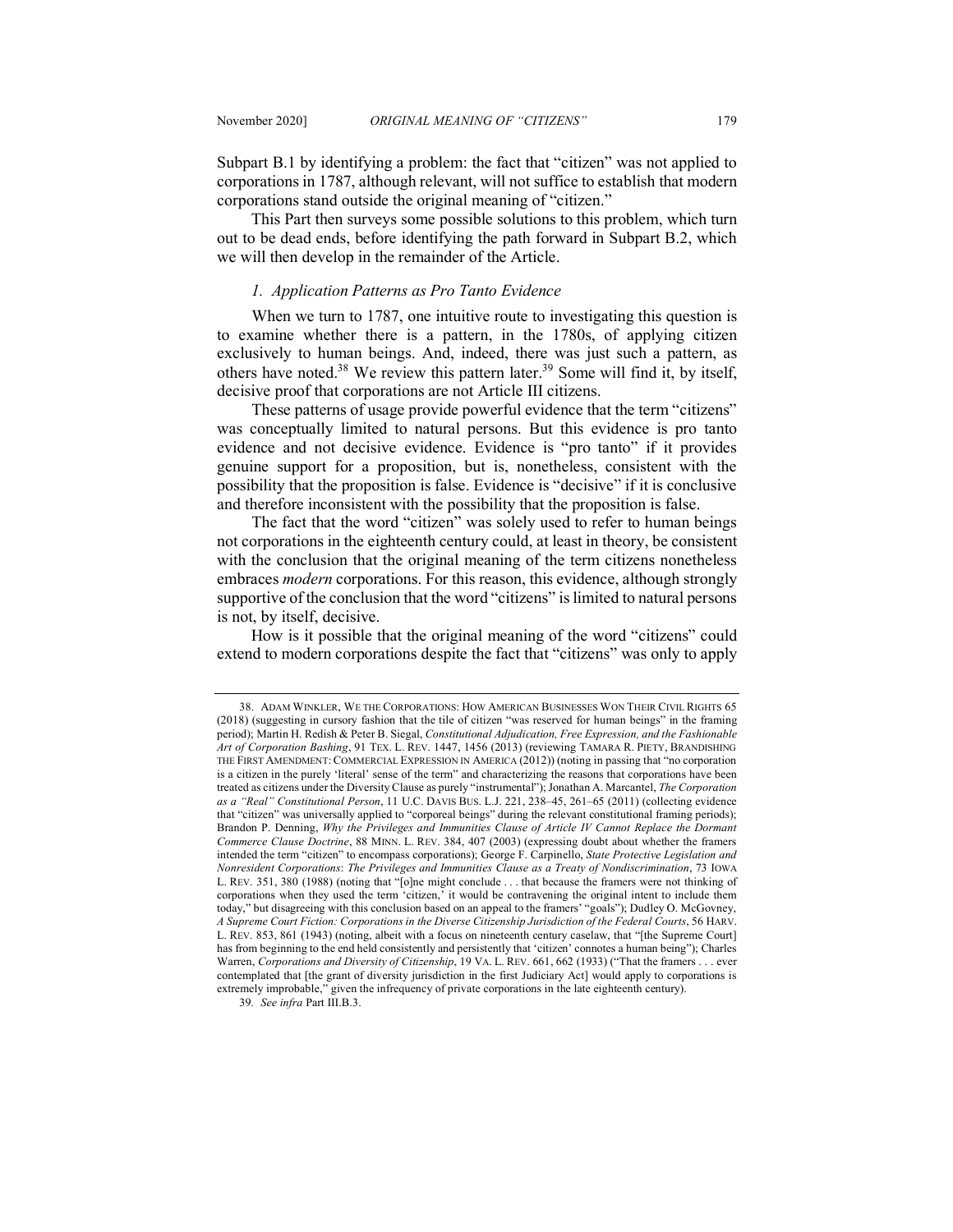to natural persons in the late eighteenth century? Consider the following thought experiment. Imagine, for example, that "citizen" meant "all legal persons" who are conceptualized as "private" (that is, having an identity apart from the state) and as "proper objects of a state's general jurisdiction." (This is the basic sense in which citizen, as it is used in Article III, is sometimes understood today).<sup>40</sup> If corporations in the eighteenth century were conceptualized as arms of the state—and thus not a "private" person<sup>41</sup>—then we would observe the pattern we see in eighteenth-century linguistic usage. Citizen's meaning would embrace natural persons in their private capacity, but not eighteenth-century corporations. But it would do no damage to the term's original meaning to extend it to *modern*  corporations, which are both conceptualized as private persons and as proper objects of a state's general jurisdiction.42

To be clear, we are not arguing that the linguistic evidence shows that this possibility was actually the case. The point of the thought experiment positing this possible state of linguistic affairs in the eighteenth century is to show that the failure to refer to eighteenth-century corporations as "citizens" does not logically entail the conclusion that twenty-first century corporations fall outside the eighteenth-century concept.

To then decisively demonstrate *modern* corporations are not proper objects of the original conventional meaning of "citizen," we have to cast beyond the pattern of applications of the word "citizen" observed in eighteenth-century practice (of using "citizens" only when referencing natural persons) and recapture the *positive* semantic content of citizen—the concept it conveyed, and the identity criteria entailed by that concept.

The starting point for recovering those identity criteria is the Constitution's text. Article III uses the term "citizen" without defining it. In 1787, though, other clauses suggested definitional criteria. Article II's qualifications clause limited the presidency to "natural born citizen[s]" of the "United States."43 And Article I vested Congress with power over "naturalization."44 Together, both clauses suggested that citizens are persons who are either "natural born" or "naturalized." Because corporations are abstract entities and cannot be born, it seems to follow that they cannot be "natural born." And because they cannot be natural born, it might be argued that they are not the sort of entity that can be "naturalized." Hence, these phrases might be thought to establish that the positive meaning of the word "citizen" only extends to natural persons, for example, human beings or members of the species "homo sapiens."<sup>45</sup>

The complication with treating these express criteria as the identity criteria of "citizen" is that nothing in the antebellum Constitution specifies these were

<sup>40</sup>*. Compare* Hertz Corp. v. Friend, 559 U.S. 77 (2010), *with* Daimler AG v. Bauman, 571 U.S. 117 (2014).

<sup>41</sup>*. See infra* notes 145–146 and accompanying text.

<sup>42</sup>*. See infra* Part III.B.3.

<sup>43.</sup> U.S. CONST. art. II, § 1, cl. 5 ("No person except a natural born citizen, or a citizen of the United States, at the time of the adoption of this Constitution, shall be eligible to the office of President.").

<sup>44.</sup> *Id.* art. I, § 8, cl. 4.

<sup>45.</sup> We leave aside the question whether extraterrestrial aliens or an evolved intelligent animal species might be considered natural persons and hence citizens if they were born in the United States.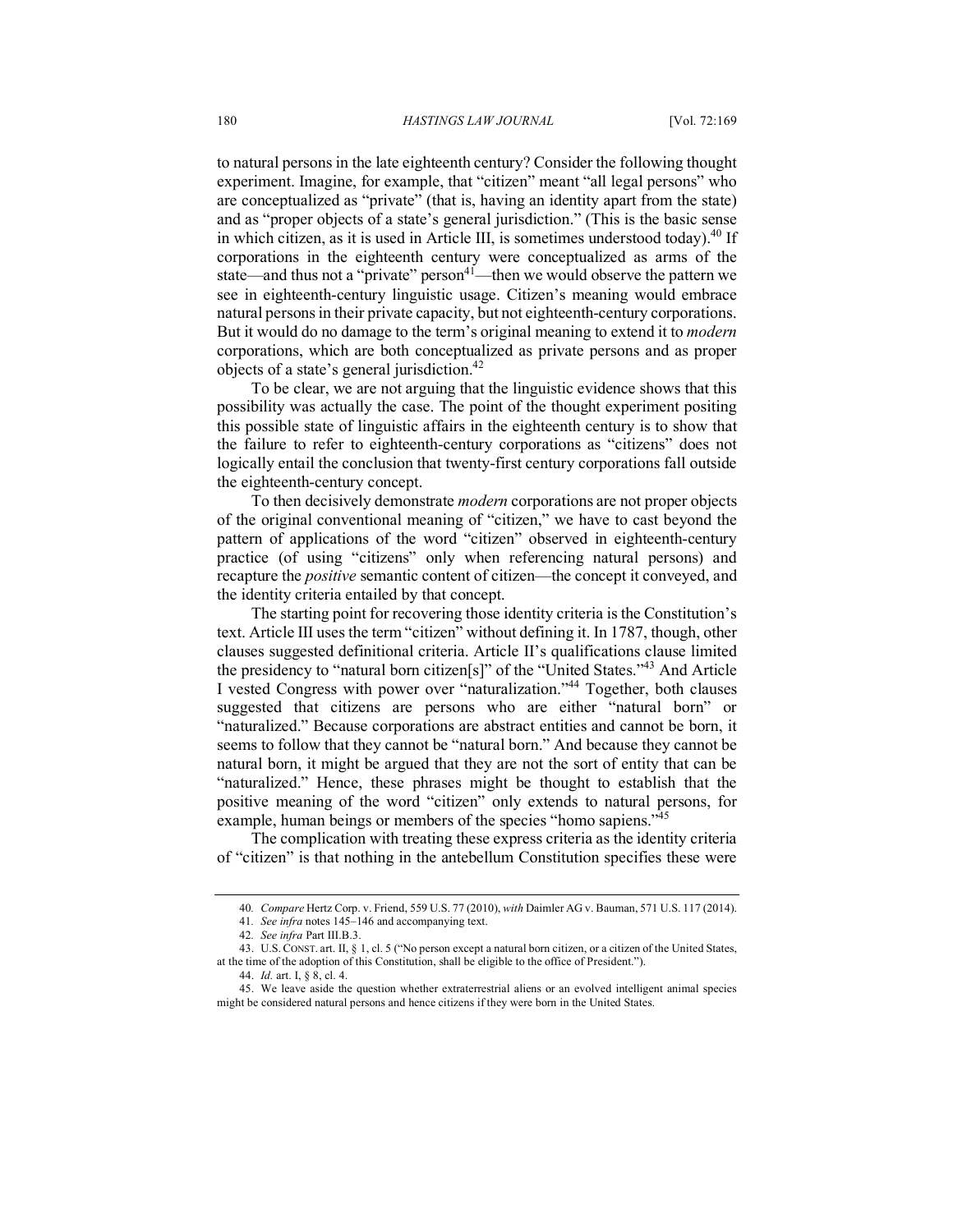the only criteria for "citizenship."46 Moreover, the presidential qualification clause relates to citizenship of "the United States."47 And the naturalization clause has long been held to have a similar focus.48 Relying on either clause to infer the original 1787 meaning of an Article III "citizen[] of [a] State[]" accordingly implicates a notoriously thorny set of interpretive questions about the relationship between "state" citizenship, "United States" citizenship, and diversity jurisdiction under the antebellum Constitution.<sup>49</sup>

We start at a different place, one that allows us to side-step those questions. The public meaning of the Constitution's text is its conventional, or popular, meaning—the meaning words convey to ordinary users of English. While some words ("terms of art") are technical—impossible for ordinary users to understand without reference to a legal specialist—the word "citizen" was widely used in popular sources and conveyed some *implicit* semantic content to ordinary English speakers.

47*. See* William N. Eskridge, Jr., *The Relationship Between Obligations and Rights of Citizens*, 69 FORDHAM L. REV. 1721, 1724 (2001) ("The original Constitution mentions national citizenship only in the presidential qualification clause . . . .").

48. Peter L. Markowitz, *Undocumented No More: The Power of State Citizenship*, 67 STAN. L. REV. 869, 890 n.90 (2015) (noting the standard view that the naturalization clause regulates admission to national citizenship). *But see* KETTNER, *supra* note 46, at 231–32 (noting uncertainty, after ratification, about whether the naturalization power was "merely an administrative reform designed to standardize admission to state membership or a recognition that citizenship . . . primarily meant membership in a national community")

<sup>46.</sup> Both criteria, to be sure, were the sum of the common law formula for "subjecthood," which divided full subjects (as opposed to "denizens") into native born and naturalized. *See infra* notes 70–73, 168 and accompanying text. Even so, Locke and international law writers familiar to the framers suggested contractual criteria distinct from the common law formula might be relevant to "citizenship." ROGERS M. SMITH, CIVIC IDEALS: CONFLICTING VISIONS OF CITIZENSHIP IN U.S. HISTORY 78–80, 130 (1997) (discussing role of Lockean consensualism in theories of citizenship, including its influence on international law theorists like Burlamaqi and Vattel, and noting framers failed to resolve the tension between consensualism and "ascriptive" common law criteria for state membership). Nor is it clear Americans uniformly understood the concepts "born" citizenship or "naturalization," in the 1780s, in ways consistent with the common law usage of either term. *See* JAMES H. KETTNER, THE DEVELOPMENT OF AMERICAN CITIZENSHIP, 1608-1870, at 231–32 (1978) (noting uncertainty about the power of states and the federal government to distinguish between natives, accepting some as "natural born" citizens and rejecting others); SMITH, *supra*, at 130 (discussing ambiguity of "natural born citizenship," although noting framers likely used it in the common law sense).

<sup>49.</sup> In 1787, the relationship between citizens "of" a state and citizens "of the United States," and the relevance of citizenship "of the United States" to diversity jurisdiction were far from clear. KETTNER, *supra* note 46, at 231–32 ("The framers dealt with the [nature of individual citizenship] tangentially, and, in consequence, the constitutional provisions involving citizenship contained profound ambiguities that would become apparent only long after the new government went into operation."). That uncertainty played out over the antebellum period, coming to a head in *Dred Scott v. Sandford*, 60 U.S. 393 (1857). There, Chief Justice Taney and Benjamin Curtis both agreed with the basic principle that developed in the early decades of the Republic that "a citizen of the United States, residing in any State of the Union, is, for purposes of jurisdiction, a citizen of that state." *See id.* at 571 (Curtis, J., dissenting); *see also* Prentiss v. Barton, 19 F. Cas. 1276, 1276–77 (C.C.D. Va. 1819) (Marshall, J.). But they disagreed about the conditions for citizenship in the "United States." Taney's infamous opinion contended national citizenship was governed by standards independent of state law, which he contended included race-based criteria. *Scott*, 60 U.S. at 404–07. Justice Curtis advocated the more common antebellum view, that citizenship in the United States was, with respect to natives, entirely derivative of state law. *Id.* at 577–82 (Curtis, J., dissenting); *see also* DON E. FEHRENBACHER, THE DRED SCOTT CASE: ITS SIGNIFICANCE IN AMERICAN LAW AND POLITICS 71 (1978) (the general antebellum position was to "regard state citizenship as primary, with United States citizenship deriving from it"). Other antebellum commentators took the view that the national citizenship was governed by the non-racial criteria of the common law. *See infra* notes 240–246 and accompanying text; *see also* Lynch v. Clarke, 1 Sand. Ch. 583, 619–20 (N.Y. Ch. 1844) (treating the issue of national citizenship as a judicial question governed by the common law, at least absent national legislation to the contrary).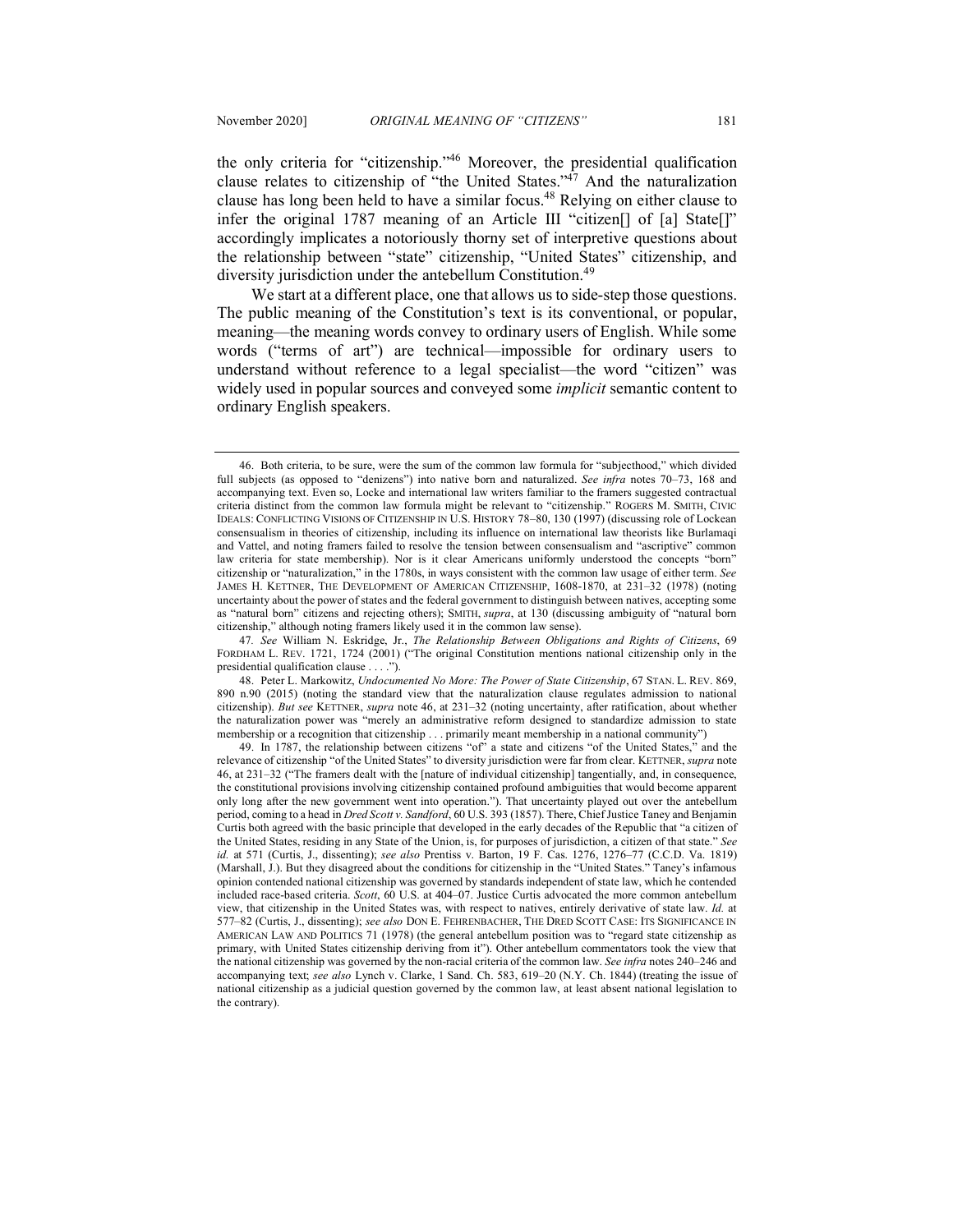That implicit content determined what the word "citizen" conveyed to the public in the context of Article III and therefore it provides the constitutional meaning of "citizen." To enjoy the rights of constitutional citizenship, whether the word is used in relation to "states" or "the United States," one must meet "citizen's" original popular identity criteria. If corporations do not meet those criteria, they were not "citizens," state or federal, within the original public meaning of the Constitution of 1787.<sup>50</sup>

Our focus is on this implicit content. When we turn toward identity criteria implicit in the term's popular meaning, a common impulse is to focus on what (if anything) "citizen" popularly conveyed about someone's legal entitlements, and then reason backward from that information to a conclusion about who "belongs" to the set of "citizens." <sup>51</sup> Thus, if the right to vote is fundamental to the popular concept of citizenship, we could characterize the popular meaning of citizenship as "a person who is entitled to vote." We might then reason that if corporations are not the kind of thing that is a proper object of the "right to vote," corporations do not meet the popular identity criteria for "citizens."

Once again, this evidence provides only pro tanto support for the proposition that only natural persons could be citizens. First, in the 1780s, it was far from clear what rights, exactly, were intrinsic to citizenship. Some 1780s accounts of citizenship associated the word with the enjoyment of a set of fundamental civil, but not political, rights—equal rights to own, convey, and inherit property, or travel freely, for example—some of which seem perfectly coherent to ascribe to corporations.52 Others associated citizenship with political

<sup>50.</sup> As a result, the content of "state citizenship" for purposes of Article III may differ in material ways from the state's local definition of "citizen." An environmentally conscious state might, for example, define "trees" as "citizens" of the state. If, however, trees don't meet the popular identity criteria of original citizenship, they would not qualify as "citizens" of the state for purposes of rights conferred on citizens of a state by the federal constitution. In this, we take a position consistent with Justice Marshall's construction of Article III in *Prentiss*, 19 F. Cas. at 1276 (holding that Article III "citizenship" is a question of federal law). The concept of state citizenship in Article III may bear some resemblance to a "patterning definition," under which the original popular meaning of citizen sets baseline criteria for Article III "citizenship," some of which operate independently of subconstitutional law (limiting constitutional citizenship to natural persons), while others refer to the content of legal backdrops external to the constitution (for example, specifying that to be a state citizen, a natural person must satisfy certain common law or state law requirements, depending on which backdrop relevant legal analysis points us toward.) *Cf.* Thomas W. Merrill, *The Landscape of Constitutional Property*, 86 VA. L. REV. 885, 893 (2000) (using a patterning definition approach to constitutional "property" and concluding that different definitions attach in different clauses that use the word "property"). *See also infra* note 62 and accompanying text.

<sup>51.</sup> Talbot v. Janson, 3 U.S. 133, 162 (1795) (Iredell, J.) defining citizens as "members of the society," who "claim rights in society, which it is the duty of the society to protect" and who are "in . . . turn . . . under a solemn obligation to discharge all those duties faithfully, which he owes, as a citizen, to the society of which he is a member"); CHARLOTTE C. WELLS, LAW AND CITIZENSHIP IN EARLY MODERN FRANCE, at xiii (1995) (noting citizenship is generally defined as "membership in a group" that carries with it rights to "civil rights and political rights"); *id.* (noting we typically "distinguish citizens by the rights they possess as members of the state").

<sup>52.</sup> This is often termed the "liberal conception" of citizenship. Iseult Honohan, *Liberal and Republican Conceptions of Citizenship*, *in* THE OXFORD HANDBOOK OF CITIZENSHIP 83, 85–94 (Ayalet Shachar, Rainer Bauböck, Irene Bloemraad & Maarten Vink eds., 2017). As Charlotte Wells notes, the liberal conception is, in fact, not modern—its origins lie in the late medieval Roman law. WELLS, *supra* note 51, at xv. A number of examples of usage in the 1780s are consistent with this conception—see, for example, the use of "citizen" as a "synonym" for "subject" in American treaties granting contracting parties' members reciprocal rights during the Articles of Confederation period. *See, e.g.*, Treaty of Paris of Sept. 3, 1783, 1 MALLOY, TREATIES 468 (1910) (referring to the "subjects of Great Britain" and the "citizens of the United States"). These reciprocity clauses,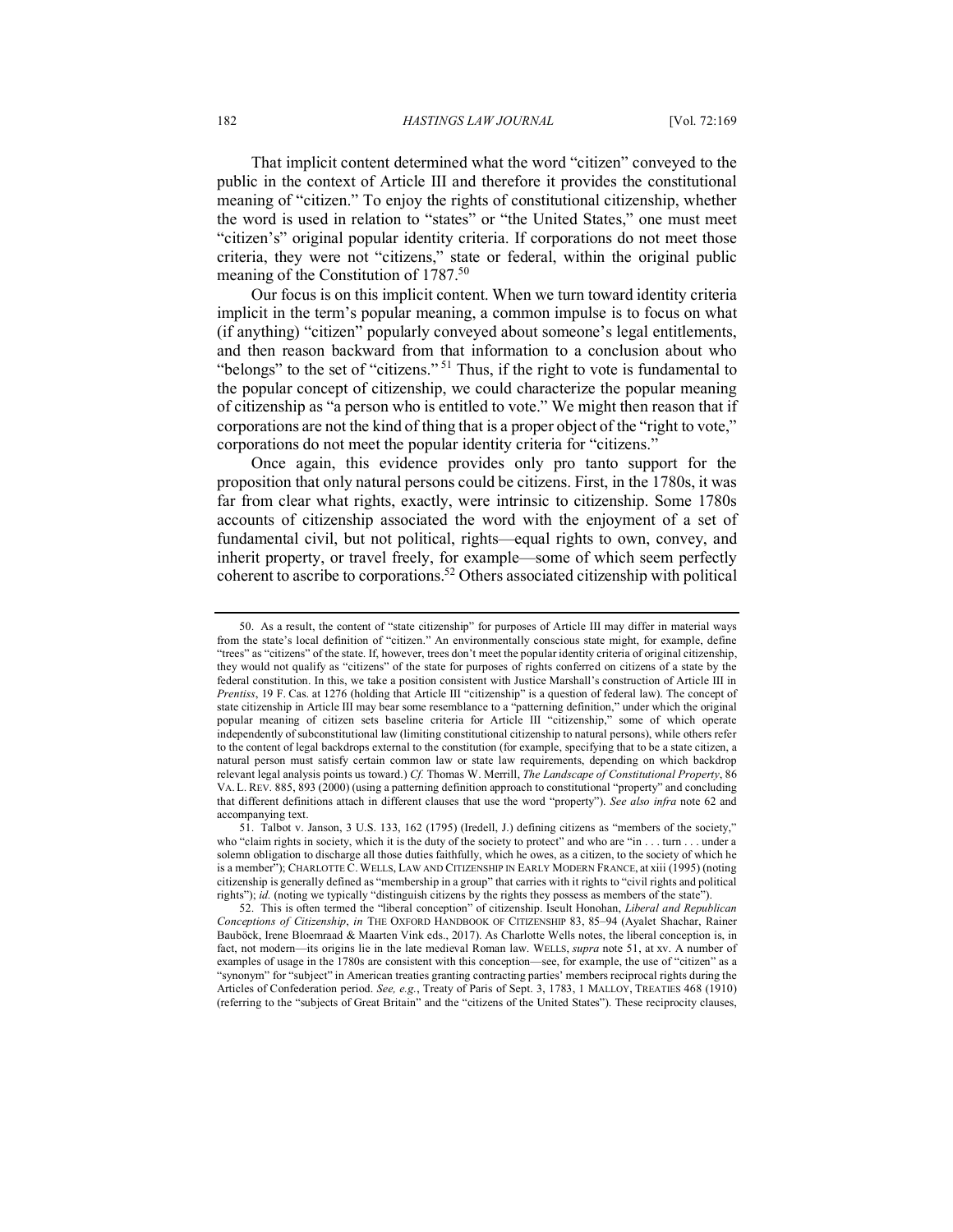rights (voting, the right to hold office), which seem improper to associate with corporations.53 As a result, focusing on the information about the type of rights intrinsic to the term citizen does not provide decisive evidence.<sup>54</sup>

More fundamentally, though, focusing simply on whether someone is a "proper" object of whatever rights were "fundamental" to citizenship (1) ignores other important parts of the term's semantic meaning in a way that (2) may cause us to miss the inclusivity and radicality of the term.

*Scott v. Sandford*<sup>55</sup> is a particularly terrible example of this kind of analytical error. There, the Taney Court defined "citizen" as the quality of enjoying civil or political privilege.<sup>56</sup> But it then reasoned from the fact African Americans had been systematically deprived of the privileges of national citizenship to the conclusion that African Americans were not proper objects of that status.57

The Court's tragic mistake here, as Lincoln's Attorney General Edward Bates noted in 1862, was ignoring that "citizen" communicated identity criteria apart from whatever rights the status conveyed—and those criteria performed the crucial work of sorting who belongs to the "citizen" category and thus is entitled to those rights.<sup>58</sup> Those identity criteria did not include race.<sup>59</sup> By

54. This, indeed, may have been a component of the meaning of the term that was largely technical. In any event, we take no firm view on the exact tranche of rights, privileges, or immunities (if any) that were "fundamental" to the concept of citizenship during the 1787 framing period.

55. Dred Scott v. Sandford, 60 U.S. 393 (1857).

56*. Id.* at 476 ("[T]here is not, it is believed, to be found, in the theories of writers on Government, or in any actual experiment heretofore tried, an exposition of the term *citizen*, which has not been understood as conferring the actual possession and enjoyment, or the perfect right of acquisition and enjoyment, of an entire equality of privileges, civil and political.").

57. FEHRENBACHER, *supra* note 49, at 350 (noting the circularity of Taney's argument).

59*. Id.* at 385 ("The Constitution of the United States does not declare who are and who are not citizens, nor does it attempt to describe the constituent elements of citizenship. It leaves that quality where it found it, resting upon the fact of home-birth, and upon the laws of the several States."); *id*. at 388 ("In my opinion, the Constitution uses the word citizen only to express the political quality of the individual in relation to the nation; to declare he is a member of the body politic, and bound to it by the reciprocal obligation of allegiance on the

by equating citizens and subjects, clearly use citizen as a term for members of the body politic, inclusive of those who did not, at the time, qualify for the elective franchise. *See* Corfield v. Coryell, 6 F. Cas. 546, 551–52 (C.C.E.D. Pa. 1823) (stating that the Privileges and Immunities Clause secures the "fundamental" rights of citizenship automatically guaranteed by the Privileges and Immunities Clause, "to which may be added the elective franchise," but only to the extent "established" and "regulated" by state law); *see also* CHRISTOPHER R. GREEN, EQUAL CITIZENSHIP, CIVIL RIGHTS, AND THE CONSTITUTION: THE ORIGINAL SENSE OF THE PRIVILEGES OR IMMUNITIES CLAUSE 43–45 (2015) (noting some doubt about whether Washington included the right to suffrage among fundamental rights of citizenship, but that other cases excluded it from that category); Chisholm v. Georgia, 2 U.S. 419, 472 (1793) ("citizens" are "as to civil rights perfectly equal").

<sup>53.</sup> This is often termed the civic republican conception of citizenship. Honohan, *supra* note 52, at 85–94. For period examples adopting this definition, see JEAN JACQUES ROUSSEAU, A TREATISE ON THE SOCIAL COMPACT; OR THE PRINCIPLES OF POLITICAL LAW 22–23 (T. Becket & P.A. de Hondt eds., 1764) ("With regard to the associates [of a republic or body politic] themselves, they take collectively the name of the *people*, and are separately called *citizens*, as partaking of the sovereign authority, and *subjects*, as subjected to the laws of the state."); Denis Diderot, *Citizen*, *reprinted in* ENCYCLOPEDIC LIBERTY: POLITICAL ARTICLES IN THE DICTIONARY OF DIDEROT AND D'ALEMBERT 49, 52–53 (Henry C. Clark ed., Henry C. Clark & Christine Dunn Henderson trans., 2016) (1753) ("[O]ne has no clear distinction between subject and *citizen* unless the latter is supposed to be a public man  $\dots$ .

<sup>58.</sup> Citizenship, 10 Op. Att'y Gen. 382, 383–84 (1862) ("In most instances, within my knowledge, in which the matter of citizenship has been discussed, the argument has not turned on the existence and the intrinsic qualities of citizenship itself, but upon the claim of some right or privilege as belonging to and inhering in the character of citizen. In this way we are easily led into errors of fact and principle.").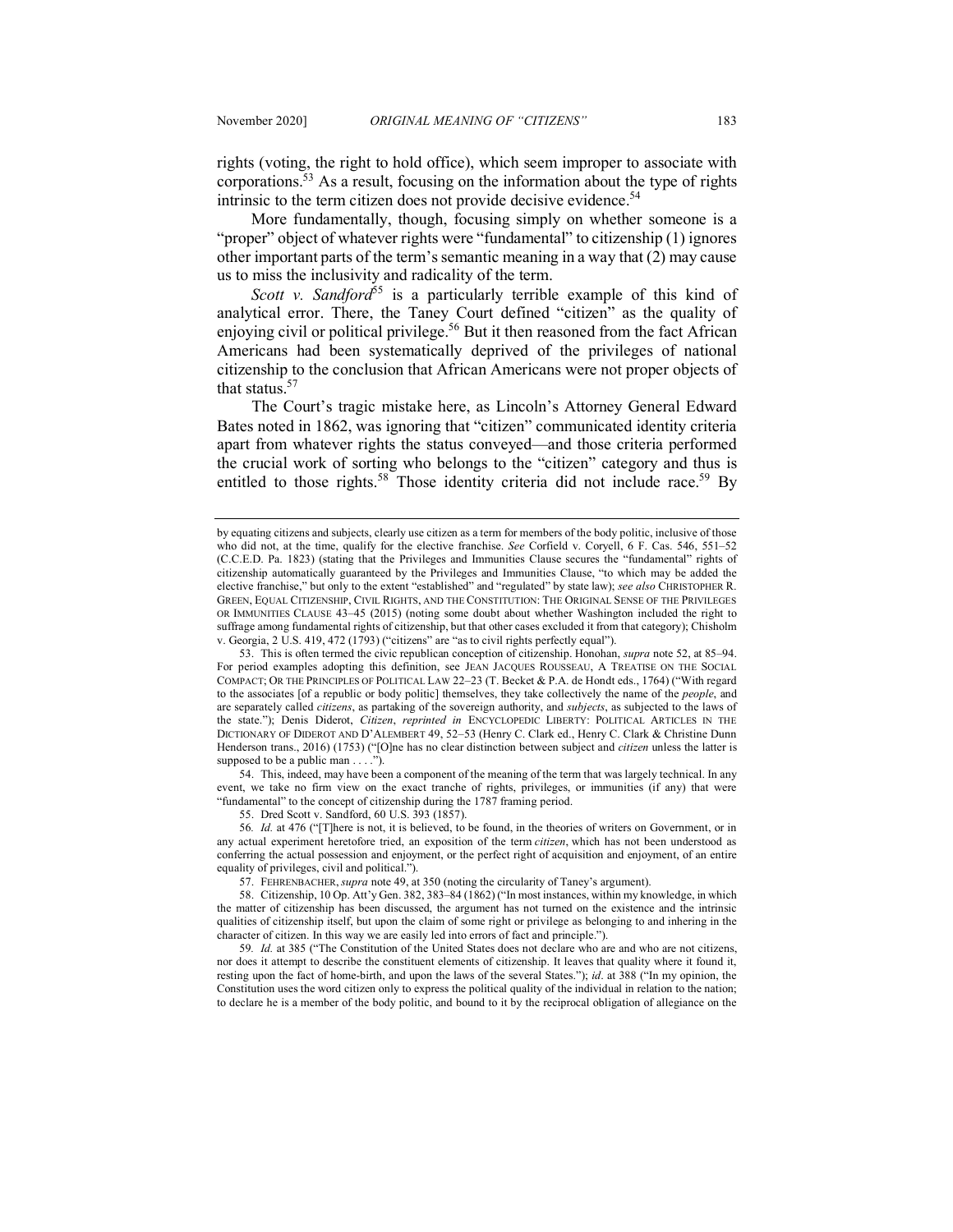focusing only on the rights associated with the status, and then reasoning about whether those rights "properly" belong to a particular status-claimant, the Taney Court had substituted its own historically and culturally conditioned assumptions about who is a "proper" holder of the privileges of national citizenship for the actual sortal content of "citizenship's" public meaning.<sup>60</sup> In other words, the Taney Court mistook pro tanto evidence for decisive evidence.<sup>61</sup>

## *2. A Way Forward*

We take a different tack by turning from what rights "citizen" conveyed to the duties it communicated. Legal status terms communicate that the statusholder occupies a commonly understood moral position, which the law treats as legally significant. The law in turn cashes out that moral position through workaday legal proxies for ascertaining who occupies that position and then defines a package of legal consequences entailed by occupying it. As a result, legal-status words like "citizen" convey a mix of popular and technical meaning.<sup>62</sup>

We think "citizen" in 1787 worked much like this. It identified someone as an occupier of a commonly understood moral position involving moral duties to a political community. English-speakers understood, though, that law supplied the exact criteria that sorted people into the position and specified the legal

one side and protection on the other."); *id.* at 395 ("In every civilized country the individual is born to duties and rights, the duty of allegiance and the right to protection; and these are correlative obligations, the one the price of the other, and they constitute the all-sufficient bond of union between the individual and his country . . . .").

<sup>60.</sup> The same kind of error can occur in this context (although with far less terrible normative consequences). For example, it seems facially intuitive that if in 1787 voting was intrinsic to citizenship, corporations would not count as such because they are not the type of persons that vote. But that intuition leads us astray—in England, until 1832, the franchise to vote for members of Parliament, in some cases, vested not in individuals, but in local municipal corporations (the so-called "corporation boroughs"), which exercised the vote through the corporate council of burgesses. *See Constituencies 1754-1790*, HISTORY OF PARLIAMENT, https://www.historyofparliamentonline.org/research/constituencies/constituencies-1754-1790 (last visited Nov. 23, 2020). This points out that even if citizenship means someone "whose status entitles them to vote," we can't rely on our historically conditioned intuitions about a "natural category" of persons who can "vote" to decide whether corporations are or are not citizens. Nor can we simply note that corporations weren't, in fact, given a right to vote for any office in any relevant jurisdiction in 1787 or later—perhaps, if we consult the appropriate identity criteria, we might learn some corporations are in fact "citizens" whose have been disenfranchised. Instead, we need to look more closely at other identity criteria, apart from whatever rights are intrinsic to the status, to figure out who is a proper subject of the citizen category.

<sup>61.</sup> The Taney Court also made demonstrably false claims about what the pro tanto evidence showed at the relevant fixation period. *See, e.g.*, FEHRENBACHER, *supra* note 49, at 346–54 (noting that Taney's argument was a "gross perversion of the facts").

<sup>62.</sup> For more, see Miller, *supra* note 30, at 27 n.4 (distinguishing between moral and legal statuses, but noting that these statuses are not "mutually exclusive" and that some legal statuses are or ought to be "informed by a proper appreciation of moral status"); *id.* at 33 ("[S]tatuses designate categorically—i.e., they define a normative position, a position to which persons or groups are assigned through the attribution of the status."); *id.* at 34 n.14 (arguing statuses are "abbreviating concepts" that using simplifying criteria to "sum up" a person's legal or moral position) (quoting Jeremy Waldron, *Does "Equal Moral Status" Add Anything to Right Reason?* 3 (N.Y.U. School of L. Pub. L. & Legal Theory Rsch. Paper Series, Working Paper No. 11-52, 2011), https://papers.ssrn.com/sol3/papers.cfm?abstract\_id=1898689); *id.* at 35 ("Statuses simplify semantically by giving us a provisional conceptual characterization of the normative position held by a person, . . . thereby relieving us of the burden of fully articulating . . . our conceptualization of that position in each and every case we might have to refer to it.").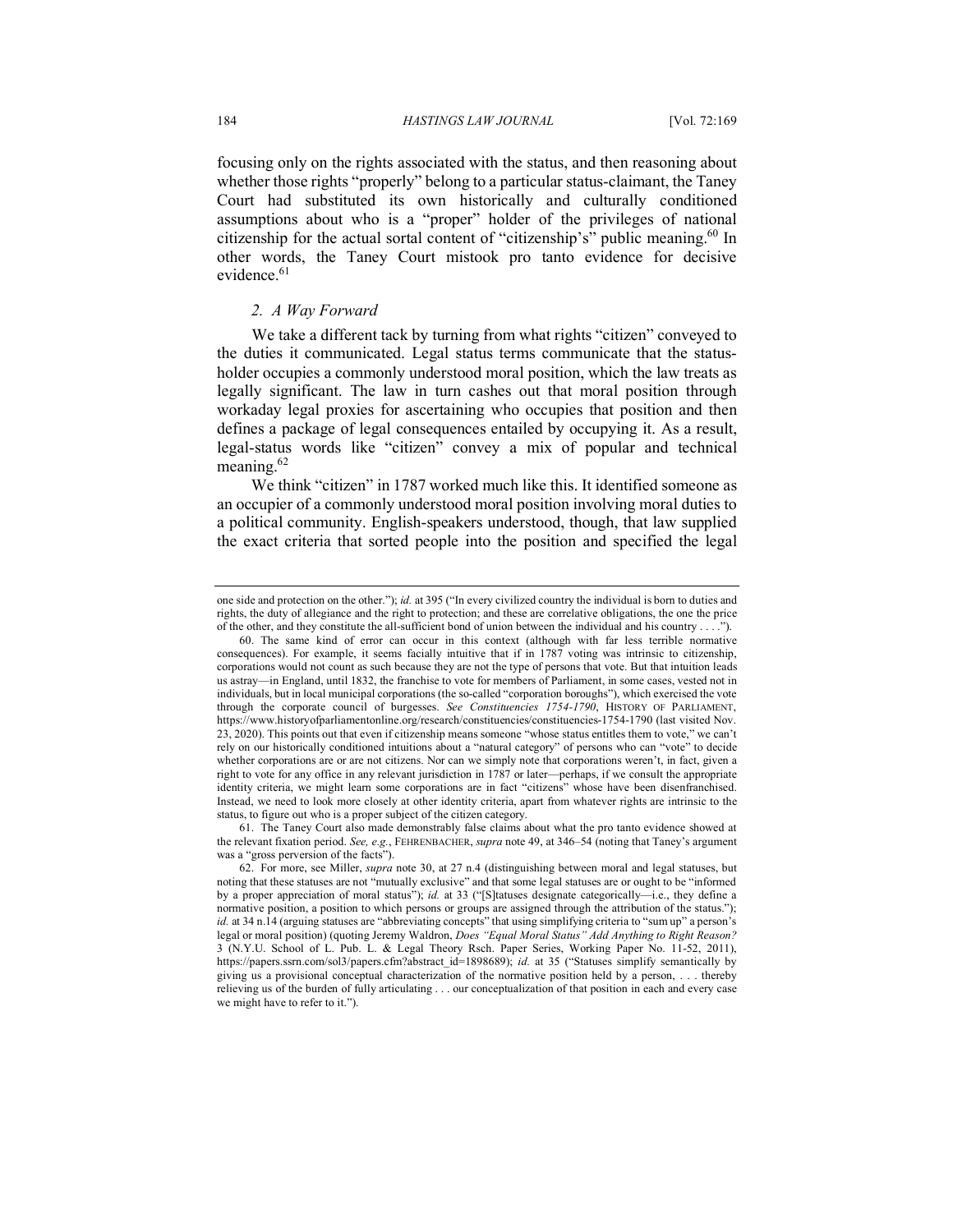consequences of occupying that position. But the core moral concept and duties the term conveyed were accessible to ordinary users of the English language and drew boundaries, for lawyer and lay people alike, around who could occupy the status.

Specifically, we will show that speakers in the 1780s, while disagreeing about many particulars about the meaning of "citizenship," agreed that to be a "citizen" was to owe a reciprocal duty of "attachment" (sometimes, but not always, described as "allegiance") to a republican community in exchange for its protection. This attachment, in turn, was understood as an affective or solidaristic tie. As a result, part of what it meant to be a "citizen" was to be "someone who was a proper object of an expectation of an affective tie to a society or its ideals."<sup>63</sup>

To be a proper object of an expectation of solidaristic attachment to a community is to be someone who is *capable* of forming social ties. Because that is a capacity restricted to natural persons, or human beings, "citizen" was a term whose original conventional meaning was limited to a restricted set, *natural persons*. This is the claim we will develop below.

#### C. THE PROBLEM OF PRESUPPOSED MEANING

Before we do, though, we need to address one last evidentiary challenge and explain how we go about addressing it.

"Citizen," we are claiming, is a sortally restrictive word—when used in a sentence, it conveys a restriction on the sort of things ("persons") that are the word's subject. Because, though, this sortal restriction is part of the term's meaning, "citizen" often calls for a "presupposition"—an inference that the term's subject meets its restrictive identity criteria.<sup>64</sup> If we say that "a person is a citizen," the meaning of the term "citizen" calls for a presupposition that the "person" I'm referring to is a *natural person*. Or if we say, "the government must respect the rights of citizens," the term citizen calls for a presupposition that I am talking about the rights of natural persons.

That in turn means that one increasingly common tool for investigating semantic meaning, corpus linguistics (or corpus analytics), turns out to be of somewhat limited use here. Corpus linguistics provides a window into meaning by aggregating data about usage, including information about the company that words keep (with a focus on words that tend to travel in close proximity to the word studied). But when the word is used in sentences like the ones above, the studied term doesn't need help from surrounding words to convey that the subject of the term meets its restrictive identity criteria because "citizen" implies

<sup>63.</sup> In this our claim is similar to Attorney General Edward Bates' characterization of the original meaning of the term. *See* Citizenship, 10 Op. Att'y Gen. 382, 388 (1862) ("In my opinion, the Constitution uses the word citizen only to express . . . [that the individual] is a member of the body politic, and bound to it by a reciprocal obligation of allegiance on the one side and protection on the other.").

<sup>64</sup>*. See* Beaver, *supra* note 34, at 944 ("Sortally restricted predicates presuppose rather than assert that their arguments are of the appropriate sort. For example, . . . predicative use of 'a bachelor' presupposes that the predicated individual is adult and male.").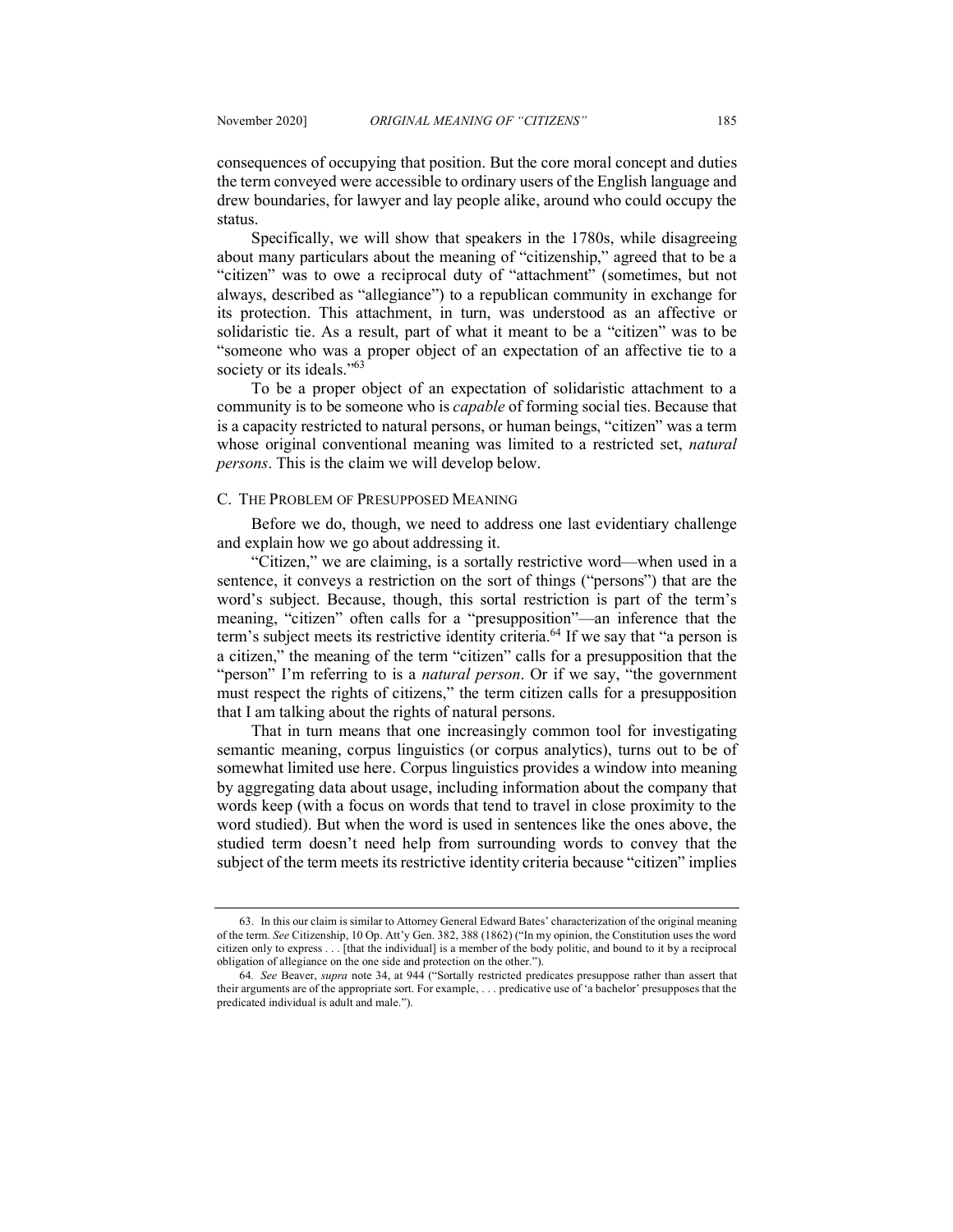that restriction.

And so, if the word "citizen" is used in a lot of sentences like the examples just given, where the "citizen's" natural personhood is presupposed rather than made explicit in immediately surrounding text, aggregating data about words that "travel with" citizen may not be helpful. In linguistics, these words are called "collocates" and corpus linguistics allows us to identify the collocates of the word "citizen" in the late eighteenth century. Collocates of "citizen" may convey that citizen communicates something about "persons" and "rights," without telling us whether it was a term whose meaning conveys something about the rights of *natural* persons only. A corpus analysis of the collocates of "citizen" can thus provide pro tanto evidence that the conceptual content of "citizen" was limited to natural persons, but it cannot provide decisive evidence.

The same problem recurs when we try to recover the normative content the term conveyed. As a result, uncovering the sortal restrictions embedded in the concept of "citizen" requires what one of us has called "immersion"—that is, careful study of usage in a fuller context than standard tools of corpus analytics, like the compilation of a concordance, allows.<sup>65</sup> We take a multi-pronged approach to that task.

First, in some contexts, immersion can be aided by historians who have already engaged in the immersive project. Below, we make liberal use of prior historical work, which support our basic claim—that in the eighteenth century, "citizen" conveyed a normative expectation of a kind of affective "tie" to a political community or its creedal ideals, limiting the term to natural persons.

We will also cross-check this historical evidence with contemporaneous statements by the framers as well as corpus-based linguistic analysis of "citizen" in a wider context than traditional corpus analytics databases allow.<sup>66</sup>

We can do the latter linguistic analysis without having to read *everything*. Unlike classic political tracts, which often used the term in an indeterminate, generic way, literary tracts in the 1770s and 1780s use the term "citizen" sparingly. But, when the word "citizen" appears once or twice in a work, the word is usually chosen with intention, because its popular semantic content reinforces the themes of the passage in which it is used. As a result, careful critical reading of the word's context in a wide array of period literary works turns out to be a valuable window into the popular presuppositions about "citizen's" normative content.

The forgoing forms of evidence are all what we call "positive." They combine to paint a picture of citizen's positive semantic content—the duties and normative expectations the term conveyed as well as the identity criteria embedded in that normative content. We can also, finally, further corroborate

<sup>65.</sup> Solum, *Triangulating Public Meaning*, *supra* note 25, at 1649–52 (discussing immersion and distinguishing it from intellectual history).

<sup>66.</sup> For more on the use of cross-checking or triangulation in the investigation of public meaning, see *id.*  at 1667–81. In order to marshal a complex array of material into a coherent historical narrative for the reader, we present this "triangulating" evidence synthetically, rather than rigidly corralling each piece of evidence into its own discrete stand-alone section.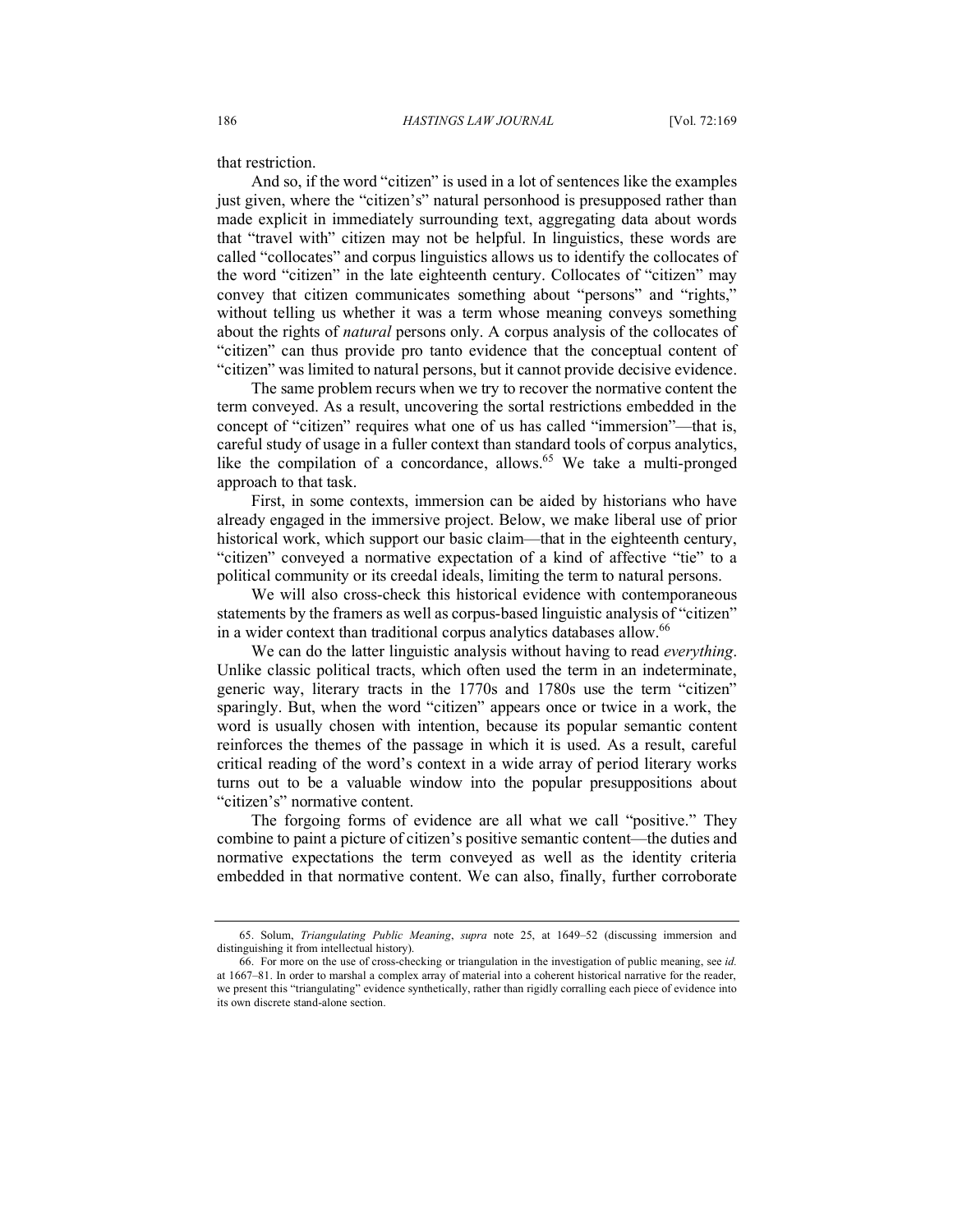our claims with what we call "negative" evidence—an absence of applications of "citizen" at odds with our positive claims. By itself, as we discussed earlier, evidence that citizen was only applied to natural persons in 1787 provides only pro tanto support for our conclusion,  $67$  but combined with the positive evidence summarized above, it is decisive.

Together all of this evidence combines to make out a strong case that "citizen" was a term for human beings (natural persons). We turn to that evidence in the next Part.

#### III. CORPORATIONS AND THE PUBLIC MEANING OF CITIZEN IN 1787–88

Our claim, introduced in the last Part, is that in 1787–88, the crucial period for the fixation of the original public meaning, "citizen" was a status whose positive semantic content communicated its holder's capacity to form solidaristic or "affective" ties—a sortal criterion that limited the status to natural persons.

After a short overview of our evidentiary case for this claim in Subpart A, Subpart B turns to develop that case in detail.

Subpart B is divided between what the last Part termed "positive" and "negative" evidence.<sup>68</sup> The "positive evidence"—that is, evidence directly bearing on "citizen's" positive semantic content—is developed across B.1 and B.2. B.1 presents a synthesis of previous historical accounts and new primary source evidence, in the form of contemporaneous statements by leading framers and jurists. B.2 presents our corroborating corpus-derived data. "Negative evidence," or evidence that contemporaneous applications "fit" our claims about citizen's positive content, is then reviewed in B.3.69

Subpart C ends by introducing and rejecting a competing claim about the original meaning of "citizen"—one that equates "citizenship" with simple subjection to what we today would call a state's "general jurisdiction." We show this claim—while more congenial to the concept of corporate citizenship—involves a sense of the word that arose in American usage after Article III's ratification. It is, therefore, no part of the Diversity Clause's original meaning.

## A. SETTING THE STAGE

Words can become associated together in word families that form a conceptual genus—they all share some basic semantic content. When new terms are added to that family, they sometimes pick up some of the distinguishing features of their semantic cousins.

This is part of the story of citizenship. It was a term that entered upon a set stage. By the 1780s, English-speaking people had a long tradition of describing the legal and moral relationship between a person and political community. And

<sup>67</sup>*. See supra* notes 38–42 and accompanying text.

<sup>68</sup>*. See supra* Part II.C.

<sup>69</sup>*. See supra* Part II.C for an overview of our use of corpus-derived evidence and negative evidence.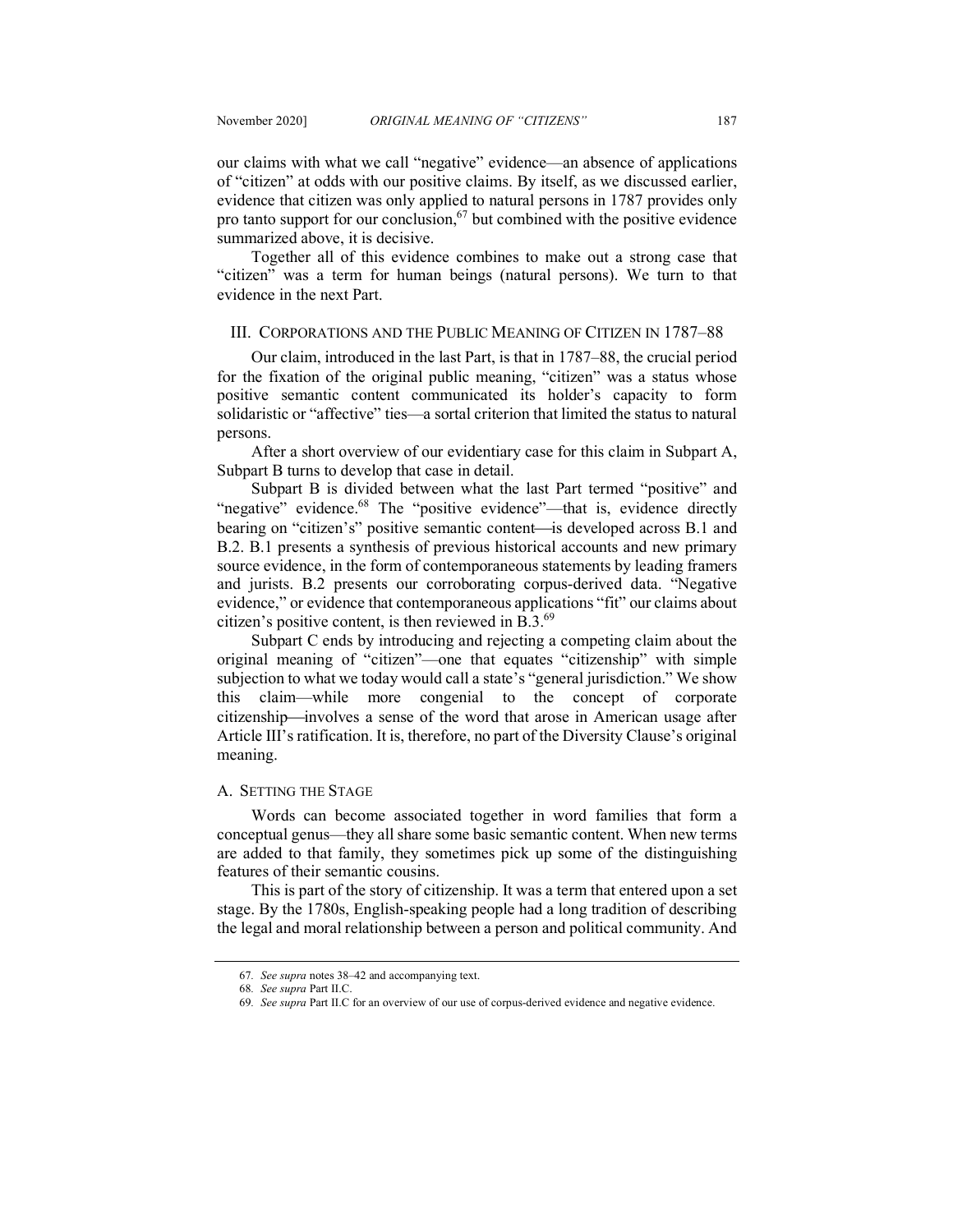the words describing that relationship—"subject" and "alien"—shared a conceptual boundary, or sortal restriction. They applied only to particular kinds of persons—natural persons.

Natural born subjects were those who, because they were born under the protection of the king, had natural allegiance to him.<sup>70</sup> "Naturalized" subjects were, in turn, aliens who, because they had been "adopted" through the process of naturalization, enjoyed rights on similar terms as natural born subjects and were also an object of expected allegiance to the king.<sup>71</sup> Unlike natural born subjects, their allegiance was "acquired" or volitional, not "natural born."<sup>72</sup> An "alien," finally, was someone born out of the protection of the king, and who therefore had an allegiance to a "different Society."73

These common law state membership categories were thus a function of two variables: (1) information about circumstances of "birth" (whether one was born within or without the protection of the relevant sovereign) and (2) related information about the sovereign to whom you owed "allegiance."

In America, the exact relationship between birth and citizenship

71. ANONYMOUS,*supra* note 70, at 212 ("Naturalization cannot be performed but by Act of Parliament, for by this an alien is put exactly in the same state as if he had been born in the King's legiance, except only that he is incapable . . . of being a member of the privy council, member of parliament, &c."). The power to "naturalize" lay exclusively with Parliament. *Id.* The King could not "naturalize" but could ameliorate the disabilities of alienage by making an alien a "denizen"—someone granted permanent residence and, with it, a lesser tranche of property rights (the right to own and convey but not to inherit or transmit property through inheritance, except in carefully defined circumstances). *Id.*; *see also* ZEPHANIAH SWIFT, A SYSTEM OF THE LAWS OF THE STATE OF CONNECTICUT: IN SIX BOOKS 165 (1795) ("When a foreigner becomes naturalized, he owes to the country which has adopted him, the same allegiance as a natural born subject . . . ."); KETTNER, *supra* note 46, at 30–33.

72. The common law distinguished between "natural allegiance" or "ligentia naturalis" of the natural-born; "acquired allegiance" or "ligentia acquisita," which "pertained to those who were subjects not by birth, but conquest, denization or naturalization"; and "local allegiance" or "ligentia localis," the "allegiance" of visiting aliens. *See* KETTNER, *supra* note 46, at 17 n.18. Natural allegiance was Coke's focus in *Calvin's Case*. *Id.* Acquired allegiance gave the alien born subject to another sovereign a fictive "new birth" through consent of the nation and "transferred all the attributes that Coke ascribed to the allegiance owed by native Englishmen . . . [to] the adopted member." *Id.* at 40, 42. Local allegiance was a more "limited" obligation of "obedience" to local laws during a sojourn in a foreign country under the protection of the local sovereign. *Id.* at 49; *see also* A GENTLEMAN OF THE INNER TEMPLE, A DIGEST OF THE LAWS OF ENGLAND. BEING A CONTINUATION OF LORD CHIEF BARON COMYN'S DIGEST, BROUGHT DOWN TO THE PRESENT TIME 3 (London, W. Strahan & M. Woodfall 1776) (describing the allegiance of a visiting alien as a "temporary local allegiance," and contrasting it to the "permanent" natural allegiance of a subject); *see also Calvin's Case*, 77 Eng. Rep. at 383–84 (characterizing local obedience as "wrought by the law" and "momentary and uncertain").

73. THOMAS BLOUNT & WILLIAM NELSON, A LAW-DICTIONARY AND GLOSSARY, INTERPRETING SUCH DIFFICULT AND OBSCURE WORDS AND TERMS, AS ARE FOUND EITHER IN OUR COMMON OR STATUTE, ANCIENT OR MODERN, LAWS 29 (3d ed. 1717) (defining an "alien" as "one born in a strange Country" or "born out of the King's allegiance"); 1 MATTHEW BACON, A NEW ABRIDGEMENT OF THE LAW BY A GENTLEMAN OF THE MIDDLE TEMPLE 76 (1736) ("An alien is one born in a strange Country and different Society, to which he is presumed to have a natural and necessary Allegiance . . . ."); ANONYMOUS, *supra* note 70, at 207 ("[A]liens are such as are born out of [the King's allegiance]."); 1 RICHARD BURN & JOHN BURN, A NEW LAW DICTIONARY 30 (London, A. Strahan & W. Woodfall 1792) ("Alien is one that is born out of the dominions of the crown of England.").

<sup>70.</sup> ANONYMOUS, A LAW GRAMMAR; OR, AN INTRODUCTION TO THE THEORY AND PRACTICE OF ENGLISH JURISPRUDENCE 208 (London, G. G. J. and J. Robinson; T. Whieldon; W. Clarke; and Ogilvy and Speare 1791) ("Natural-born subjects are such as are born within the dominions of the crown of England, that is within the allegiance of the King . . . ."); *id.* at 208–09 ("Allegiance, both express and implied, is distinguished into two species, the one natural, the other local. Natural allegiance is such as is due from all men born within the King's dominions . . . . Local allegiance is such as is due from an alien or stranger for so long time as he continues in the King's dominion and protection . . . ."). Coke noted that birth to a temporary alien sojourner in the dominion of the King was sufficient to make a natural born subject. Calvin's Case (1608) 77 Eng. Rep. 377, 384 (K.B.).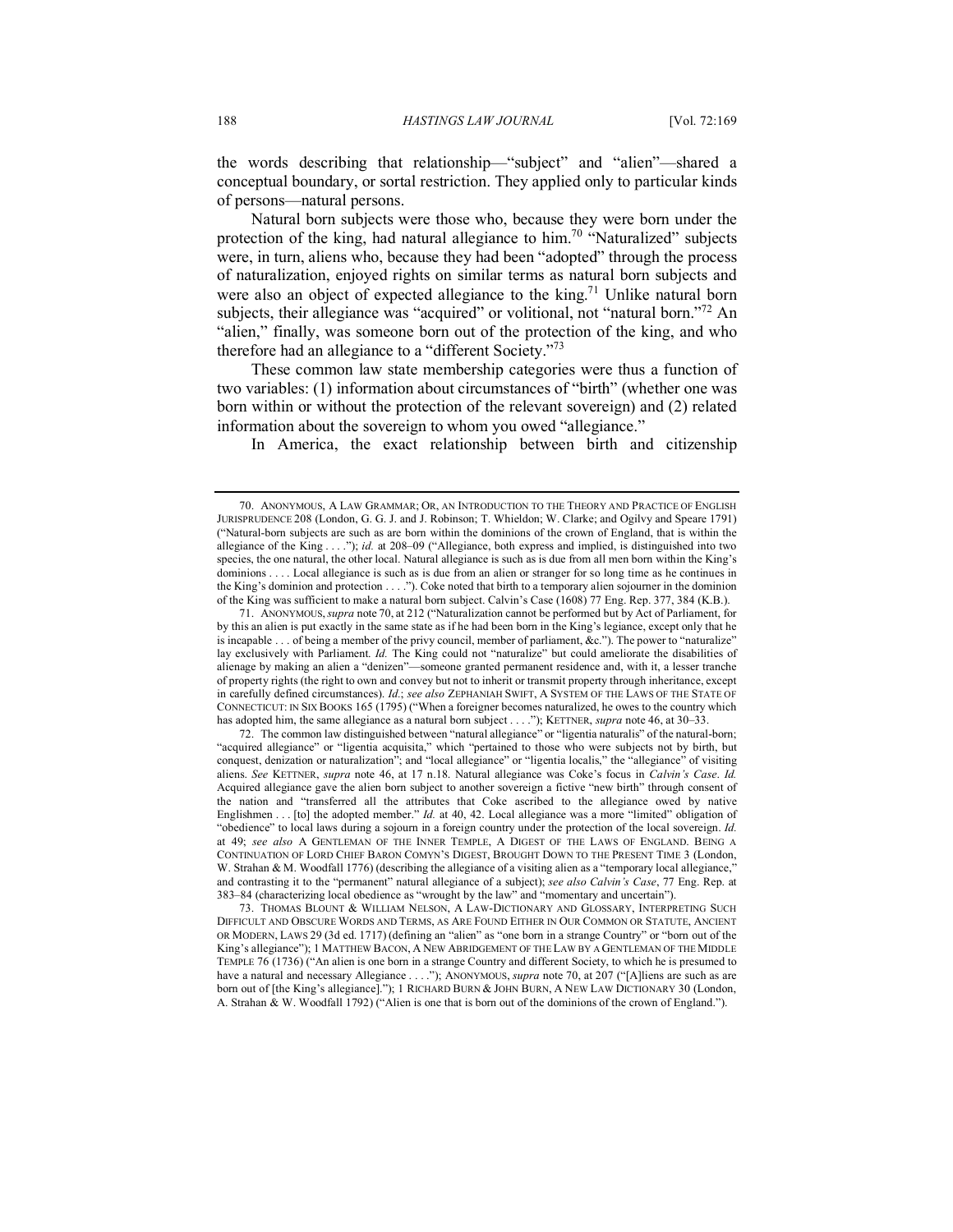crystallized only in the early decades of the nineteenth century.<sup>74</sup> And so we defer discussing that relationship in detail until Part IV's treatment of the Fourteenth Amendment's Citizenship Clause.75

In this Part, we focus, instead, on the other identity criterion of common law subjecthood: allegiance. As we develop below, the "allegiance" about which the terms "subject" and "alien" conveyed information was an affective tie—a complex social attachment only real human beings can form.<sup>76</sup> As a result, "subject" and "alien" conveyed a basic sortal restriction. They were legal statuses of natural persons.

This sortal restriction, the Subparts below show, was ported into the new American state membership term, "citizenship" in the 1770s and 80s. Americans defined "citizens" of a community, first and foremost, persons who were properly expected to possess an affective tie to that community or its creedal values—sometimes describing that tie as "allegiance," but also describing it using new cognate concepts in an effort to distance the American experiment from the monarchies of the Old World.

The affective tie of individuals to their community was central to citizenship; this central criterion entailed that "citizen" was, like "subject" and "alien" before it, a word for "persons" capable of complex social attachments that is, real human beings.

# B. THE AFFECTIVE TIE: THE ORIGINAL SORTAL CONTENT OF "CITIZEN"

We begin with the movement from "subject" to "citizen" and the role that allegiance plays in the conceptual structure of both terms. We will then turn to corroborating corpus evidence.

## *1. From the Allegiance of a "Subject" to the Affective "Tie" of a Citizen*

Philip Hamburger, in his landmark survey of the English and early American law of allegiance and protection, describes allegiance as rational rulefollowing behavior.<sup>77</sup> To be a subject is to owe obedience to the law in exchange for protection—a contract formed on rationally self-interested grounds.<sup>78</sup>

This though is not the only way to conceptualize allegiance. Judith Shklar, in one of her last published works, differentiated allegiance, and related concepts of loyalty and fidelity, from obedience.79 Obedience, she said, involves rational rule-following behavior. Allegiance, loyalty, and fidelity are, by contrast, "deeply affective"—they involve complex solidaristic attachments either to abstract associations (loyalty), individuals (fidelity), or a fusion of both

<sup>74</sup>*. See infra* notes 213-215 and accompanying text.

<sup>75</sup>*. See infra* notes 213–248 and accompanying text.

<sup>76</sup>*. See infr*a notes 78–126 and accompanying text.

<sup>77.</sup> Philip Hamburger, *Beyond Protection*, 109 COLUM. L. REV. 1823, 1838–40 (2009).

<sup>78</sup>*. Id.* at 1839 ("Underlying the reciprocal nature of allegiance and protection was the logic of consent" and "an understanding of nature"). Blackstone's *Commentaries*, as Hamburger notes, at times describes allegiance this way: as an obligation founded in "reason and the nature of government." *Id.* at 1840 (quoting 1 BLACKSTONE, *supra* note 36, at \*366).

<sup>79.</sup> Judith N. Shklar, *Obligation, Loyalty, Exile*, 21 POL. THEORY 181, 182–85 (1993).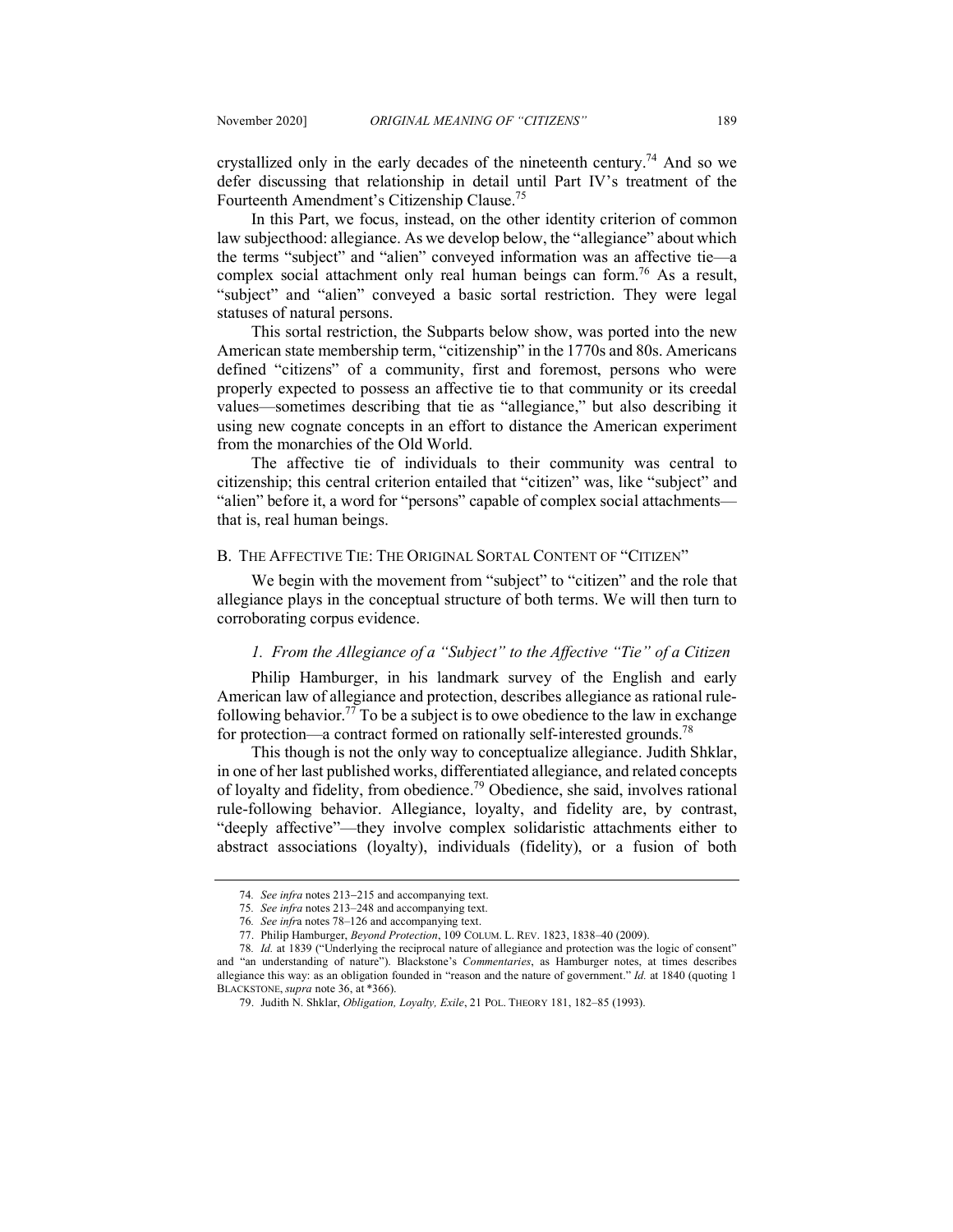$($ allegiance $).$ <sup>80</sup>

Shklar's unpacking of allegiance, in turn, comes closer than Hamburger's to capturing the rich way the word was used in the common law tradition.<sup>81</sup> To be a subject of Great Britain was to be an object not simply of an obligation of legal obedience, but also an expectation of "affective" or solidaristic attachment to the body politic.

The conception of allegiance as a "moral and affective" bond between king and subject was mirrored, dramatically, in the greatest literature of the sixteenth and seventeenth centuries.<sup>82</sup> Shakespeare described allegiance as a "love of soul"<sup>83</sup> and located allegiance "in" the "hearts" or "bosoms" of men. Thus, in *Henry IV, Part 1*, the titular king schooled Prince Hal on how to "pluck allegiance from men's hearts."84 Or in *Henry V*, the Earl of Westmoreland describes "smooth" and duplicitous traitors who act "as if allegiance in their bosom sat, crowned with faith and constant loyalty."85

The link between allegiance and sentiment was not, though, just a dramatic conceit. It was central to the formula of common law of subjecthood articulated in Edward Coke's seminal 1608 opinion in *Calvin's Case*. 86

"[L]igeance, and faith and trust which are her member and parts," Coke wrote, are qualities that the "finger of God" placed in the "soul" and "heart" of men.87 As Lord Ellesmere would put in his 1609 summary of *Calvin's Case*, it was accordingly a tie that flowed only from natural persons to natural persons:

82. Elliott Visconsi, *Vinculum Fidei:* The Tempest *and the Law of Allegiance*, 20 LAW & LITERATURE 1, 6 (2008).

85. WILLIAM SHAKESPEARE, HENRY V act 2, sc. 2, l. 4–5. In other plays, characters warn that "cold hearts freeze allegiance," a metaphor that gains its power from the idea that allegiance is seated within the "heart"; and "pray heaven, the King may never find a heart with less allegiance in it!" WILLIAM SHAKESPEARE & JOHN FLETCHER, HENRY VIII act 1, sc. 2, l. 73–74; *id.* act 5, sc. 2, l. 93–94.

<sup>80</sup>*. Id.* at 184; *see also* NOAH PICKUS, TRUE FAITH AND ALLEGIANCE: IMMIGRATION AND AMERICAN CIVIC NATIONALISM 1 (2005) (noting that the "invocation of faith and allegiance" in the American oath of allegiance "seems to suggest something deeper, a change in one's self and belonging akin to religious conversion").

<sup>81.</sup> Hamburger's discussion of allegiance is more appropriate to the concept of "ligentia localis" or "local allegiance" or aliens within the United States, which is his primary subject. *See* Hamburger, *supra* note 77, at 1847–66 (analyzing the implications of the concept of allegiance mostly with a focus on the rights of aliens visiting or resident in the United States); *see also* KETTNER, *supra* note 46, at 49 (discussing the "limited" nature of local allegiance); *supra* note 72 and accompanying text (distinguishing forms of allegiance).

<sup>83.</sup> WILLIAM SHAKESPEARE, THE LIFE AND DEATH OF KING JOHN act 5, sc. 1, l. 10 (referring to "[s]wearing allegiance and the love of soul").

<sup>84.</sup> WILLIAM SHAKESPEARE, HENRY IV, PART 1 act 3, sc. 2, l. 50.

<sup>86.</sup> Calvin's Case (1608) 77 Eng. Rep. 377, 385 (K.B.). The case arose out of controversy of the alienage status of the English and Scottish subjects of James I, who united the crowns of Scotland and England following his accession to the English throne in 1603. Brought on behalf of the infant Robert Calvin, who claimed the right of an English subject, to inherit property in England, it posed a question that Parliament had been unable to resolve—whether James' succession made the Scots subjects of England and the English subjects of Scotland. For an overview of the procedural history of *Calvin's Case*, see Polly J. Price, *Natural Law and Birthright Citizenship in* Calvin's Case *(1608)*, 9 YALE J.L. & HUMAN. 73, 80–83 (1997).

<sup>87.</sup> *Calvin's Case*, 77 Eng. Rep. at 385 ("[L]igeance, and faith and trust which are her members and parts, are qualities of the mind and soul of man . . . ."); *id.* at 392 (noting the duty of allegiance "is written with the finger of God in the heart of man"). The link between natural allegiance and the soul of men was part of a broader pattern of describing "natural" or "native" laws that are "such as are implanted in us, being written in our hearts." A GENTLEMAN OF THE MIDDLE TEMPLE, THE GROUNDS AND RUDIMENTS OF LAW AND EQUITY, ALPHABETICALLY DIGESTED: CONTAINING A COLLECTION OF RULES AND MAXIMS 1 (1749) (distinguishing between "native" and positive law).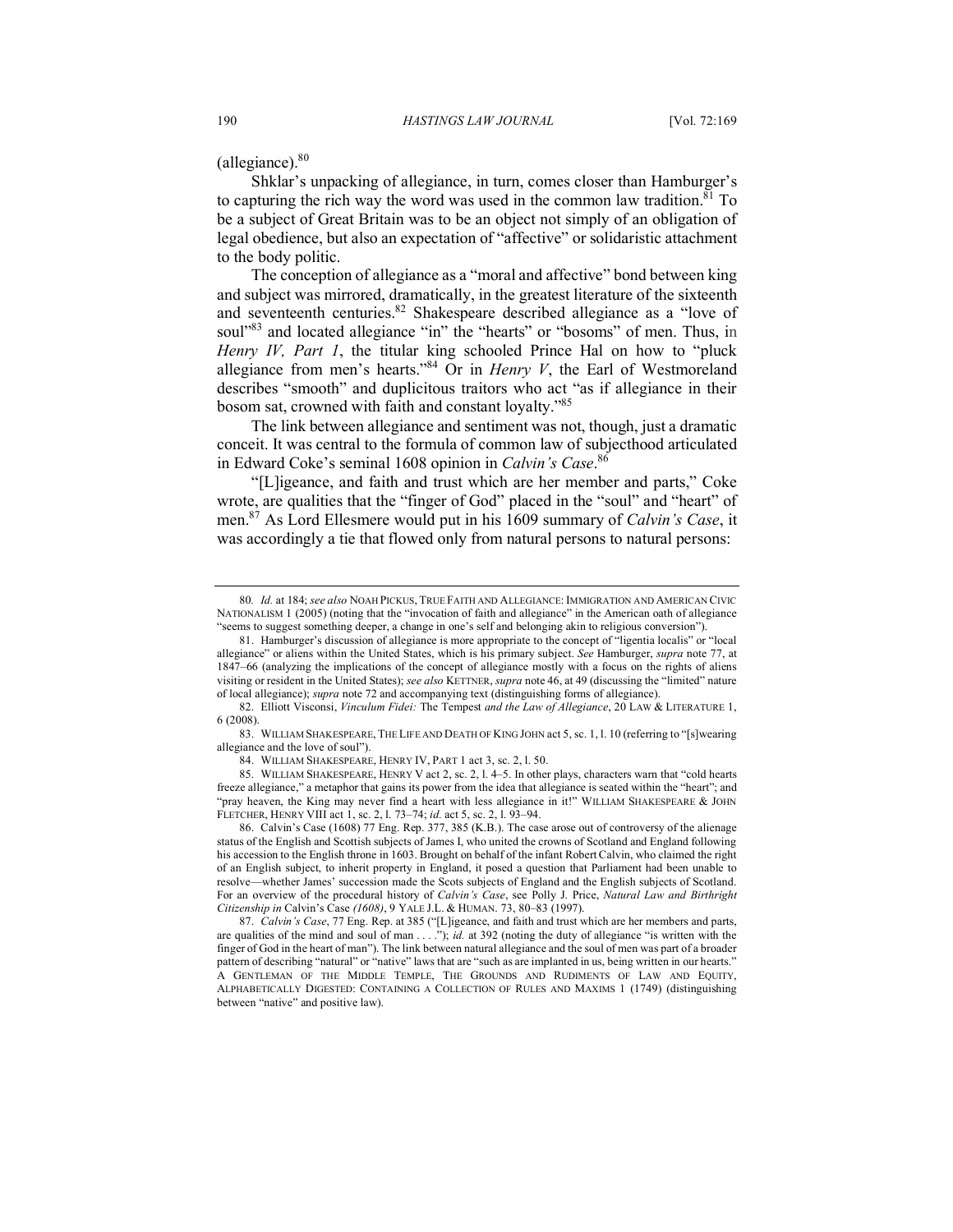[Because] [t]his bond of allegiance . . . [or] vinculum fidei [the "bond of faith"] . . . bindeth the soul and conscience of every subject . . . . , faith and allegiance cannot be framed by policie, nor put into a politick bodie. An oathe must be sworne by a natural bodie; homage and fealtie must be done by a natural bodie, a politick bodie cannot do it.<sup>88</sup>

Allegiance was, in other words, a *human* sentiment of faith, trust, "love," and loyalty, and only a real flesh and blood person could possess, or attract, those sentiments.<sup>89</sup> Thus, only the fusion of the politic capacity, or protective power, of kingship, "appropriated to the natural capacity" of human representatives, could "draweth legiance."<sup>90</sup> And only a "natural bodie" could give it.<sup>91</sup>

In the 1780s, the term "citizen" supplanted "subject" as a label for members of the American republic.<sup>92</sup> In the process, Americans recharacterized the

92. Maximilian Koessler, *"Subject," "Citizen," "National," and "Permanent Allegiance"*, 56 YALE L.J. 58, 58–59 (1946) ("Although the term 'citizen' appears as early as 1777 in the Articles of Confederation, the use of 'subject' as a synonym did not become obsolete before the enactment of the Federal Constitution (1787) . . . ." (footnotes omitted)). Even into the early nineteenth century, treatise writers like Chancellor Kent considered the terms citizen and subject "in a degree, convertible," with "subject" a term that described the "citizen," or "republican freeman," considered in his aspect as a person subject to the laws. *See* 2 JAMES KENT, COMMENTARIES ON AMERICAN LAW 258 (E.B. Clayton & James Van Norden eds., 3d ed. 1836) ("[T]he term 'citizen' seems to be appropriate to republican freemen, yet we are all equally, with the inhabitants of other countries 'subjects,' for we are equally bound by allegiance and subjection to the government and the law of the land.") (note). This particular pattern of usage is the outgrowth of a long tradition of associating "citizen" with a member of body politic considered in his "active" capacity, as someone who "serves . . . the city [or polity]," while using "subject" to describe a member of a body politic in his passive capacity, as person subject to an obligation of obedience to the law. *See* THOMAS HOBBES, MAN AND CITIZEN (*DE HOMINE* AND *DE CIVE*) 217 (Bernard Gert ed., 1991) ("[H]erein lies the difference between a free subject and a servant, that he is free indeed, who serves only the city . . . ."); *id.* at 171 ("Each citizen, as also every subordinate civil person, is called the subject of him who hath the chief command."); *see also* WELLS,*supra* note 51, at 7–8 (medieval scholastic jurists

<sup>88.</sup> THOMAS EGERTON, LORD ELLESMERE, THE SPEECH OF THE LORD CHANCELLOR OF ENGLAND, IN THE EXCHEQUER CHAMBER, TOUCHING THE POST-NATI 101 (London 1609).

<sup>89.</sup> BACON, *supra* note 73, at 76 (describing allegiance as "Faith and Love to that Prince and Country" where the subject receives his protection); A GENTLEMAN OF THE MIDDLE TEMPLE, *supra* note 87, at 4 ("The end of kings . . . is the well governing of the people, and their strength is in the hearts of their subjects; protection and allegiance are reciprocal ties.").

<sup>90.</sup> *Calvin's Case*, 77 Eng. Rep. at 388–89.

<sup>91.</sup> EGERTON, *supra* note 88, at 101. This concept of allegiance was, in turn, the key to the case, which dealt with the status of the infant Robert Calvin, a Scot born after James assumed the English crown. The fact James wore two crowns proved to be the main barrier to finding that James' succession had made his Scottish subjects English subjects. Scots were born under the protection of the Scottish crown, Calvin's opponents argued, and so had no allegiance to the English crown. Coke, however, held this misapprehended the nature of the king and allegiance. The "king" was more than just a "crown." The king was, rather, the fusion of an "immortal" legal complex of powers and duties (a political capacity), which was personified (given "natural capacity") through progressive embodiment across a succeeding line of human beings. *Calvin's Case*, 77 Eng. Rep. at 389. This idea of the monarchy as an embodied or personified institution and allegiance as a human attachment to that institution, mediated through the real human beings who embodied it, provided the principle that resolved the dispute. The antenati (Scots born before James' accession to the English crown) were born under allegiance of James (then styled James VI, King of Scotland). But because at the time of their birth, James embodied only the Scottish, but not the English monarchy, the antenati lacked a human connection necessary to activate their allegiance to the English crown. Calvin and other postnati (those born after James accession) were in a different situation. They born under the protection of the same natural person, James, but at the time of their birth he embodied the institution of the monarchy of England as well as Scotland. That meant they and English people born under either the protection of James (now also styled James I, King of England) or (far more commonly at the time of the decision) his predecessor Queen Elizabeth, had a human relationship with an embodiment of English monarchy, thus "knit[ting] [them] together" in what the historian James Kettner called a shared "community of allegiance." *See Calvin's Case*, 77 Eng. Rep. at 381 ("As the ligatures or strings do knit together the joints of all the parts of the body, so doth ligeance join together the Sovereign and all his subject."); KETTNER, *supra* note 46, at 23–24.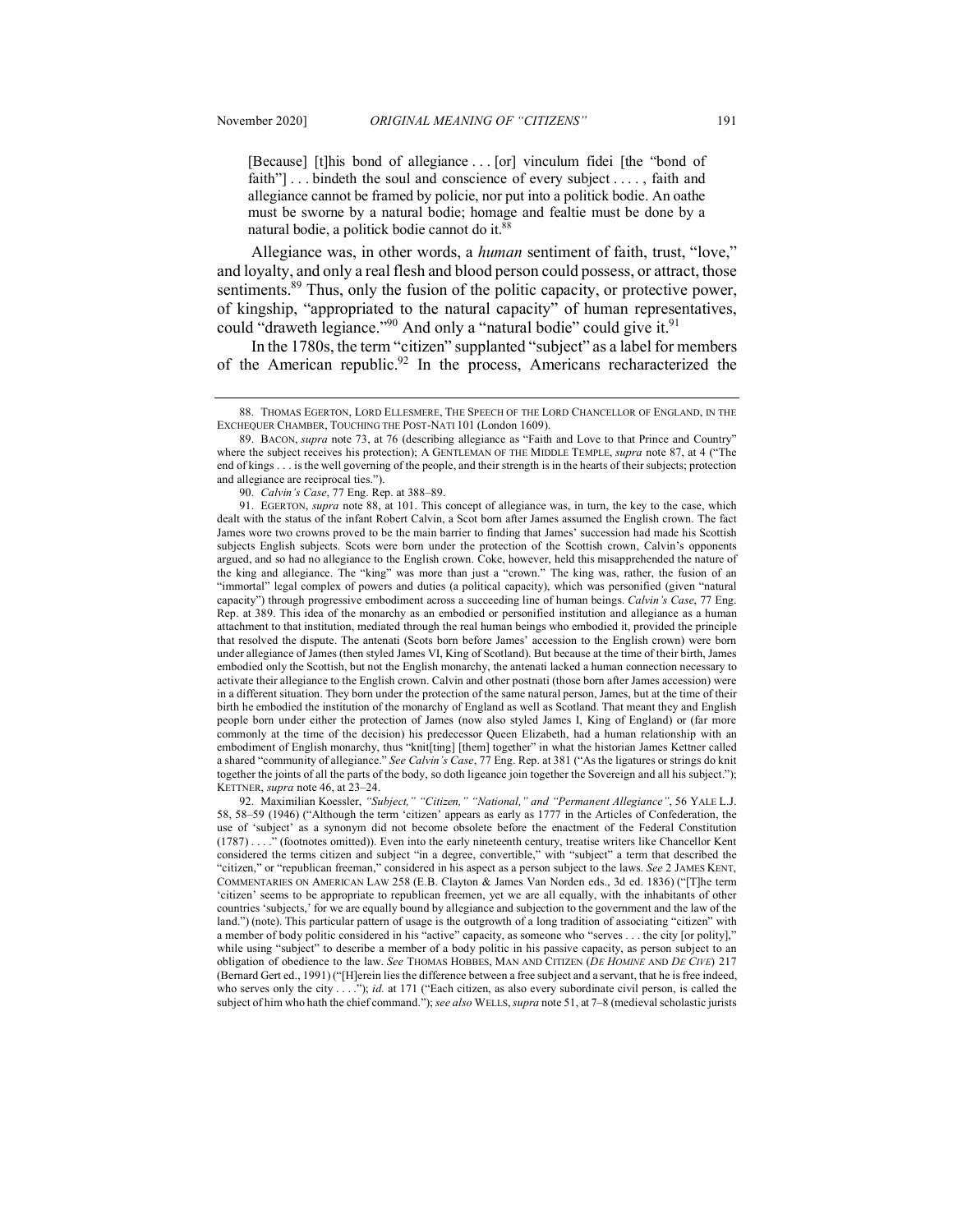allegiance once owed to a monarch as the "tie" of a "citizen."93

But Gordon Wood writes, "[l]acking our modern appreciation of the force of nationalism, eighteenth-century thinkers," like their seventeenth-century counterparts, "had difficulty conceiving of" that tie "in anything other than personal terms."94 And so the tie or fidelity expected of a "citizen" was often conceived, as it had long been after *Calvin's Case*, as a personal commitment of an "individual" to other individuals. Unlike "subjecthood," though, citizenship involved a tie not to a monarch but to one's fellow citizens or the wider community or "society" of a republic.<sup>95</sup>

Thus, James Madison, weighing in on a debate over the qualifications of a South Carolina candidate during the first congressional election, noted that "membership" in a republican community depends on "[the] allegiance which [we] owe to that particular society" or "new community."<sup>96</sup> The allegiance to the members of that community, he argued, is "primary" and rooted in the "ties of nature."97 The "secondary allegiance we owe to the sovereign established by that society."98

The tie that made a citizen continued to be described in affective terms. In the decades before the revolution, the link between citizenship and affection was perhaps articulated most prominently in Emer de Vattel's *Law of Nations*, first published in an English translation in 1760.

In his treatment of the duties of "citizens," Vattel stated that every citizen is "*obliged* to entertain a sincere love for his country."99 Those who become citizens of a country have promised "to procure its safety and advantage as much as is in his power: and how can he serve it with zeal, fidelity, and courage if he

96. James Madison, Citizenship, *in* 12 THE PAPERS OF JAMES MADISON 180, 182 (Charles F. Hobson & Robert A. Rutland eds., 1979).

97*. Id.*

98. Thus, he argued, birth within a colony established a "primary" allegiance that survived the revolution, making inhabitants of the colony citizens upon the Declaration of Independence. *Id.*

believed "'citizen' and 'subject' are not antitheses but simply two different views of human beings acting in a political capacity"; "[t]he word subditi, 'subjects,' . . . [did] not mean residents of subordinate territories but rather citizens as seekers of favors from their government or in obedience to the laws they have, whether directly or indirectly, helped to make.").

<sup>93.</sup> Talbot v. Janson, 3 U.S. 133, 160–64 (1795) (Iredell, J.) (defining a citizen as a "member of the society," meaning one owing "allegiance" to it); *id.* at 164 ("By allegiance, I mean, that tie by which a citizen of the United States is a bound as a member of the society."); *see also* SWIFT, *supra* note 71, at 163 ("Allegiance [of an American] is defined to be the tie, that binds the subject to the state . . . .").

<sup>94.</sup> Gordon S. Wood, *Classical Republicanism and the American Revolution*, 66 CHI.-KENT L. REV. 13, 30 (1990).

<sup>95</sup>*. Id.* (republicans conceived of the "cement" of republican society "in terms of the individual's relationship to some other individual"); *id.* at 15 ("[R]epublicanism . . . dissolved the older monarchical connections and presented people with alternative kinds of attachments, new sorts of social relationships" that offered "new conceptions of the individual . . . and the individual's relationship to the family, the state, and other individuals.").

<sup>99.</sup> 1 EMER DE VATTEL, THE LAW OF NATIONS; OR, PRINCIPLES OF THE LAW OF NATURE, APPLIED TO THE CONDUCT AND AFFAIRS OF NATIONS AND SOVEREIGNS § 123, at 53 (London, J. Newberry et al. 1760) (1758) (emphasis added); *id.* § 120, at 52 ("The love and affection a man feels for the state of which he is a member, as a necessary consequence of the wise and rational love he owes to himself, since his own happiness is connected with that of his country."). Note Vattel used the term "members" of the state and "citizens" interchangeably. *Id.* § 213, at 92 (defining "citizens" as the "members of the society").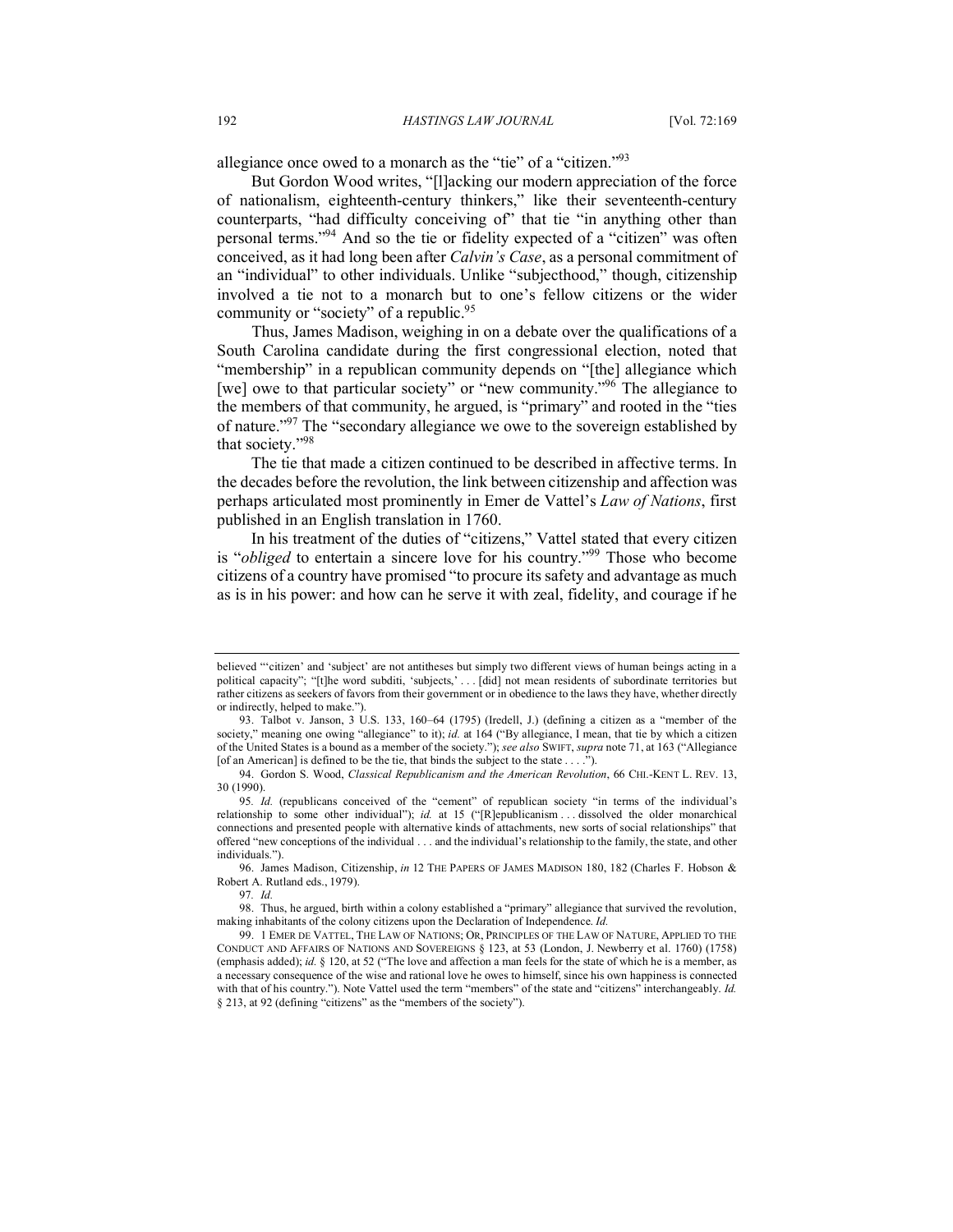has not a real love for it?"<sup>100</sup>

Vattel echoed a long tradition in medieval Roman law, which, since the fourteenth century, had described "citizenship" as "a *habitus*, a deeply ingrained inclination toward civic duty created by birth and fostered by upbringing."<sup>101</sup> "Born" citizens, in this civil law tradition, were those who exhibited a natural tie of a "free" man to their fellow citizens and a natural inclination to aid and support their native polity, and this natural tie gave rise to a reciprocal moral claim of protection by that polity.<sup>102</sup> Foreigners, natives of another city, presumptively had an inborn inclination to civic attachment to that polity. But naturalization, or adoptive citizenship, could transform that alien habitus. "Naturalized citizens," the historian Charlotte Wells explains, "were bound to serve their new state . . . [and early modern European jurists argued that] [i]n fulfilling [their] duties, they would gradually develop feelings of love and loyalty toward their new home," thus becoming "true citizens."<sup>103</sup>

In the 1770s and 1780s, Americans described citizens in similar ways: as persons with "hearts" and "feelings" or "sentiments"104 who ought to have an affective tie to their country.105 The existence of this tie (implied from differing

104. THE FEDERALIST NO. 27, at 202–03 (James Madison) (Isaac Kramnick ed., 1987) (discussing the need to "familiarize" the national government to the "sight" and "feelings" of the "citizens"); James Wilson in the Pennsylvania Convention (Nov. 24, 1787), *in* 3 THE RECORDS OF THE FEDERAL CONVENTION OF 1787, at 138, 140 (Max Farrand ed., 1911) (referring to the "general sentiment of the citizens of America"); 8 JOURNALS OF THE CONTINENTAL CONGRESS 1774-1789, at 397 (Worthington Chauncey Ford ed., 1907) (May 29, 1777) (arguing, in a letter directed to "fellow citizens," that "[i]n free states an unreserved Communication of Sentiments, as well as an Union of Interests should always subsist between those who direct, and those who delegate to them the Direction of public Affairs").

105. John Adams, Abstract of the Argument (Apr. 1761), *in* 2 LEGAL PAPERS OF JOHN ADAMS 134, 135 (L. Kinvin Wroth & Hiller B. Zoebel eds., 1965) ("The only principles of public conduct that are worthy a gentleman, or a man are, to sacrifice estate, ease, health and applause, and even life itself to the sacred calls of his country. These manly sentiments in private life make the good citizen, in public life, the patriot and the hero."); John Adams, Letter to Their High Mightiness the States-General of the United Provinces (March 19, 1782), *in* 5 THE REVOLUTIONARY DIPLOMATIC CORRESPONDENCE OF THE UNITED STATES 251, 251 (Francis Wharton ed., 1888) ("What good citizen in the republic, having at heart the interest of his dear country, can dissemble or represent to himself without dismay, the sad situation to which we are reduced by the attack equally sudden, unjust, and perfidious, of the English?"); *see also* PICKUS, *supra* note 80, at 15 ("As with the broader discussion of citizenship during the ratification debates, no one [in the ratification and early post–ratification

<sup>100</sup>*. Id.* § 120, at 52.

<sup>101.</sup> WELLS, *supra* note 51, at 5 (discussing origins of early modern conceptions of citizenship in the work of scholastic Italian jurists, including Bartolus de Saxoferrato and Baldus de Ubaldis).

<sup>102</sup>*. Id.* at 6.

<sup>103</sup>*. Id.* at 6; *id*. at 31 (noting the late medieval civilians' view that "by changing domiciles and devoting themselves to the new state—by behaving as citizens—individuals would, in time, be able to replace or at least overlay the bond to their original homeland"). As Charlotte Wells recounts, the Italian account of citizenship in turn played a formative role in sixteenth century French conceptions of national French citizenship, one that both picked up the late medieval association between citizenship and "amicable, almost familial, relations among citizens." *Id.* at xvii, 1–15. In the seventeenth century, though, paralleling developments in English law, the French redirected their understanding of the affective ties of a citizen toward the monarch. "The state no longer appeared as a community, like a city; it was now held to be embodied in the person of the monarch. Devotion to the prince [accordingly] became the most important duty of the citizen." *Id.* at xvii. But, in the eighteenth century, the older conception of the citizen—as someone with an affective tie or habitus not just to a monarchy, but to a free "community"—experienced a revival, and "helped create a base for both legal and popular understandings of citizenship in the years that led up to the [French] Revolution." *Id.* at 130, 138. Importantly, as we will return to later on, the French revolutionaries also cast back to the sixteenth century position that "the intention to remain permanently fixed in France" was an important signal of the prospective citizen's "loyalty to a community" and, therefore, qualification for citizenship. *Id.* at 140–42; *id.* at 32–34 (discussing role of domicile in early modern French thought); *see infra* note 187 and accompanying text.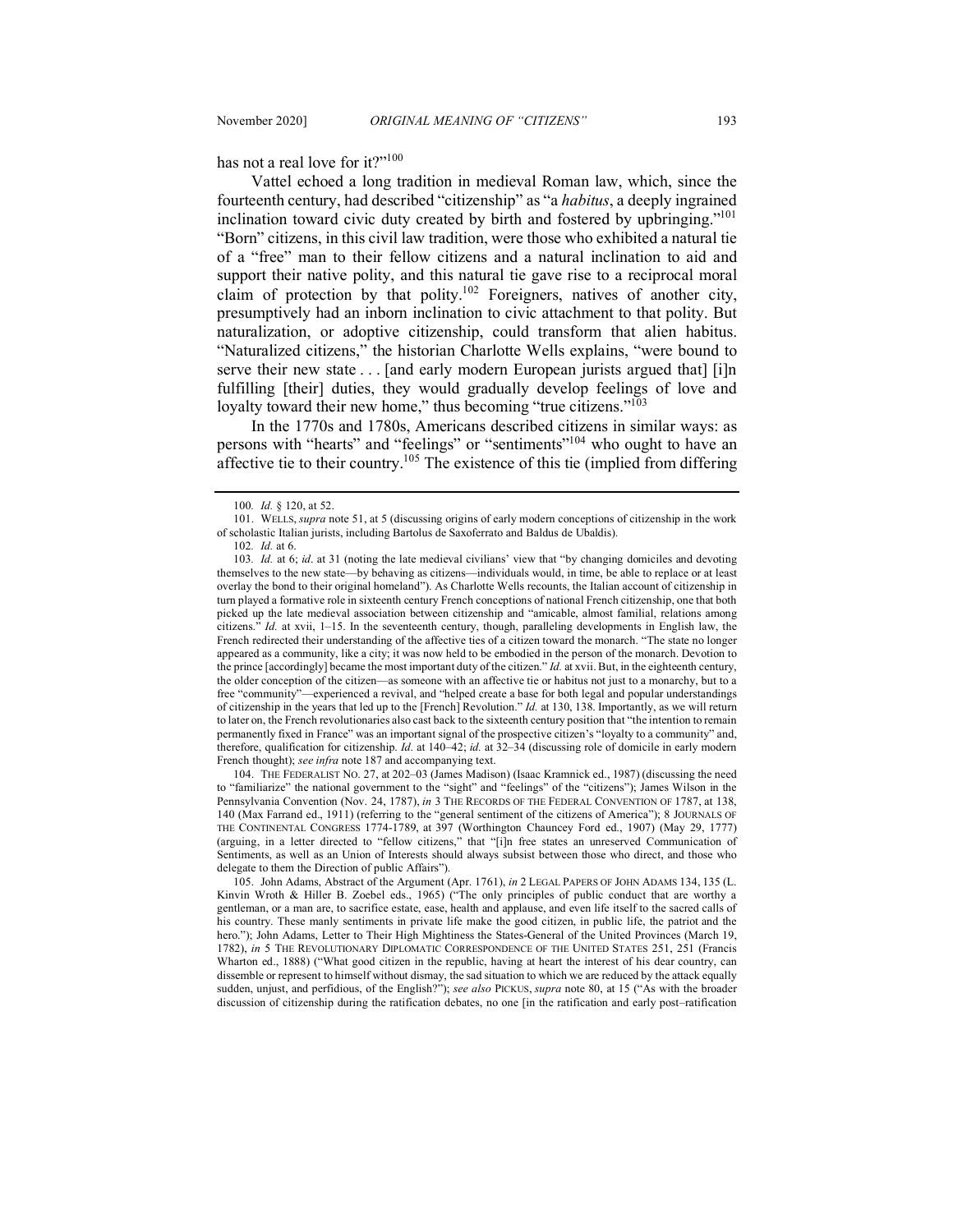circumstances, including birth or domicile or participation in the Revolution) was sometimes described as a moral fact that triggered a reciprocal obligation on the part of a republican society to extend membership and the privileges and immunities that flowed from it, and other times as a reciprocal duty that flowed *from* the extension of republican liberty to the republic's members.<sup>106</sup>

Sometimes, the "sentiments" of attachment were described as "allegiance." Writing several decades after the Revolution, for example, John Adams explained that the independence movement was a revolution in what he termed the "sentiments of allegiance"—one that, thanks to the King's withdrawal of protection, involved a revolution in the "minds and hearts" and "affections" of the American people.107 Similarly, Justice Iredell in 1795's *Talbot v. Jansen* characterized the "tie" of a citizen as both "allegiance" and the "fix[ing]" of one's "heart and affections" on a given country.<sup>108</sup>

108. *Talbot*, 3 U.S. at 163–64 (Iredell, J., concurring).

period] who argued about naturalization, aliens' rights, or eligibility for officeholding disputed that attachment to America, knowledge of the rights and principles of self–governance, and adoption of the individual habits necessary for engagement in public life were the essential ingredients in forming new citizens."); Wood, *supra*  note 94, at 30 (discussing republicans' efforts to "replac[e] [monarchy's] social cements with other more affective, more emotional, more natural ties"). We are not aware of evidence that this conception of citizen was, as it was in France, see *supra* note 101, indebted to civil law traditions, beyond possible diffusion of that tradition by Vattel. Others have argued it reflects a fusion of common law conceptions of allegiance, a revived interest in classical thought, and the sentimentalism of the Anglo-Scottish Enlightenment. *See* GORDON S. WOOD, EMPIRE OF LIBERTY: A HISTORY OF THE EARLY REPUBLIC, 1789-1815, at 12 (2009) (discussing the influence of sentimentalism of Lord Shaftesbury, Francis Hutcheson, and Adam Smith on eighteenth century American thought); RICHARD C. SINOPOLI, THE FOUNDATIONS OF AMERICAN CITIZENSHIP: LIBERALISM, THE CONSTITUTION, AND CIVIC VIRTUE 53–62 (1992) (discussing the influence of Anglo–Scottish Enlightenment thinkers on American conceptions of citizenship).

<sup>106.</sup> For statements suggesting citizenship as a status that awarded allegiance, see, for example, Madison, *supra* note 96, at 180 (characterizing the "ties of nature" as the foundation of allegiance , which is in turn the foundation of citizenship, because the sovereign "cannot make a citizen by any act of his own"); JOEL BARLOW, A LETTER TO THE NATIONAL CONVENTION OF FRANCE, ON THE DEFECTS IN THE CONSTITUTION OF 1791, AND THE EXTENT OF THE AMENDMENTS WHICH OUGHT TO BE APPLIED 36 (London, J. Johnson 1793) (suggesting that the moral foundation that "entitle[s]" someone to citizenship and its privileges in a given community is the "bond" or sentiment of "brotherhood" that person possesses toward the members of that community). These claims inverted the relationship between protection and allegiance in the common law, which treated allegiance as a "debt of gratitude" for the sovereign's protection, thus making the sovereign the active party and the subject the passive party in the moral relationship. *See* WILLIAM BLACKSTONE, AN ANALYSIS OF THE LAWS OF ENGLAND 24 (6th ed. 1771) ("Allegiance is the duty of all subjects; being the reciprocal tie of the People to the Prince, *in return for* the protection he affords them . . . . " (emphasis added)); JOHN TRUSLER, A CONCISE VIEW OF THE COMMON AND STATUTE LAW OF ENGLAND 65 (London, W. Nicoll 1781) ("[Allegiance] is a debt of gratitude, which no change of time, place, or circumstances can cancel."). Americans, however, also sometimes described the reciprocal relationship of the duties of citizens and republican sovereign in the traditional way, as a reciprocal duty that flowed from the fact of protection. *See* Alexander Hamilton, A Second Letter from Phocion (April 1784), *in* 3 THE PAPERS OF ALEXANDER HAMILTON, 1782-1786, at 530, 532–34 (Harold C. Syrett ed., 1962) (arguing that by accepting "protection" of the state, citizens owe, in turn, a continuing duty of "allegiance," thus implicitly treating protection as genesis of the duty of allegiance, and allegiance as a debt of gratitude).

<sup>107.</sup> *Letter from John Adams to Hezekiah Niles, 13 February 1818*, FOUNDERS ONLINE, https://founders. archives.gov/documents/Adams/99-02-02-6854 (last visited Nov. 23, 2020). In the years before and after ratification, Americans disagreed about whether allegiance, as opposed to some other term, was the appropriate label for the "political tie" of a citizen. *Compare* Talbot v. Janson, 3 U.S. 133, 141 (1795) (argument of counsel for Talbot) ("Allegiance and citizenship, differ, indeed, in almost every characteristic. . . . Citizenship is the character of equality; allegiance is a badge of inferiority. Citizenship is constitutional; allegiance is personal. Citizenship is freedom; allegiance is servitude."), *with* SWIFT, *supra* note 71, at 163 (allegiance to the United States, "derived to us from the oath of fealty, adopted in the feudal system, is materially varied from it, and instead of being a badge of slavery and vassalage, is an honourable acknowledgement of subjection to legal government").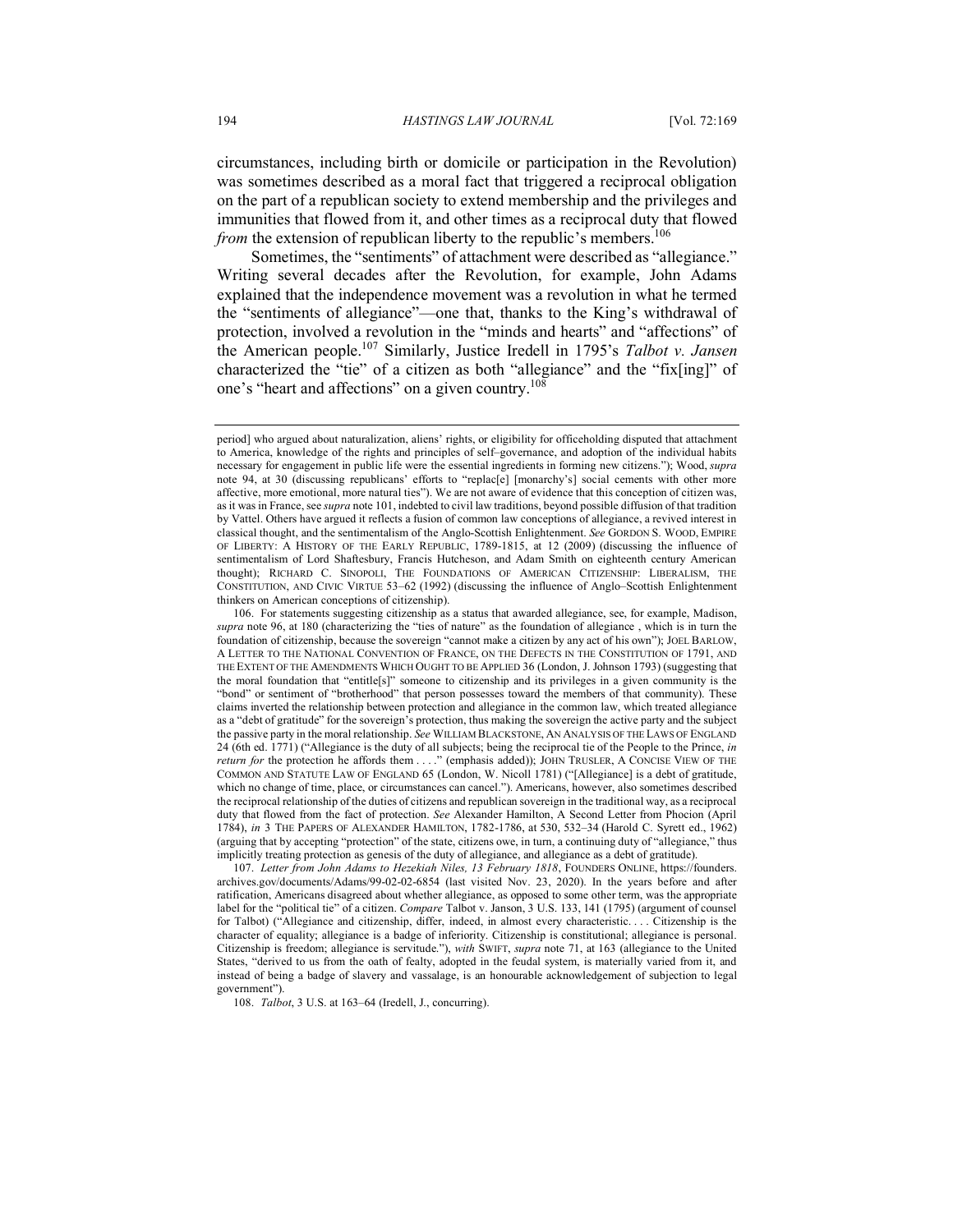Some, like Alexander Hamilton would (in ways that paralleled descriptions of the habitus of a citizen in the civil law tradition) describe the "tie" of a "citizen" using (patriarchal) familial metaphors: "A dispassionate and virtuous citizen . . . will regard his own country as a wife, to whom he is bound to be exclusively faithful and affectionate, and he will watch with a jealous attention every propensity of his heart to wander towards a foreign country, which he will regard as a mistress that may pervert his fidelity, and mar his happiness."<sup>109</sup>

Similarly, Abigail Adams, a feminist republican, would lay her claim to the equal "character of a citizen" alongside her husband through the following verse, which analogized the affection of a citizen to the affection toward families:

My Passions too can Sometimes Soar above,

The Houshold task assign'd me, can extend

Beyond the Narrow Sphere of families,

And take great States into th' expanded Heart

As well as yours.<sup>110</sup>

Or, wrote Benjamin Rush, "patriotism is as much a virtue as justice, and is as necessary for the support of societies as natural affection is for support of families."<sup>111</sup> It is accordingly the "duty of every citizen of the Republic," to "love his fellow creatures in every part of the world, but he must cherish with a more intense and peculiar affection, the citizens [of his own state] and the United States."<sup>112</sup>

James Madison described citizenship similarly. "Hearken not to the unnatural voice," wrote Madison in *Federalist* 14, "which tells you that the people of America, knit together as they are by so many cords of affection, can no longer live together as members of the same family . . . can no longer be fellow *citizens* of one great, respectable, and flourishing empire."113

Others would characterize the tie of a "citizen" as, simply, a social or creedal "affection" or "attachment." Members of a single sovereign "union," or "citizens," wrote John Jay in *Federalist* 2 and 5, are "joined in affection" and share a "sentiment" of "attach[ment] to the same principles of government."<sup>114</sup>

114*. See* THE FEDERALIST NO. 2, at 91–94 (John Jay) (Isaac Kramnick ed., 1987) (characterizing the

<sup>109.</sup> Alexander Hamilton, For the Gazette of the United States (March-April 1793), *in* 14 THE PAPERS OF ALEXANDER HAMILTON, 1793-1793, at 267, 267 (Harold C. Syrett ed., 1969).

<sup>110.</sup> *Letter from Abigail Adams to John Adams, 10 January 1783*, FOUNDERS ONLINE, http://www.mass hist.org/digitaladams/archive/doc?id=L17830110aa&hi=1&query=father&tag=text&archive=all&rec=84&star t=80&numRecs=222 (last visited Nov. 23, 2020).

<sup>111.</sup> Benjamin Rush, To His Fellow Countrymen: On Patriotism (Oct. 20, 1773), *in* 1 LETTERS OF BENJAMIN RUSH 83, 83 (L.H. Butterfield ed., 1951).

<sup>112.</sup> Benjamin Rush, Of the Mode of Education Proper in a Republic (1798), *in* THE SELECTED WRITINGS OF BENJAMIN RUSH 84, 87–96 (Dagobert D. Runes ed., 1947).

<sup>113.</sup> THE FEDERALIST NO. 14, at 144 (James Madison) (Isaac Kramnick ed., 1987) (1788) (emphasis added). For other examples of equating the tie of a citizen-subject and body politic to familial ties, see James Otis, A Vindication of the British Colonies (1765), *in* COLLECTED POLITICAL WRITINGS OF JAMES OTIS 183, 207 (Richard Samuelson ed., 2015) ("Our allegiance is natural, and if this be admitted of each individual in a colony, as it must be, it would be strange to deny a natural relation between two whole bodies, between all the respective parts of which a natural relation is admitted. Society is certainly natural . . . . As there is a natural relation between father and son, so is there between their two families; and so is there between a mother-state or metropolis, and its colonies.").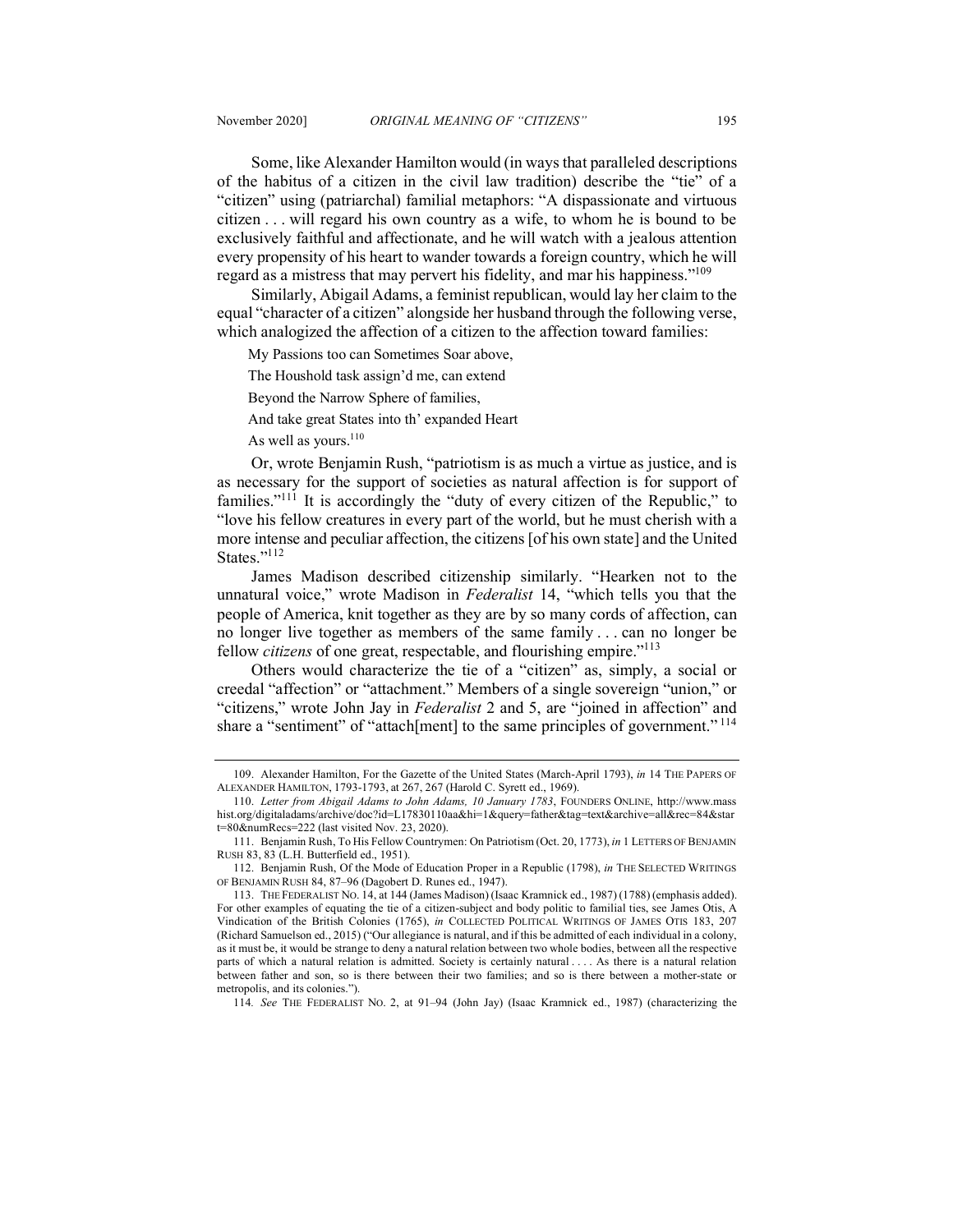"A citizen of America may be considered in two points of view," said James Wilson, "as a citizen of the general government, and as a citizen of the particular state in which he may reside."<sup>115</sup> A citizen of a state is, in turn, one who has formed "*local* habits and attachments."116 George Mason, similarly, described the "invisible principle" of republican government as "the love, the affection, the attachment of the citizens to their laws, their freedoms, and their country."117

Still others equated allegiance with "benevolence." Thus, in *Talbot,* Justice Paterson, after defining a citizen as someone owing allegiance, noted that one of the defendants, Ballard, accused of aiding a foreign country, "was, and still is, a citizen of the United States."118 "[P]erchance," though, said Justice Paterson, "he should be a citizen of the world." That "is a creature of the imagination, and far too refined for any republic of ancient or modern times."119 "If however, he be a citizen of the *world*, the character bespeaks *universal* benevolence"—not just benevolence to a particular community—which is no less inconsistent with "roving on the ocean in quest of plunder."<sup>120</sup>

Employing the same association of citizenship with benevolence directed at a community, the American Mary Wollstonecraft, Judith Sergeant Murray, would, in her collection of essays and plays *The Gleaner*, metaphorically equate philanthropy itself with "citizenship" of the world, meaning a "univer[sal]" attachment of the "heart":

Philanthropy, I know thy form divine,

Godlike benignity and truth are thine;

A citizen of the wide globe thou art,

<sup>&</sup>quot;citizen" as a member of a "united people" who share a "tie" or "sentiment" of "attachment to the cause of Union" and "attach[ment] to the same principles of government"); THE FEDERALIST NO. 5, at 101 (John Jay) (Isaac Kramnick ed., 1987) (describing the "people" of a united sovereignty, which Jay also characterizes in other papers as the "citizens," as people "joined in affection"); *see, e.g.*, Noah Pickus, *"Hearken Not to the Unnatural Voice": Publius and the Artifice of Attachment*, *in* DIVERSITY AND CITIZENSHIP: REDISCOVERING AMERICAN NATIONHOOD 63 (Gary Jeffrey Jacobsohn & Susan Dunn eds., 1996) (discussing the theme of fostering the "attachment" of citizens to a national union in *The Federalist Papers*).

<sup>115.</sup> Robert Yates's Minutes of the Secret Debates of the Federal Convention (May 25, 1787), *in* 1 THE DEBATES IN THE SEVERAL STATE CONVENTIONS 389, 445–46 (Jonathan Elliot ed., 2d ed. 1901).

<sup>116</sup>*. Id.* at 446 (emphasis added) ("When the state citizen acts as citizen of the 'general government,'" he must "lay aside" those local attachments and "act for the general good of the whole.")

<sup>117.</sup> Georgia's first constitution thus recited that "[t]his Congress, therefore, as the representatives of the people, with whom all power originates, and for whose benefit all government is intended, [is] deeply impressed with a sense of duty to their constituents, of love to their country, and inviolable attachment to the liberties of America." *See* Constitution of the Provincial Congress of the Colony of Georgia (Apr. 15, 1776), *in* A TREATISE ON THE CONSTITUTION OF GEORGIA § 52, at 61 (Walter McElreath ed., 1912). Similarly, its naturalization act, required applicants to demonstrate their "attachment to the Liberties and Independence of the United States of America." An Act for Preventing Improper or Disafected Persons Emigrating from Other Places, and Becoming Citizens of This State, *in* 19 THE COLONIAL RECORDS OF THE STATE OF GEORGIA pt. 2, at 162, 162–66 (Allen D. Candler ed., 1911); *see also* Letter from John Brown Cutting to Thomas Jefferson (September 16, 1788), *in* 13 THE PAPERS OF THOMAS JEFFERSON 608, 608–13 (Julian P. Boyd ed., 1956) (noting no neighboring nation has "aught to fear from us" other than the risk their subjects may "voluntarily . . . commute themselves into free citizens and thus become attached to the first empire that mankind have ever erected on the solid foundation of truth, reason or common sense").

<sup>118.</sup> Talbot v. Janson, 3 U.S. 133, 153 (1795).

<sup>119</sup>*. Id.*

<sup>120.</sup> *Id.* (emphasis added).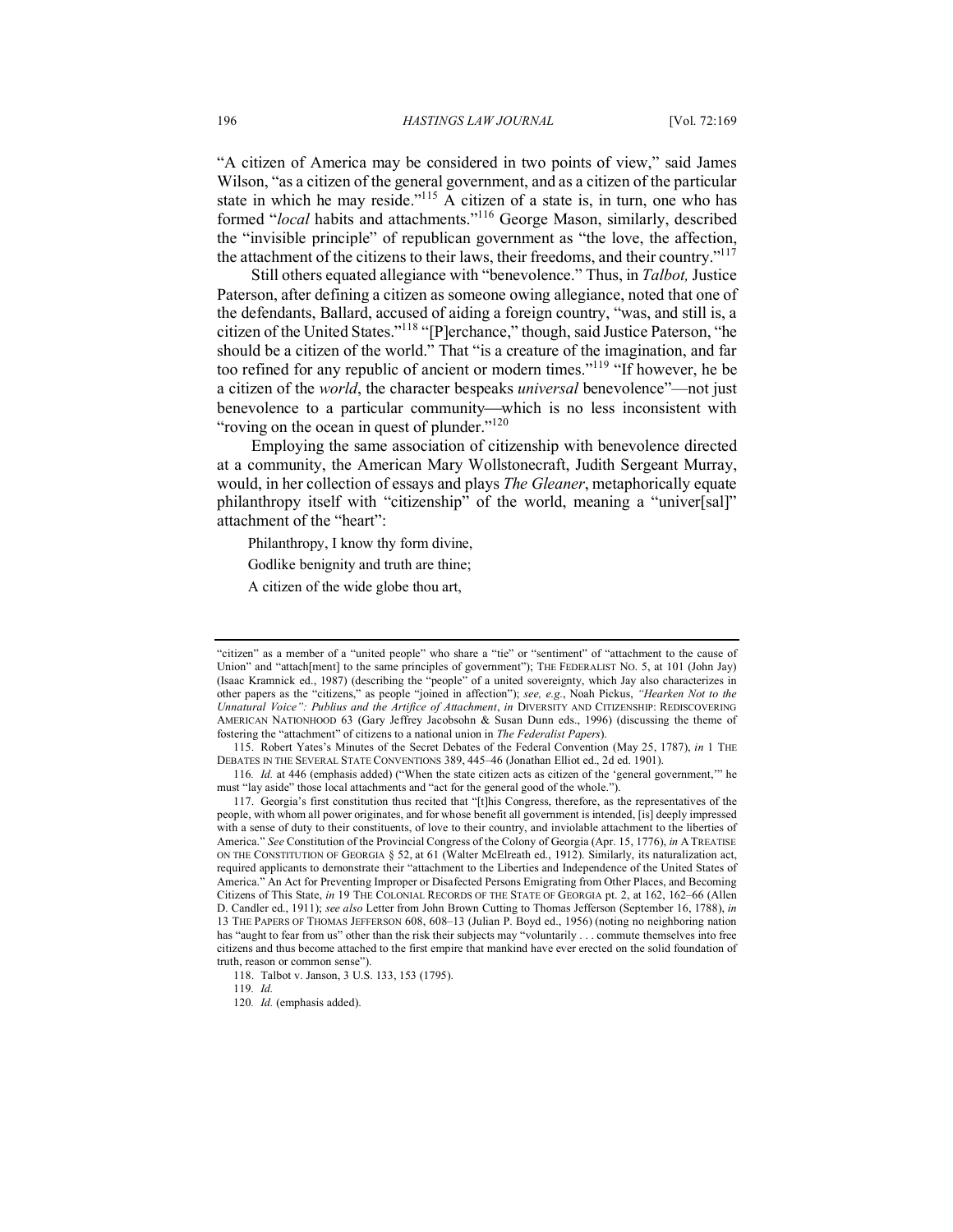Expansive as the universe thy heart  $\dots$ .<sup>121</sup>

Sometimes, the duty of citizen was equated with "devotion."<sup>122</sup> Or, the tie was described in new ways that harkened to the classical *vita activa* or publicregarding "virtue" of an ancient Roman citizen.<sup>123</sup> Classical sources, though, associated the virtues expected of a citizen with martial virtues—the virtue of the citizen-solider, courage, and self-sacrifice for the good of the city.<sup>124</sup> But Americans, notes Gordon Wood, described the "virtue" expected of a citizen as "affability and sociability" toward fellow citizens or (in James Wilson's words) "the natural and graceful expression of the social virtues."<sup>125</sup>

To be a "citizen" was thus to occupy of a moral position in relation to a particular community or its creedal values, defined variously as allegiance, benevolence, affection, love, devotion, sociability, or active attachment.

Law, of course, would not (indeed could not) compel this affection in fact, but (in an echo of the Italian civilians' concept of how participation in republican institutions imparts a *habitus*) republican institutions would help foster it.

This was, indeed, one major theme of *The Federalist Papers*. As Hamilton put it in *Federalist* 27, the object of the new Constitution was, by ensuring sound governance, to "conciliate the respect and attachment" of "citizens" for the new "Union" by "touch[ing] the most sensible chords and put[ting] in motion the most active strings of the *human* heart."<sup>126</sup>

123. For a discussion of the influence of classical idea of the *viva activa* of a citizen on early modern citizenship discourse, see WELLS, *supra* note 51, at 1–9; Wood, *supra* note 94, at 23 (the classical "virtue" of the "citizen" required "sacrifice [of] . . . private interests for the sake of the community" and "active" participation in the political life of the state).

124. Wood, *supra* note 94, at 30.

125*. Id.* at 31 ("[The] new modern [republican] virtue was associated with affability and sociability, with love and benevolence, indeed, with a new emphasis on politeness, which James Wilson and his friend William White defined in 1768 as 'the natural and graceful expression of the social virtues.'") (quoting Stephen A. Conrad, *Polite Foundation: Citizenship and Common Sense in James Wilson's Republican Theor*y, 1984 SUP. CT. REV. 359, 361 (1984)); *id.* at 30 ("These natural affinities, the love and benevolence that men felt toward each other, were akin to traditional classical republican virtue" of ancient "citizens" but "not identical to it."); *see also* WOOD, *supra* note 105, at 12 (noting that in revolutionary American thought, "[v]irtue became less the harsh and martial self-sacrifice of antiquity and more the modern willingness to get along with others for the sake of peace and prosperity").

126. THE FEDERALIST NO. 27, at 203 (Alexander Hamilton) (Isaac Kramnick ed., 1987) (emphasis added); *see also* SINOPOLI, *supra* note 105, at 102 ("Madison and Hamilton contend that the requisite civic dispositions, the sentiments and habits needed to sustain a liberal polity, are reasonably likely to develop under the proposed constitutional government. . . . [I]n time, the sentiments of allegiance, which at present principally accrued to state governments, would be transferred, in some degree, to the national one" thanks to "the soundness and durability" of national administration); PICKUS, *supra* note 80, at 38 ("[Hamilton] sought to foster a national

<sup>121.</sup> JUDITH SARGENT MURRAY, *No. XVI Eulogium on Philanthropy—A Letter to the Gleaner from Robert Amiticus, in* 1 THE GLEANER: A MISCELLANEOUS PRODUCTION 149, 149 (1798). For more on the Enlightenment tradition of equating cosmopolitan "citizenship" with "civic sentiments" of "friendship" directed toward humankind, rather than a portion of it, see Ursula Vogel, *Cosmopolitan Loyalties and Cosmopolitan Citizenship in the Enlightenment*, *in* POLITICAL LOYALTY AND THE NATION-STATE 17, 45–49 (Michael Waller & Andrew Linklater eds., 2003).

<sup>122.</sup> Thus, wrote Wilson, "[o]n the citizen under a republican government, a third duty . . . is strictly incumbent. Whenever a competition unavoidably takes place between his interest and that of the publick, to the latter the former must be the devoted sacrifice." James Wilson, Lectures on Law, *in* 2 THE WORKS OF THE HONOURABLE JAMES WILSON 438–39 (Bird Wilson ed., 1804); *see also* Alexander Hamilton, A Letter from Phocion to the Considerate Citizens of New York (Jan. 1–27, 1784), *in* 3 THE PAPERS OF ALEXANDER HAMILTON, *supra* note 106, at 483, 483–97 (equating abrogation of "allegiance" to one's country with "devot[ion] . . . to a foreign jurisdiction").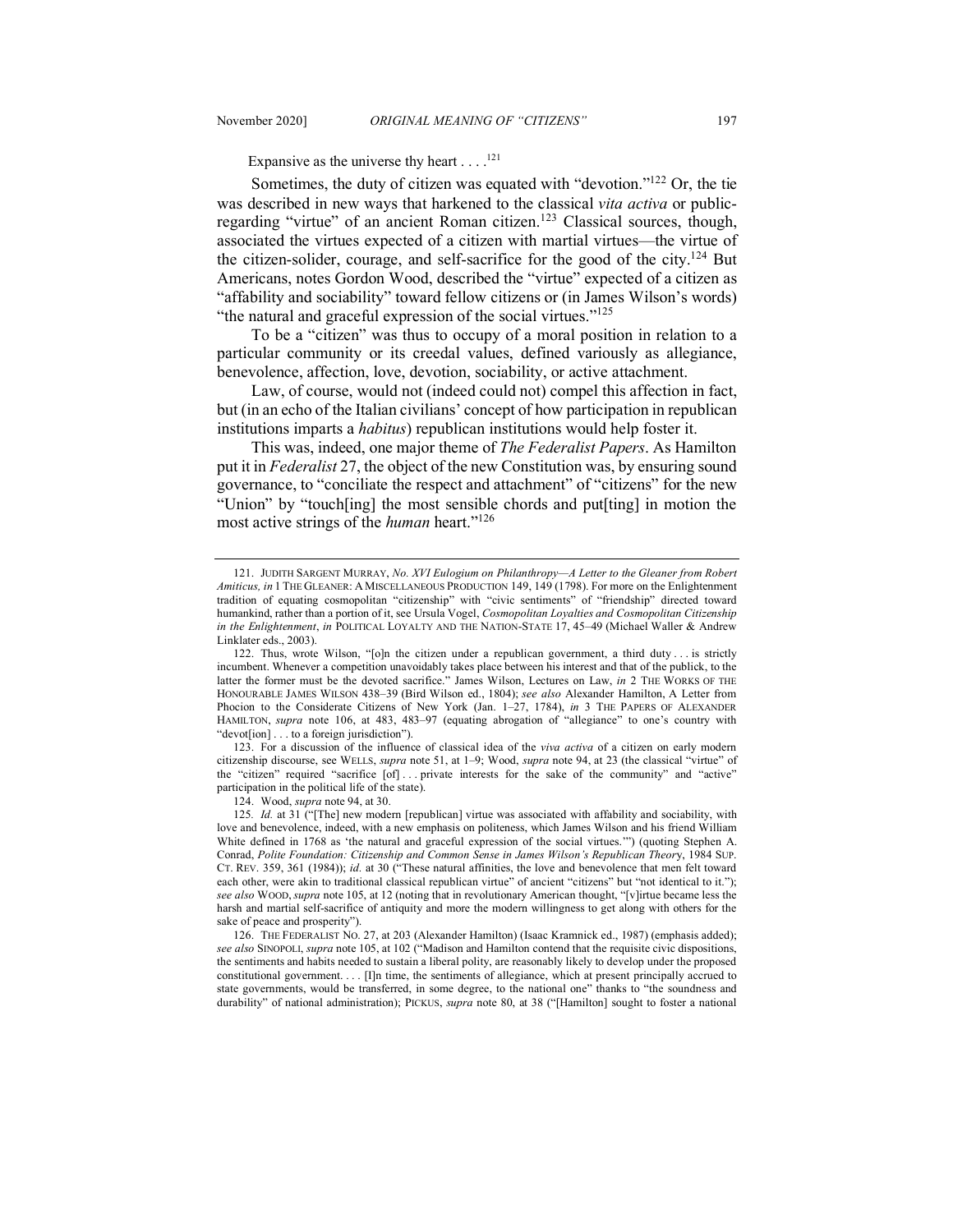#### *2. Corroborating Corpus Evidence*

The forgoing examples suggest "citizen" conveyed a normative expectation of affective attachment to a body politic, limiting the term to the only class of objects that possess the capacity for such attachment, natural persons.

We employed two methods to corroborate this claim. First, using Brigham Young University's Corpus of Founding Era American English ("COFEA") database, we looked for adjectives that collocate to the left of citizen, since these are likely to modify citizen and thus suggest qualities or attributes associated with citizenship.<sup>127</sup> When we ran such test, and excluded adjectives indicating nationality (like American), the top adjectives that collocate, in a statistically significant fashion, within four words to the left of citizen, include: *Naturalborn, naturalized, virtuous, privileged, meritorious, patriotic, reputable, illustrious, respectable, native, wealthy, private, dutiful, industrious, honest, peaceable, ambitious, zealous, obscure, deserving, worthy, free, valuable, modest, and benevolent.*

Of these, several—valuable, useful, patriotic, and zealous—are suggestive of the affective or virtue-oriented concept of citizenship. A number of these words—virtuous, honest, patriotic, zealous—are modifiers for human beings. And some of these terms, like patriotic and zealous, collocate with the words "sentiments" or "attachment."<sup>128</sup>

We then turned to look at the keywords "virtuous" and "citizen" in context to see if that context reveals what normative expectations, exactly, were associated with citizenship. Here, though, we found the overwhelming majority of KWIC concordance lines were indeterminate. Of two hundred randomly concordance lines, only a little over one-sixth (or thirty-five) of these provided context that allowed a reasonable inference of the "virtue" of a citizen. Of, these, in twenty (or slightly more than half the time) the speaker associated the "virtue" of a citizen with zeal, patriotism, attachment, or affection toward a political community. The remainder associated the citizen's virtue with being "dispassionate"—in the older sense of other- or public-regarding, as opposed to self-interested—sobriety, courage, or industriousness.

This is all certainly suggestive. But what this evidence also indicates is that

sentiment that supported the Constitution, and less strongly the government in power . . . . For Hamilton, the success of the government depended on its capacity to work its way into the daily sensibilities of the citizenry."). Hamilton's stated aim echoes Vattel's advice to statesmen. *See* 1 VATTEL, *supra* note 99, § 119, at 52 (arguing that the great goal of statecraft is "to inspire the citizens with an ardent love for their country"). The link between allegiance, sentiment, and citizenship in eighteenth century discourse, we note, did not go unnoticed by later observers. In *State ex rel. M'Cready v. Hunt*, 2 Hill 1, 209–82 (S.C. App. L. & Eq. 1834), a case that arose out of the Nullification Crisis, Justice O'Neill, on a lengthy disquisition on the origins and history of the link between allegiance and citizenship, grudgingly conceded that "[i]n common discourse, perhaps, there has been some vague notion of a feeling or sentiment connected with this term." *Id.* at 278.

<sup>127.</sup> We ran a search for collocate "\*/adj" within four words to the left of "citizen\*/n" and set minimum frequency to five. We ranked outcomes based on the mutual information score and discarded outcomes with a mutual information score of less than 3.0.

<sup>128.</sup> Patriotic is one of the top twenty collocates of sentiments, with a mutual information score of 4.17. Attachment is one of the top twenty collocates of zealous, with a mutual information score of 5.36.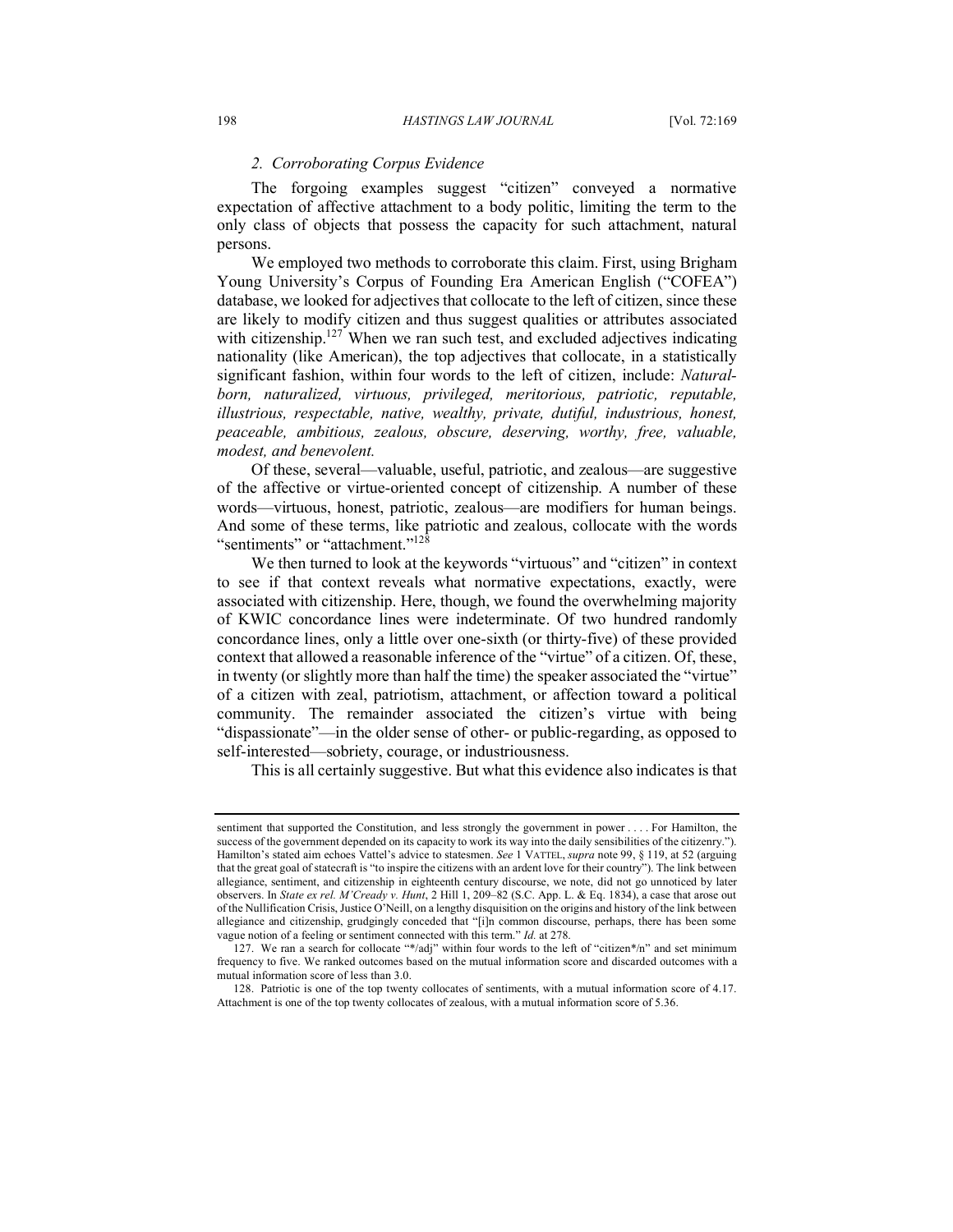citizenship presupposed a rich set of normative content that writers assumed "citizen," by itself, conveyed. The authors accordingly didn't always feel the need to make that content explicit—the word itself could convey normative content without needing to spell them out in surrounding text. The result, though, is that simple collocation and KWIC analysis are suggestive, but hardly decisive, windows into the presuppositions that sentences using "citizen" conveyed.

A different approach is taking an immersive deep dive into use of "citizen" by reading widely in the period. This is a difficult and time-consuming undertaking, but one plausible way to make this tractable is to identify a body of representative texts that are particularly likely, on a closer examination, to reveal the normative presuppositions that ordinary users of the English language would pick up.

Our solution is to turn to literary sources of the period, collected in Gale's Eighteenth Century Online ("ECCO") Literature and Language database. We do so for a counterintuitive reason: "Citizen" appears in a large number of works in this database across the 1770s and 1780s; but in a given work, it was used sparingly—the works we reviewed used the term only a couple of times in a volume. That's actually useful: When used infrequently in a work, the term, when it appears, was used with intention—because its normative or descriptive content reinforced the themes of the passage it occurs in. As a result, literary sources are a valuable window into the presupposed content of citizen.

We examined works in ECCO published in four periods: 1770–71, 1778– 80, 1786–87, and 1789. In all, we examined 249 uses across 158 works. Of these, 52 uses, or 20%, appeared in contexts that did not shed light on the normative presuppositions that "citizen" conveyed. (These contexts often involved the use of "citizen" when distinguishing between the geographic origins of two characters. For example, an author would employ "citizen" to communicate someone was a "native" of a different place (most frequently a city) than another character.)

The remaining uses fell into five categories. In the first, citizen was chosen as a descriptor of someone who might also be termed a "burgomeister" or a "bourgeois"—a propertied man of status who lives in a city (generally of London) and is associated with commercial trades. This use of the term traded on its ancient use of "citizen" to mean a freeholder of a medieval city.<sup>129</sup>

Second, citizen was used in passages in which the character or person so described was presented as a proper object of an expectation of loyalty, affection, or patriotic attachment to his or her polity.

Third, citizen appeared in passages conveying that someone possessed certain other virtues. For example, citizen was used in passages describing the status-holder as sober or respectable or "useful" member of society, signaling that citizen was associated with an expectation of performing civic, publicregarding duties.

<sup>129.</sup> Koessler, *supra* note 92, at 60 (discussing this medieval sense of the term, as an inhabitant of a city or town free from feudal obligations).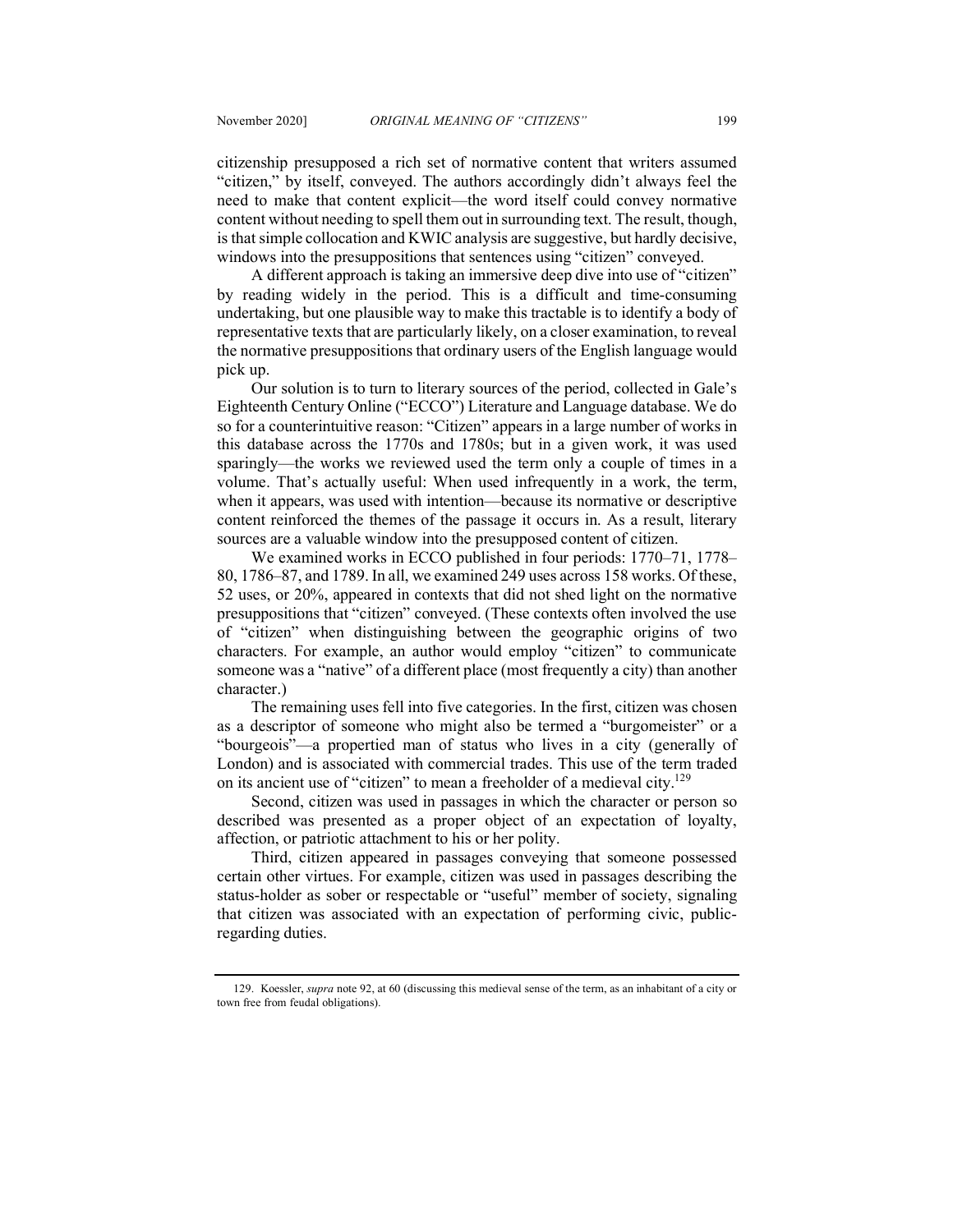Fourth, citizen also appeared in passages emphasizing someone was an enjoyer of rights or privileges of a free man, thus indicating an association of citizen with liberties or legal privilege.

Finally, citizen was used in passages relating to the relative rank or status of different persons. Thus, a passage might distinguish a noble from the "common mass of citizens." Or the term citizen would be used in a passage that emphasizes that someone was, by virtue of their citizenship, worthy of or due respect.

Of these, one set of uses—to mean a "burgomeister" or propertied urban dweller—is plainly different from the term "citizen" used in Article III. When that use (which appeared 19% of the time) is excluded from the ECCO data set, thereby limiting the set to uses relating to a member of a republic rather than a city, uses linking citizenship and civic virtue amounted to a little over threequarters of the remaining non-neutral uses. Across all uses indicating the "virtue" of a citizen, though, nearly two-thirds of these appeared in contexts emphasizing citizens were expected to have an affective attachment to their community. In all, uses that communicated an expectation of affective attachment to a community were the most common of all non-neutral uses relating to a member of a republic—appearing with twice the frequency of the next most common use.130

The evidence also tends to suggest authors viewed each of the senses relating to a member of a republic—senses communicating an expectation of affective attachment, expectations of other civic virtues, and enjoyment of privileges or generic status—as complementary or related. For example, in works that used the term in more than one sense (about 20% of the works in our data set), every work that used the term to connote enjoyment of privileges also used the term to signify affective attachment to a community. Similarly, in works that used the term in more than one sense, 90% of works that used the term at least once to connote civic virtue other than affective attachment also used the term in an affective sense. The fact it was relatively common for the same author to employ these senses together in a single work tends to suggest authors understood the word to convey, simultaneously, each of these meanings. "Citizen," when used in relation to a member of a republic, signified an enjoyer of status and rights, who was the subject of a reciprocal expectation of public virtue and social attachment to the right-granting political community.

These findings are consistent with the tentative evidence of concordancebased analysis. And together with the pattern of usage of the framers and other public figures in the 1780s and 1790s, it gives rise to a solid inference: that in common parlance, "citizen," particularly when used as a term a member of a

<sup>130.</sup> After excluding neutral uses and uses in the sense of burgomeister from the set, we were left with a set of 150 uses in 97 works. In this set, uses indicating an expectation of affective attachment appeared half the time and at least once in 61% of all remaining works. By contrast, uses conveying an expectation of other virtues appeared 26.5% of the time and at least once in 31% of remaining works; uses communicating the right– conferring nature of citizenship appeared 12.7% of the time and at least once in 17.5% of remaining works; and uses conveying relative status appeared 11% of the time and at least once in 15.4% of remaking works.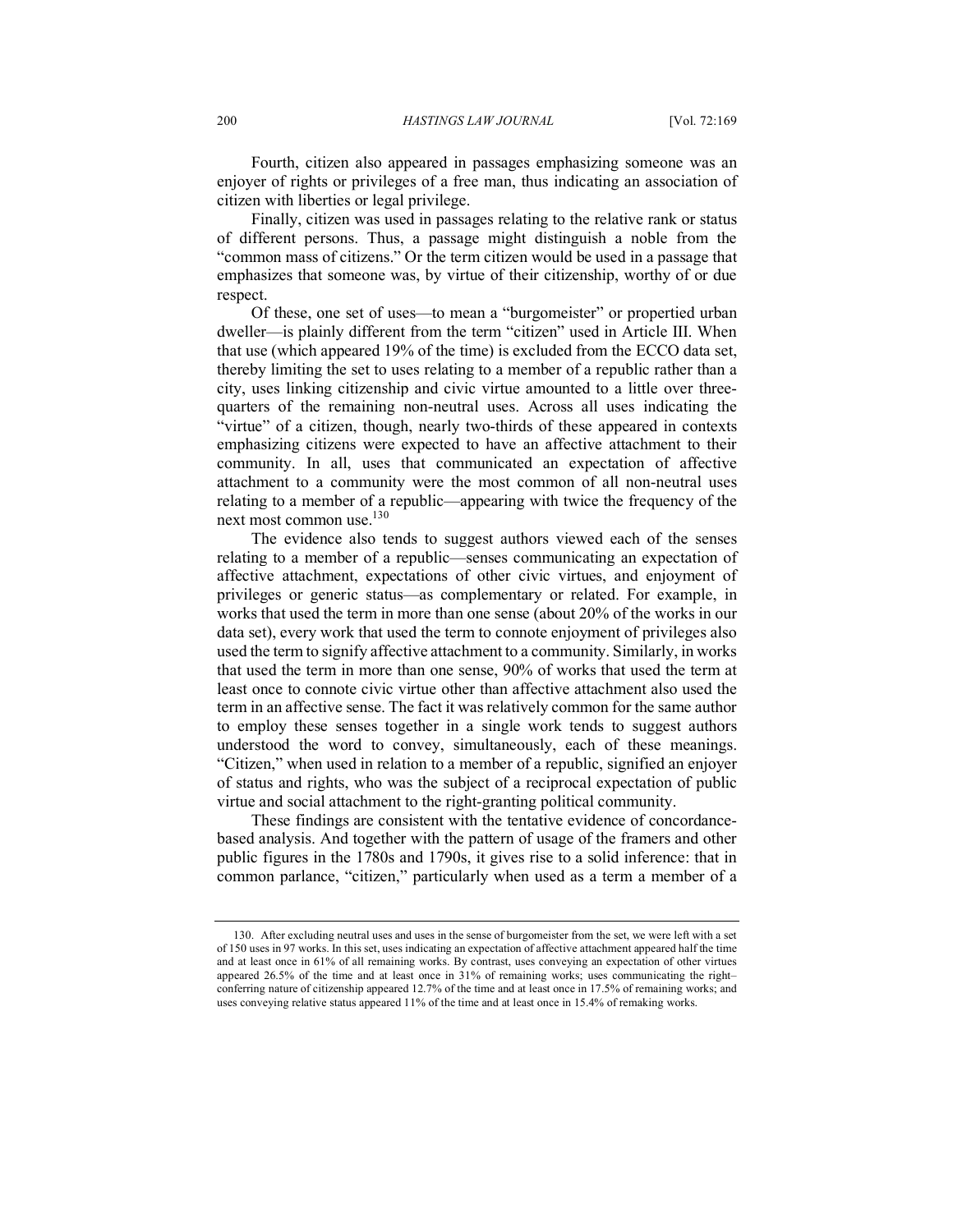republic rather than city, conveyed a normative expectation of an affective tie to a concrete society or political community. It was a tie of "citizens" that Englishspeakers, in the 1770s and 1780s, hadn't assigned a commonly accepted label or linguistic formula—but it was nonetheless a core part of the semantic content of "citizen."

## *3. "Negative Evidence"*

Up to this point, the evidence we've offered is positive—evidence of the concept that the citizenship positively conveyed. It was a term that conveyed an aspirational expectation of affective attachment to a community or its creedal values. Because it was a term defined in relation to the capacity for forming complex social ties, its meaning contained a sortal restriction that limited the term to natural persons.

A last line evidence is negative—contemporaneous statements about what citizenship in 1787 is not. Reviewing evidence that the term was not applied to certain objects or categories is essential. Terms can sometimes attract a tradition of figurative usage. The word "kill" is a verb whose root object is an animate object, something that can "live" and "die." However, we frequently use the term in relation to inanimate objects—we might say that a flaw in an electrical system "killed" (shorted out) an electrical appliance. Thanks to this tradition, "kill" is ambiguous—it can potentially apply not just to animate objects but inanimate ones, as well. As a result, we have to disambiguate the word by looking at the context in which the word is used.

This raises the question whether "citizen" might have been like that—a word that had, in 1787, developed a tradition of figurative application to inanimate or abstract objects.<sup>131</sup> As a result, inquiring whether the term was used *other than* in its literal sense is an important part of our larger inquiry. That evidence can both correlate our claims about its literal meaning and eliminate, at the same time, the possibility the term had developed a tradition of figurative or metaphorical usage.

One context in which speakers may have had occasion to consider applying "citizen" to inanimate or abstract objects involved the relation of the term to corporations. Corporations were sometimes conceived of a "thing" or "franchise," which shareholders "owned."<sup>132</sup> They were simultaneously reified—that is, treated in law as if they were a real "person."<sup>133</sup>

The corporation, in the eighteenth century, was even sometimes the object of terms that had accreted a tradition of figurative use—like the term "inhabitant," meaning an ordinary domiciliary. A corporation was thus an

<sup>131.</sup> For a discussion of "abstract objects" in the philosophy of language, see Grandy, *supra* note 31 (noting a corporation or a "government" is an "abstract object," and discussing debates in the philosophy of language about the status of such objects).

<sup>132.</sup> 2 KENT,*supra* note 92, at 267 ("A corporation is a franchise possessed by one or more individuals, who subsist as a body politic . . . .").

<sup>133</sup>*. Id.* (the corporate "body politic" is an "invisible and intangible being" that is "vested, by the policy of the law, with the capacity . . . of acting, in several respects . . . as a single individual").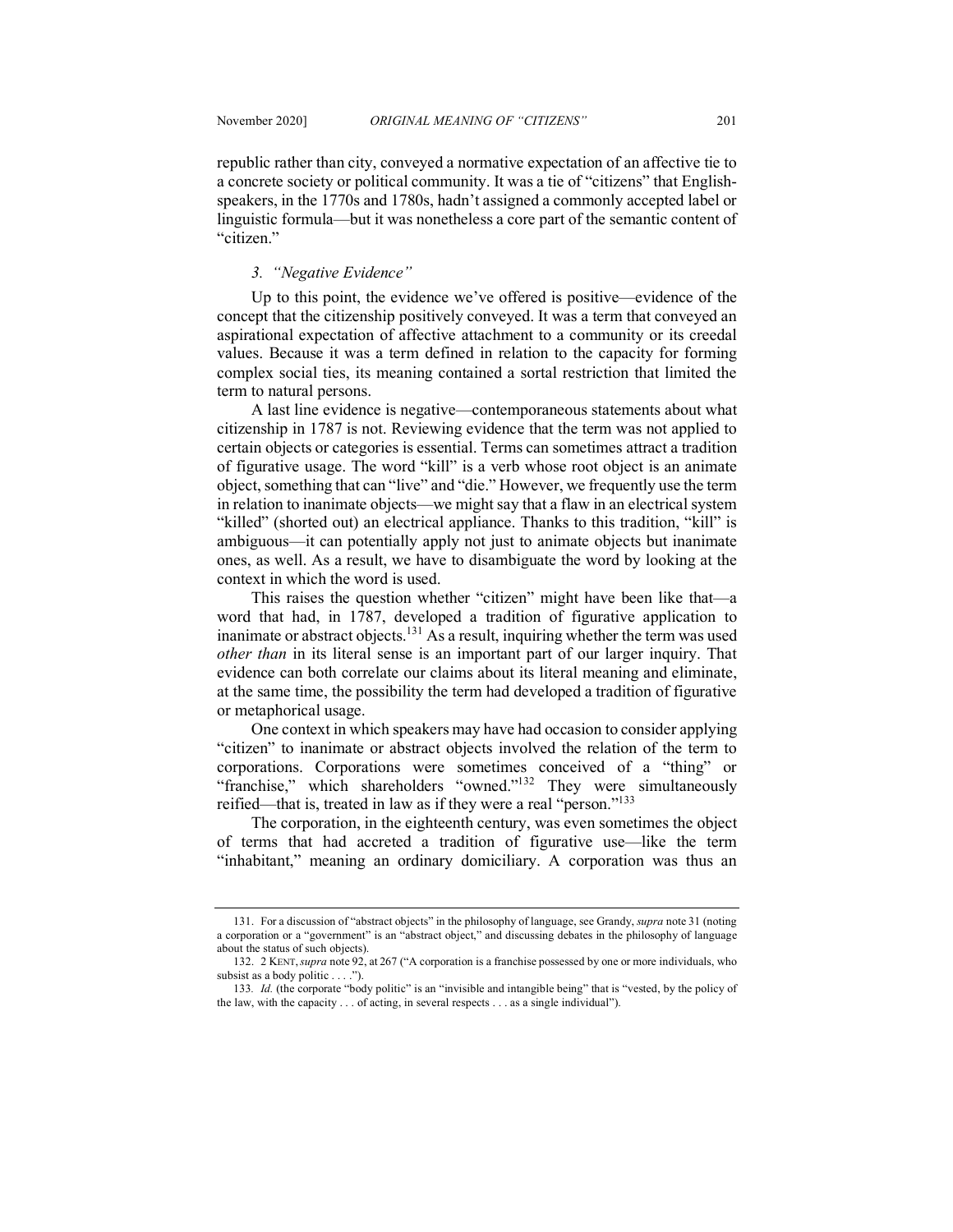"inhabitant" of a place it owned land and conducted its affairs.<sup>134</sup> And, as a result, if we were attempting to divine the original meaning of a text employing "inhabitant," we would have to investigate whether the term was used in a sense that conveyed a literal or figurative meaning before excluding the possibility the term embraced corporations.

We can find no evidence, however, that *citizen* was used figuratively to describe corporations. In *Calvin's Case*, Coke defined subjects as persons owing allegiance—and specified that allegiance was a commitment that can only be given by a "natural bodie," that is, someone with a "soul."135 Corporations, said Coke just a few years later in the *Case of Sutton's Hospital*, "had no souls," and therefore "could not commit treason."136 The plain implication was that corporations were not "subjects."

Fast-forward to the 1780s and early 1790s, and the seventeenth-century refusal to recognize corporations as an object of state membership-related terms, like alien or subject, persisted. Thus, in his debate with Alexander Hamilton over the first national bank, Thomas Jefferson objected that corporations allow foreigners to evade restrictions on alien ownership of property.137 Hamilton responded by appealing to ordinary meaning of the "law of alienage"—meaning the law comprehensively governing not just the status and rights of aliens, but the law of subjecthood and citizenship.138 That law "does not apply to corporations," he said, because "they have no country."139

In this, Hamilton was largely talking past Jefferson. Jefferson did not disagree—he wasn't claiming corporations with alien shareholders were "aliens." Rather, he was making a practical point that "alien *subscribers*" can evade restrictions on alien property ownership through the device of the corporation, precisely because the corporate person is not subject to the law of alienage.140 In either case, both speakers assumed that only the natural persons who form the corporation are appropriate recipients of terms dealing with "alienage."

<sup>134.</sup> Rex v. Gardner (1774) 98 Eng. Rep. 977, 977 (K.B.) ("[C]orporations, having lands, may be rated, and have been considered as inhabitants in respect of such lands."); 2 EDWARD COKE, INSTITUTES OF THE LAWS OF ENGLAND 697, 703 (1642) (stating that "every corporation and body politicke . . . having lands" are considered inhabitants of such lands).

<sup>135.</sup> Calvin's Case (1608) 77 Eng. Rep. 377, 385 (K.B.) ("[L]igeance, and faith and trust which are her members and parts, are qualities of the mind and soul of man . . . ."); *id.* at 392 (the duty of allegiance is "written with the finger of God in the heart of man"); EGERTON, *supra* note 88, at 101 (explaining that under Coke's reasoning, only a "natural bodie" can give allegiance).

<sup>136.</sup> The Case of Sutton's Hospital, (1612) 77 Eng. Rep. 960, 973 (K.B.) (finding that corporations are "invisible, immortal, and rest[] only in the intendment and consideration of the law . . . . They cannot commit treason, nor be . . . outlawed, nor excommunicate, for they have no souls").

<sup>137.</sup> Thomas Jefferson, *Opinion on the Constitutionality of the Bank of the United States (Feb. 15, 1791)*, *in* LEGISLATIVE AND DOCUMENTARY HISTORY OF THE BANK OF THE UNITED STATES 91, 91 (Matthew St. Clair Clark & David A. Hall eds., 1832).

<sup>138.</sup> Alexander Hamilton, Opinion on the Constitutionality of the Bank of the United States (Feb. 23, 1791), *in* LEGISLATIVE AND DOCUMENTARY HISTORY OF THE BANK OF THE UNITED STATES,*supra* note 137, at 95, 100. 139*. Id.*

<sup>140.</sup> Jefferson, *supra* note 137, at 91 (referring to "alien *subscribers*" of the national bank) (emphasis added).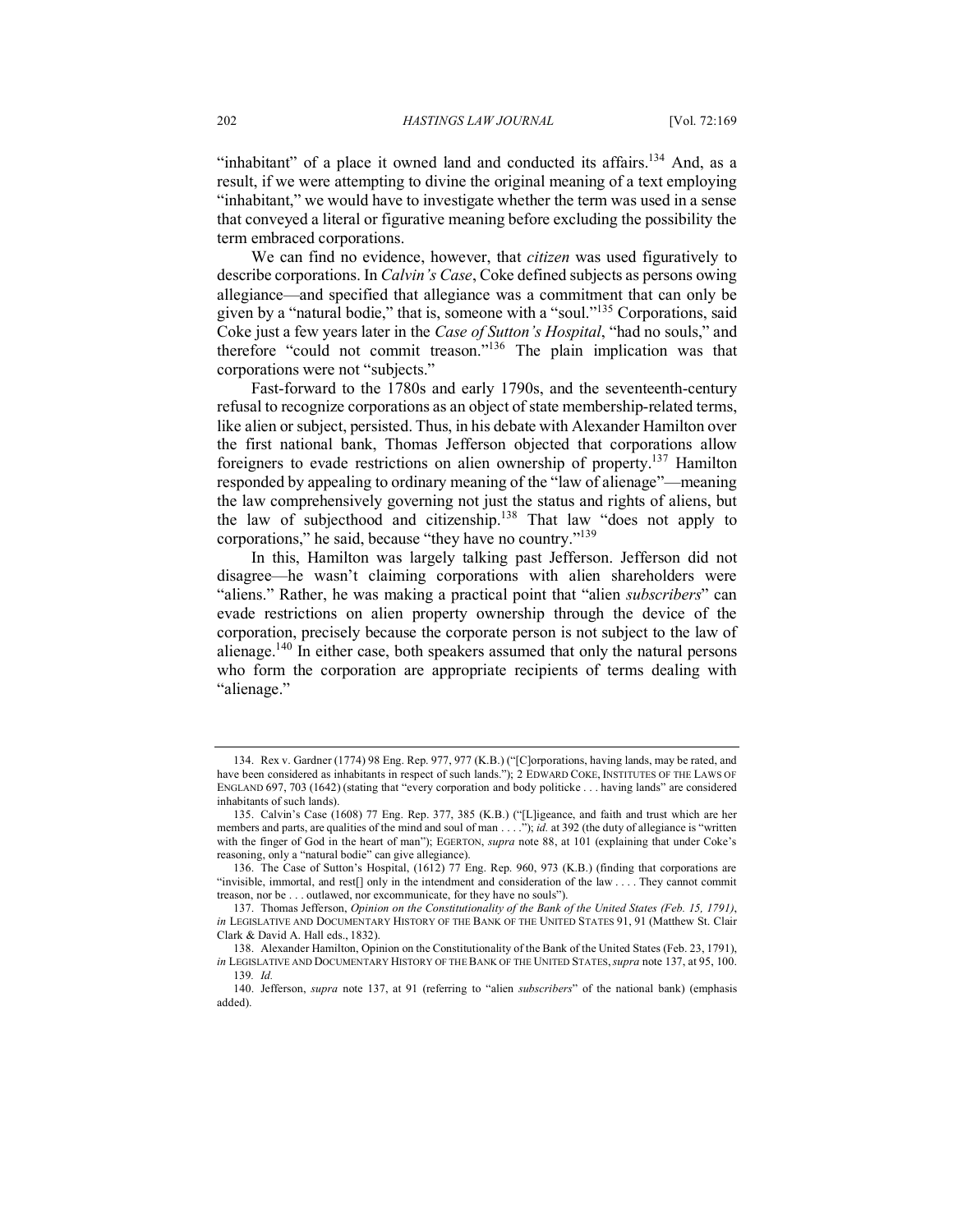Similarly, every major treatise after subdividing "persons" into "natural"

and "artificial" categories presented citizenship or alienage as statuses applicable to natural persons while treating artificial persons, or corporations, as a topic apart from the law of natural persons, including the law of alienage.<sup>141</sup> Major eighteenth-century treatments of the law of corporations, like Stewart Kyd's *Treatise on the Law of Corporations*, also do not discuss the law of subjecthood or citizenship—indicating their writers thought this area of law was inapplicable to corporations.<sup>142</sup>

Treaties between the United States and foreign countries dealt with the duties or rights of corporations apart from the rights of the contracting states' citizens or subjects.143 Similarly, Americans and other English speakers, when enumerating subjects of a law, would carefully distinguish "citizens" from "corporations."144

Of course, focusing simply on the application of "citizen" to corporations may be missing important semantic evidence. Corporations in the eighteenth century, after all, were conceptualized differently than modern corporations. As Julian Ku notes, they were sometimes treated as something more akin to "arms of the state"—in effect, a kind of quasi-governmental entity.<sup>145</sup> One, however, could imagine a pattern of figurative use of "citizen" applied to abstractions or things that have been uniformly attributed to the qualities of private persons. If so, it would be a term whose conventional usage would not apply to eighteenthcentury corporations, which were often viewed as quasi-governmental entities,

142. 1 STEWART KYD, A TREATISE ON THE LAW OF CORPORATIONS, at vii–xiv (1793) (table of contents).

<sup>141</sup>*. See* 1 BLACKSTONE, *supra* note 36, at \*354–63 (treating of the laws of alienage); *id.* at \*455–73 (treating artificial persons, after noting that the treatise's previous sections, including alienage statuses, "considered persons in their natural capacities"). This tradition persisted long after the Supreme Court began referring to corporations as citizens of states for certain purposes in the antebellum period. *See* 1 BOUVIER, *supra* note 36, at 57–84 (dividing persons into natural and artificial persons, and then treating statuses of citizen, subject, and alien as statuses of natural persons); 2 KENT, *supra* note 92, at 267–316 (treating corporations under the heading "rights of persons," but treating corporations separately from natural persons, and confining discussion of alienage statuses to natural persons only).

<sup>143.</sup> Julian G. Ku, *The Limits of Corporate Rights Under International Law*, 12 CHI. J. INT'L L. 729, 739 (2012) (collecting authorities); *see also* Marcantel, *supra* note 38, at 239–41 (collecting structural evidence from some early state constitutions suggesting a distinction between citizens and corporations).

<sup>144.</sup> *See, e.g.*, 1 KYD, *supra* note 142, *passim* (using "citizen" only in relation to members of a corporation usually a municipal corporation, consistent with the term's older sense of a freeman of a city—never to the corporation itself).

<sup>145.</sup> Ku, *supra* note 143, at 738 ("[T]he modern corporation probably traces its origin back only to the midnineteenth century. Earlier corporations, such as those [meant] . . . to carry out state monopolies . . . were special dispensations from the government . . . . In some ways, those corporations were understood to simply be privately financed arms of the state."); *id.* at 739 (as a result, in treaties in the early nineteenth century and late eighteenth century, "[c]orporations were not . . . typically considered nationals needing protection, but more like agents acting on behalf of or under state authority"); WINKLER, *supra* note 38, at 48 ("In Blackstone's day, . . . corporations more clearly straddled the divide between public and private. They had unambiguously private aspects, in that they were financed and managed by private parties. Yet they were also inherently public. They could only be formed by charter granted by the government, and the government would not grant one unless the corporation had a public purpose. . . . Corporations had to serve the commonweal . . . ."); Gregory A. Mark, Comment, *The Personification of the Business Corporation in American Law*, 54 U. CHI. L. REV. 1441, 1443–47, 1452–53, 1482 (1987) (discussing the early concept of the corporation as a "derivative tool of the state"); JAMES WILLARD HURST, THE LEGITIMACY OF THE BUSINESS CORPORATION IN THE LAW OF THE UNITED STATES 1780-1790, at 17 (1970) ("From the 1780's well into the mid-nineteenth century the most frequent and conspicuous use of the business corporation . . . was for one particular type of enterprise, that which we later called the public utility . . . .").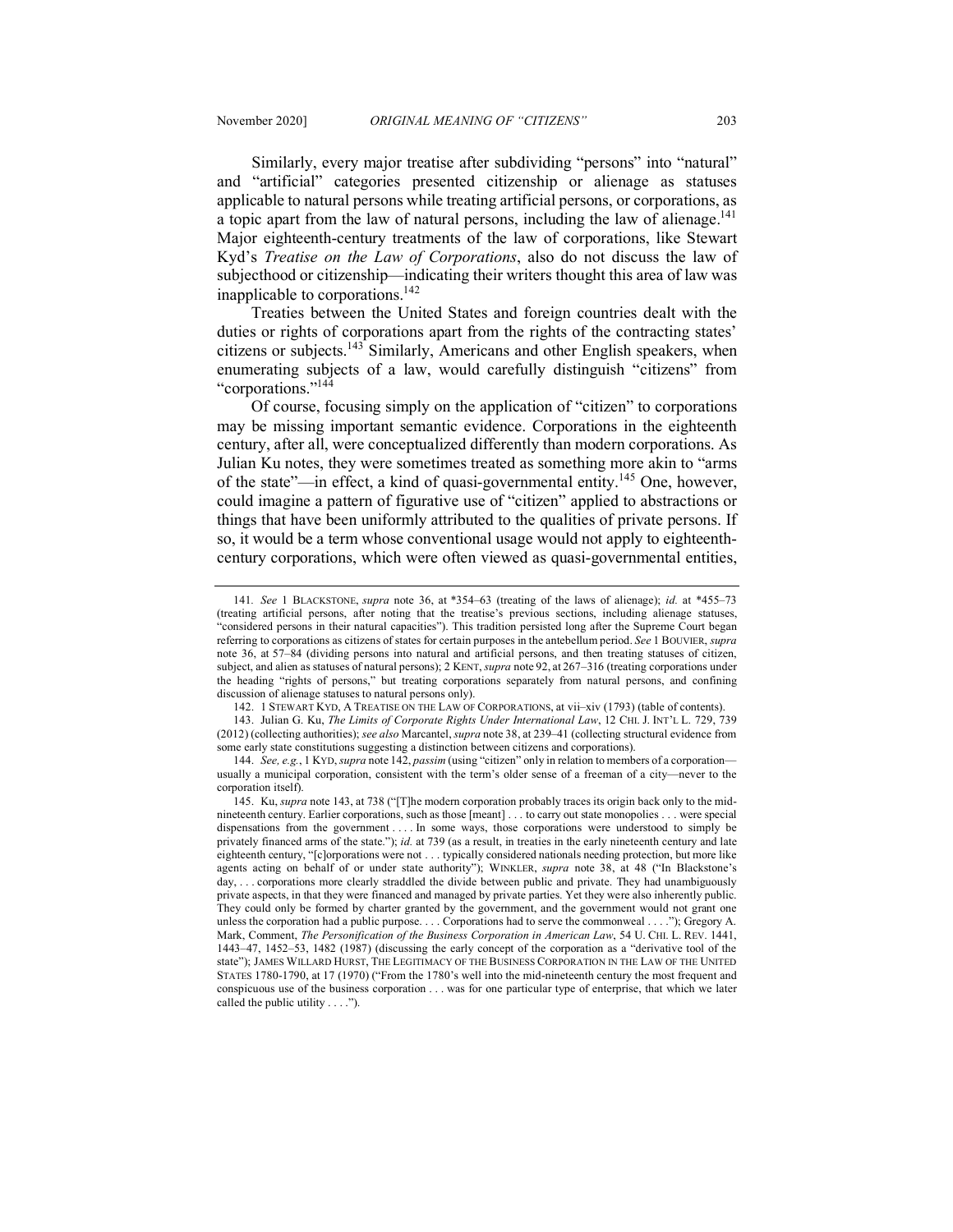but would embrace the modern corporation, which *is* pervasively described as a wholly private "person."<sup>146</sup>

However, of the 249 uses of "citizen" we reviewed on ECCO, we could not find a single instance applying the term figuratively to any abstract objects or non-human objects. Outside of ECCO, the only figurative use from the framing period that we have identified is Judith Sergeant Murray's characterization of "philanthropy" as a "citizen of the world," discussed earlier.<sup>147</sup> Otherwise, every use in which the identity of the term's referent could be unambiguously ascertained used "citizen" in relation to a specific natural person or individual members of a group of natural persons.<sup>148</sup>

The evidence, in other words, suggests popular usage of "citizen" was confined to its literal sense: a status reserved for animate objects capable of forming complex social ties or sentiments, namely human beings.

## C. ELIMINATING A COMPETING SENSE OF "CITIZEN"

The previous Subparts showed that citizen's 1787 meaning included a sortal restriction limiting the term to persons with capacity for social ties, or natural persons. After ratification, American courts articulated another meaning of a state "citizen"—not as a status entitling one to privileges and immunities under the domestic law of a given state, but as a term for a person who, simply, "belongs" to a state in the eyes of international law by virtue of subjection to what we would term the state's "general jurisdiction."

This sense is less restrictive—because its sorting criteria is, simply, "subjection to the general jurisdiction of a state," it can encompass any objects, including artificial persons, which, while lacking sentiments, happen to satisfy the requirements for exercise of "general jurisdiction." As such, it would do no damage to this sense of the term to extend it to modern corporations, which are, of course, proper objects of the law of general jurisdiction.

In this Subpart, we complete the picture by showing that this use developed in America only after ratification (and even then it remained an obscure specialist sense). The historical and collocation evidence above itself, indeed, tends to demonstrate this—in the 1780s, citizen was pervasively described in terms of affective or solidaristic, not just territorial, ties. And, thus, the word collocated most strongly with terms that were consistent with having either public virtue or a tie or affection to a community, rather than terms that describe

<sup>146.</sup> Mark, *supra* note 145, at 1447; *id.* at 1442–47 (tracing the emergence, after the rise of general incorporation statutes, of "the conception of the corporation as a real person, which saw the corporation as an autonomous, self–directed entity in which rights inhered"); *id.* at 1464–83 (discussing the post–realist "rhetorical convention" of describing the corporation as such).

<sup>147</sup>*. See* MURRAY, *supra* note 121, at 149.

<sup>148.</sup> In the ECCO database, we coded all uses that associated citizenship with affective attachment to a community as uses of the term to refer to natural persons. We coded other uses as references to natural persons when the passage in which the word appeared either (1) used the term in relation to a specific person or persons, or (2) described the "citizens" at issue as having attributes that could only belong to human beings, including ethnicity, physical characteristics ("hearts" or "blood," for example), ancestry or progeny, or emotional states. Twenty percent of the uses in the ECCO database were too generic to support any conclusion about the identity of the class of referents.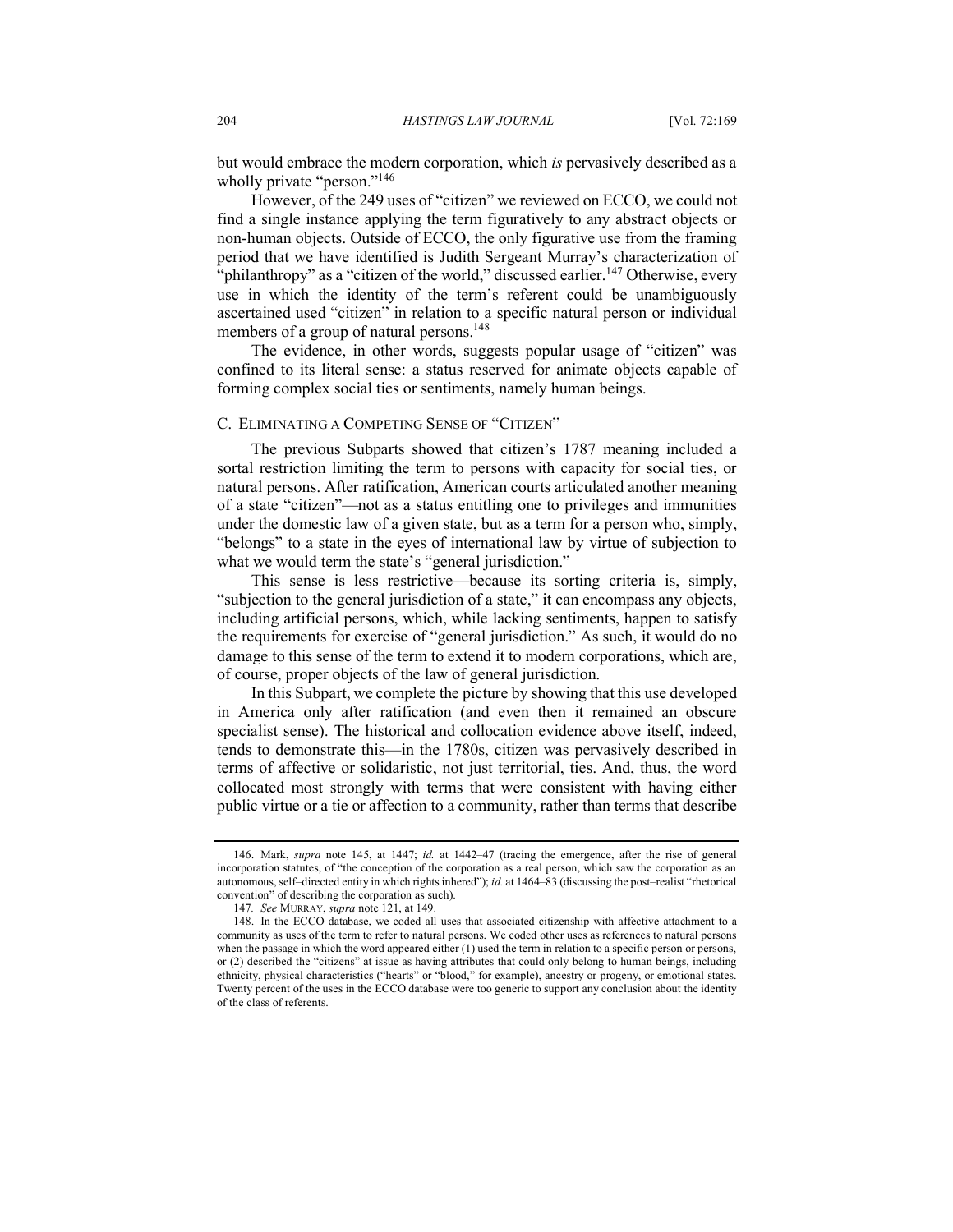a simple jurisdictionally relevant relationship.

Below, Subpart C.1 fills in the picture further, by tracing the somewhat unexpected source of the alternative concept of state citizen from a postratification line of prize and capture cases in the British Admiralty at the turn of the nineteenth century. As such, this new concept of citizen is not part of the term's pre-ratification public meaning.<sup>149</sup>

This is not to say that "citizen," in 1787, had no relationship to the territorial contacts we, today, associate with general jurisdiction. Territorial contacts, we show in Subpart C.2, were legally relevant because they served as a proxy for assessing whether a candidate for "citizenship" had formed the requisite social "attachments" that were citizenship's prerequisite. As a result, the territorial contacts that mattered to citizenship reflected, and were cabined by, the fact that "citizen" was a status restricted to natural persons.

## *1. The Post-Ratification Rise of "Domiciliary Citizenship" in Antebellum International Law*

In the eighteenth century, courts commonly adjudicated concepts of citizenship or subjecthood in "prize and capture" cases. During declared wars, states licensed private ships, or "privateers," to confiscate the goods of the enemy. But, in some cases, victims of confiscation disputed whether their property was a proper target of privateering, which reached only the goods with a "hostile" or enemy "character."<sup>150</sup>

In England, courts held that the "enemy character will attach to a subject or neutral who carries on business in the enemy's country."151 However, writes William Holdsworth, this principle was not established "as a definite legal principle" until a series of cases authored by Sir William Scott for the British High Court of Admiralty in the late 1790s.<sup>152</sup>

In *The Vigilantia*, <sup>153</sup> decided in 1798, Scott held someone domiciled in a foreign state for purposes of trade, even if not a naturalized "subject" of that state, was "stamped with the national character" of that state in the eyes of international law and therefore a "subject" of that state under the laws of prize

<sup>149.</sup> In Great Britain, there was a separate tradition, dating back to the Middle Ages, of using the term citizen as term for a freeman of a city or town located within a state, as opposed to a member of a state; this was a use (because the status of freemen was awarded based on guild membership) that was also associated with tradesmen. Johnson's Dictionary defined these as the exclusive sense of the word in British English in early editions. In the 1785 edition, he suggested it had expanded to encompass not just freemen, but all inhabitants of cities and towns. *See* 1 SAMUEL JOHNSON, DICTIONARY OF THE ENGLISH LANGUAGE (6th ed. 1785) (adding, for the first time, "inhabitant; dweller of any place" as a sense of citizen, in addition to "freeman of a city" or "man of trade"). We find no evidence this line of usage contributed to the popular or technical meaning of "state" citizens in America during or after the framing period.

<sup>150.</sup> The Venus, 12 U.S. 253, 278–80 (1814).

<sup>151.</sup> 9 WILLIAM S. HOLDSWORTH, HISTORY OF ENGLISH LAW 101 (1926). Holdsworth traces the evolution of the principle back to precursors in 1677, but notes that it was established only "as a definite legal principle" at the end of the eighteenth century. *See id.* at 101 n.2.

<sup>152</sup>*. Id.*

<sup>153.</sup> The Vigilantia (1798) 165 Eng. Rep. 74, 79 (Adm.); *see also* The Indian Chief (1801) 165 Eng. Rep. 367, 371 (Adm.) (holding the "national character" of a trading domicile is "adventitious" and easily reverts, upon the merchant's departure with intent to return to his native country).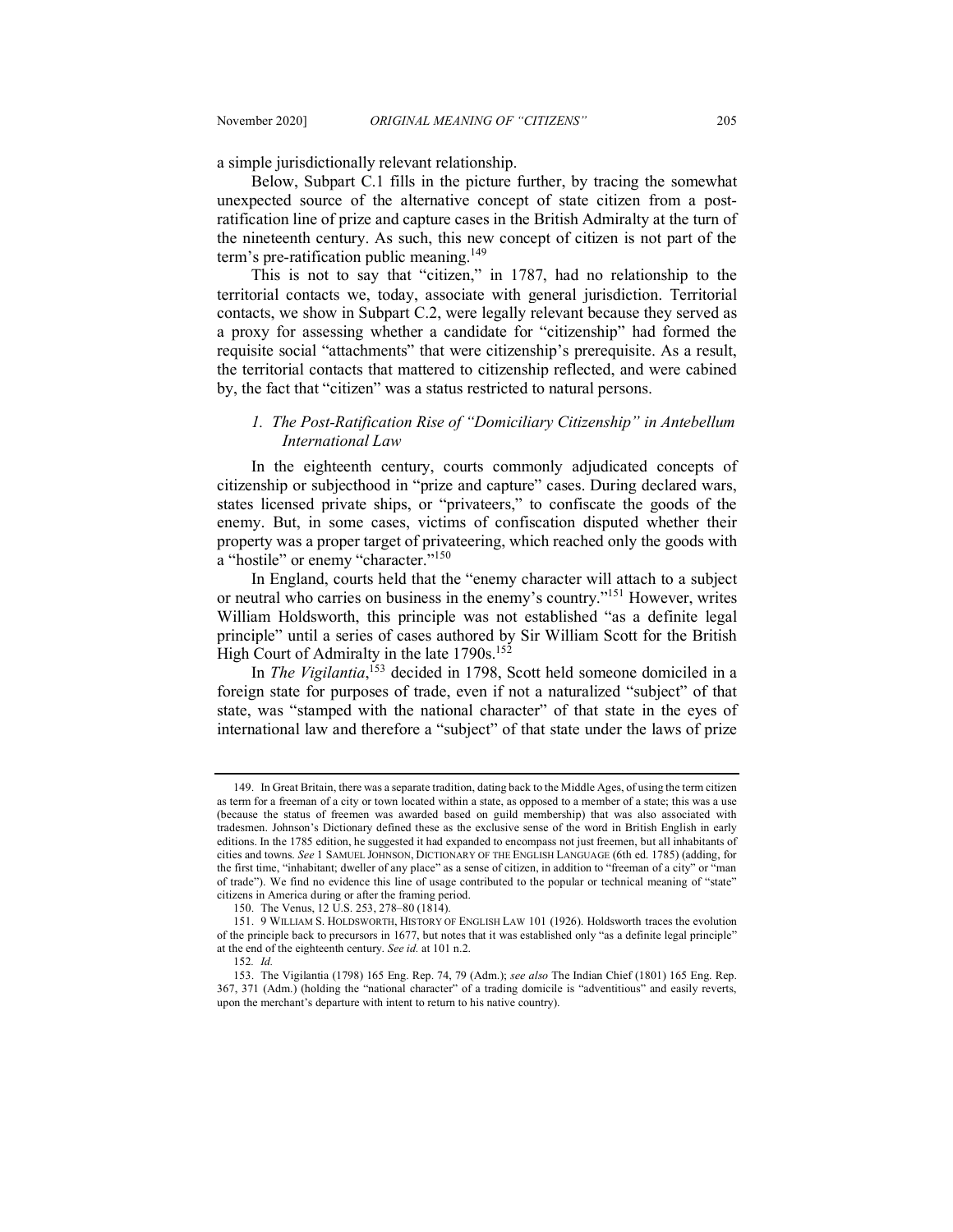and war, subjecting their property to lawful confiscation like any other subject of an enemy power.154

Scott's decision was a workaround a settled piece of English law of subjecthood. Common law allegiance was perpetual—thus, British domiciliaries in foreign countries remained "subjects" of their native land.<sup>155</sup> Yet, if English domiciliaries in enemy foreign countries remained British subjects, their property was not the property of an "enemy" and thus not subject to confiscation during wartime. The concept of an acquired "national character" through a permanent trading domicile abroad created a workaround. It created a form of quasi-expatriation for purposes of the law of prize and capture.

The doctrine of perpetual allegiance, James Kettner notes, clashed with Americans' embrace, during the American Revolution, of citizenship acquired through "volitional [change in] allegiance."<sup>156</sup> Even so, American courts remained uncertain about the continued vitality of the common law doctrine, at least on the international plane.<sup>157</sup>

As a result, the concept of foreign citizenship by domicile for purposes of prize and capture had the same utility for antebellum American courts that it had for their English counterparts. It allowed Americans to reach results consistent with the right of expatriation without formally resolving whether expatriation was possible outside of a revolutionary context.<sup>158</sup>

Thus, in *The Venus*,<sup>159</sup> a case involving a challenge to a licensed American privateer's confiscation of goods of naturalized American citizens who were living for trading purposes in Great Britain during the War of 1812,<sup>160</sup> Justice Washington relied on *The Vigilantia* and its progeny to hold that an American domiciled for trading purposes in an enemy state, "while not an enemy, in the

<sup>154.</sup> *The Vigilantia*, 165 Eng. Rep. at 79.

<sup>155.</sup> 1 BLACKSTONE,*supra* note 36, at \*357 (stating that a subject's natural allegiance is "a debt of gratitude, which cannot be forfeited, canceled, or altered, by any change of time, place, or circumstance"). Even Englishmen naturalized in a foreign country were understood to retain a native allegiance to Great Britain. *Id.* at \*358.

<sup>156.</sup> KETTNER, *supra* note 46, at 268 ("The claim that every man had the right to slough off his allegiance and to discard his citizenship was a direct extrapolation and generalization of the right of election affirmed during the Revolution."); *see also* 2 WILLIAM BLACKSTONE, BLACKSTONE'S COMMENTARIES ON THE LAWS OF ENGLAND: WITH NOTES OF REFERENCE, TO THE CONSTITUTION AND LAWS, OF THE FEDERAL GOVERNMENT OF THE UNITED STATES; AND OF THE COMMONWEALTH OF VIRGINIA 96 (St. George Tucker ed., 1803) ("[T]he whole that we have seen, it appears, that the right of emigration is a right strictly natural; and that the restraints which may be imposed upon the exercise of it, are merely creatures of the *juris positivi,* or municipal laws of a state. And consequently that wherever the laws of any country do not prohibit, they permit emigration, or, as I rather chuse to call it, expatriation.").

<sup>157.</sup> KETTNER, *supra* note 46, at 271 ("Some judges showed great reluctance to diverge too widely from the old English notion of perpetual allegiance . . . ."). 2 KENT, *supra* note 92, at 42 (noting uncertainty about the right of expatriation on the international plane, and concluding that "the better opinion would seem to be, that a citizen cannot renounce his allegiance to the United States without the permission of government, to be declared by law; and that, as there is no existing legislative regulation on the case, the rule of the English common law remains unaltered").

<sup>158.</sup> KETTNER, *supra* note 46, at 276 ("Not surprisingly, both state and federal courts frequently preferred to evade adjudicating the question of expatriation instead of confronting it squarely; alternative legal doctrines were available that often allowed the courts to sidestep citizenship questions. Perhaps most useful was the tenet that residence or domicil could establish a person's 'national character' for certain purposes . . . .").

<sup>159.</sup> *See* The Venus, 12 U.S. 253 (1814).

<sup>160</sup>*. Id.* at 276.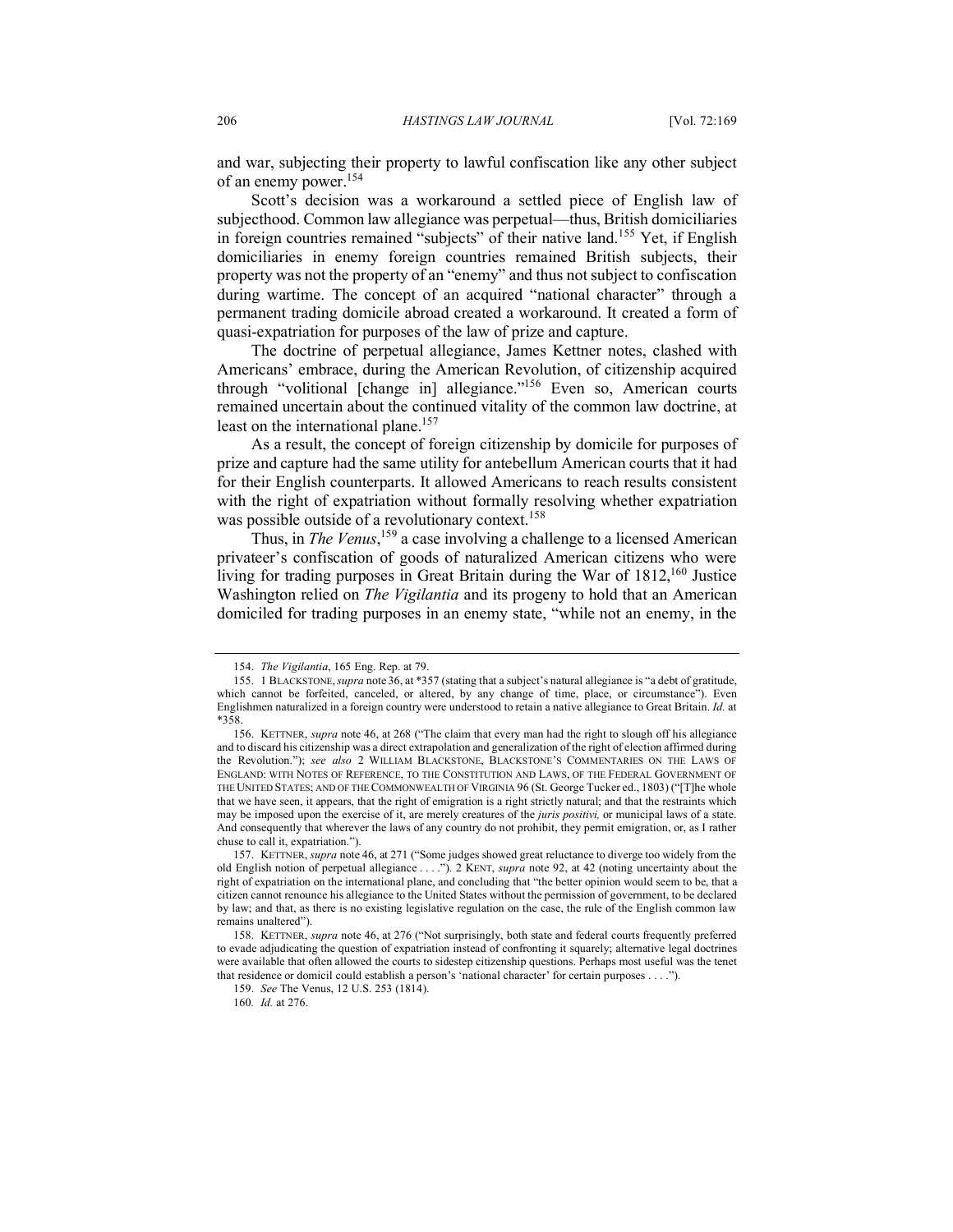strict sense of the word," was nonetheless "stamp[ed] . . . with the national character of the state where he resides," becoming "a citizen of an inferior order" of that state.161 The United States, accordingly, may "seize of so much of his property as is concerned in the trade of the enemy." $162$ 

Justice Washington, however, went one step further than Scott, by linking *The Vigilantia* to a passage from Vattel's *Law of Nations*. <sup>163</sup> There, Vattel defined "[t]he inhabitants, as distinguished from citizens" to be "foreigners, who are permitted to settle and stay in the country."164 However, said Vattel, "The *perpetual inhabitants* are those who have received the right of perpetual residence. These are a kind of citizens of an inferior order, and are united to the society, without participating in all its advantages."165 *The Venus* equated Vattel's concept of "perpetual inhabitants," who are "citizens of an inferior order," with Scott's concept of acquisition of "national character" by domicile.166

This may be a misreading of Vattel. Vattel used "inhabitant" to refer to someone residing in the state for an indefinite period, the modern test for domicile.167 By contrast, by "*perpetual* inhabitants" or "citizens of an inferior order," Vattel appeared to be thinking of beneficiaries of something akin to the English legal process of "denization,"168 through which aliens and their progeny were granted a legal right of perpetual settlement (but not full rights of state membership) by a royal or some other positive legal grant.<sup>169</sup>

164. 1 VATTEL, *supra* note 99, § 213, at 92.

168. Denizens were alien domiciliaries—persons who had taken up a residence with an *animus manendi* (with an intention to remain)—who, along with their progeny, received by an act of positive law permanent protection from the sovereigns' right to remove aliens. 1 BLACKSTONE, *supra* note 36, at \*362. They owed, in turn, a perpetual allegiance. 1 EDWARD COKE, THE SELECTED WRITINGS AND SPEECHES OF EDWARD COKE 170 (Steve Sheppard ed., 2003) (characterizing the allegiance of a denizen as "ligentia acquisita" or an "acquired allegiance," the same type of allegiance of naturalized subjects). Denizens were therefore often termed "subjects" in English law, although subjects of an inferior order to naturalized subjects. 1 BLACKSTONE, *supra*  note 36, at \*362.

169*. See* 1 VATTEL, *supra* note 99, § 213, at 92 (defining perpetual inhabitants as those "who have received the *right* of perpetual residence" (emphasis added)). Chief Justice Marshall seemed to interpret this passage in a similarly restrictive fashion. *See The Venus*, 12 U.S. at 289–91 (Marshall, J., dissenting) (noting Vattel defined a "perpetual inhabitant" as someone with the intention of "staying always"; and then noting "[t]he right of the citizens or subjects of one country to remain in another, depends on the will of the sovereign"; thus, "[i]f the stranger has not the power of making his residence perpetual, . . . . an intention always to stay there ought not, I think, to be fixed" without evidence the domiciliary has been "specially permitted to stay" by the host sovereign). Gordon Sherman argued that Vattel's concept of perpetual inhabitants had in mind the Swiss *Einwohner*, permanent legal residents granted the right of perpetual residence, who lacked full political rights. Sherman notes that the Einwohner were "truly . . . citizen[s] 'in the sense of the constitution, merely lacking eligibility for public office,'" which was reserved to the Swiss patrician families. *See* Gordan E. Sherman, *Emancipation and Citizenship*, 15 YALE L.J. 263, 276 n.37 (1906). The German international law theorist Christian Wolff (a major

<sup>161</sup>*. Id.* at 279.

<sup>162</sup>*. Id.* at 279–80.

<sup>163</sup>*. Id.* at 278 ("The doctrine of the prize Courts, as well as of the Courts of common law, in England, . . . is the same with what is stated by [Vattel]; except that it is less general, and confines the consequences resulting from this acquired character to the property of those persons engaged in the commerce of the country in which they reside.").

<sup>165</sup>*. Id.*

<sup>166.</sup> *The Venus*, 12 U.S. at 278–79.

<sup>167.</sup> Thus, in a later section, he distinguishes inhabitants from sojourners, those who are temporarily in the territory of the state for a defined amount of time. 2 VATTEL, *supra* note 99, § 99, at 153 (distinguishing the "inhabitants" from the strangers "who pass or sojourn in a country" for the management of their affairs).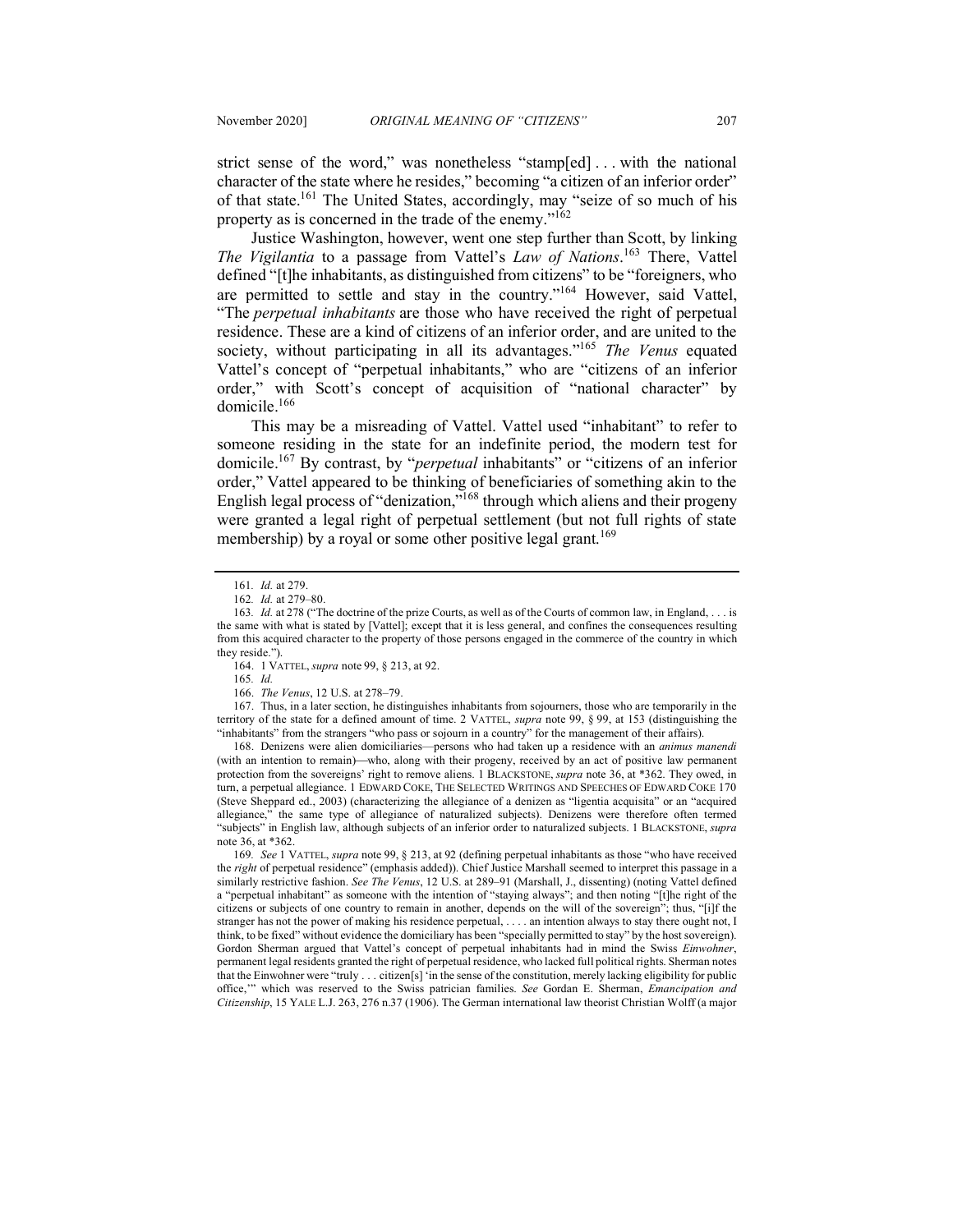Regardless, *The Venus* not only suggested the prize law doctrine of "citizenship" was acquired by what amounts to an *ordinary* modern domicile a mere intent to reside somewhere indefinitely—but it articulated this as a general principle of international law, one that swept well beyond the context of capture during time of war. $170$ 

In the wake of *The Venus* and similar cases in the first two decades in the early nineteenth century, American international law treatises like Joseph Story's *Conflict of Laws* and Henry Wheaton's *Elements of International Law*, would characterize the doctrine of international law "citizenship" similarly.<sup>171</sup> And in 1853, the State Department made this the official doctrine of the United States in the so-called Kostza Affair, a dispute over Austria's seizure and imprisonment of a refugee, Martin Koszta, domiciled in America who had not yet become a naturalized American citizen.

In the process, the Secretary of State made explicit an idea that was, arguably, implicit in *The Vigilantia*. Domicile, Scott had said, "stamped" or "impressed" the domiciliary with the national character of his chosen home in the eyes of prize law.172 The metaphor of "stamping" or "impressing" a character suggested that the status of citizen is not acquired voluntarily, but is simply a label for someone who "belongs" to the state by virtue of being subject to the state's unalloyed territorial power.<sup>173</sup>

Secretary of State Marcy seized on this implication to justify American

influence on Vattel), by contrast, *did* classify all alien visitors, even those sojourning in the country for a limited time, as "temporary citizens." 2 CHRISTIAN WOLFF,JUS GENTIUM METHODO SCIENTIFICA PERTRACTATUM [THE LAW OF NATIONS TREATED ACCORDING TO A SCIENTIFIC METHOD] §§ 303–04 (Joseph H. Drake trans., 1934) (1764) ("[F]oreigners, as long as they dwell in alien territory or stay there, are temporary citizens. For when they enter an alien territory they tacitly bind themselves that they wish to subject their acts to the laws of the place, and the laws have the same force over them as over citizens."). His view was, however, was an outlier among eighteenth century international law writers, and we can find no evidence that it had an impact on American conceptions of citizenship. *See* GERALD L. NEUMAN, STRANGERS TO THE CONSTITUTION: IMMIGRANTS, BORDERS, AND FUNDAMENTAL LAW 12 (1996) (alluding to the fact that Wolff's definition of "citizen" was broader than other theorists).

<sup>170.</sup> *The Venus*, 12 U.S. at 278 (characterizing the British prize cases as consistent the general principle of international law, but noting that the British cases operate a "less general" manner confined to prize and capture during wartime).

<sup>171.</sup> For example, in his 1834 treatise *Conflict of Laws*, Joseph Story declared that while "[p]ersons who are born in a country are generally deemed to be citizens and subjects of that country," citizens who establish a domicile in foreign country "acquire[]" the "national character" of that country. JOSEPH STORY, COMMENTARIES ON THE CONFLICT OF LAWS, FOREIGN AND DOMESTIC, IN REGARD TO CONTRACTS, RIGHTS, AND REMEDIES § 48, at 47–49 (Boston, Hillard Gray & Co. 1834) (citing *The Venus*, Vattel, and the admiralty decisions by Sir Walter Scott) (discussing the principles of "public law" of "unquestioned authority" relating to domicil in foreign countries). However, citing Scott's decision in *The Indian Chief*, Story noted the party "reacquires" the character of his native domicil when "has left the country animo non revertendi and is on his return to his 'native country'." *Id.* The American Henry Wheaton's *Elements of International Law*, published in 1836, also described these same rules as a general principle of international law. 4 HENRY WHEATON, ELEMENTS OF INTERNATIONAL LAW § 319, at 42 (London, B. Fellowes, Ludgate St. 1832) ("Whatever may be the extent of claims of a man's native country upon his political allegiance, there can be no doubt that the natural-born subject of one country may become the citizen of another, in time of peace, for the purposes of trade" through establishing an "acquired domicil" there).

<sup>172.</sup> The Vigilantia (1798) 165 Eng. Rep. 74, 79 (Adm.).

<sup>173.</sup> Koessler, *supra* note 92, at 62–63 (discussing this concept and noting modern usage calls it "nationality," while alluding to earlier use of the term "citizen" to convey the same idea); Dudley O. McGovney, *American Citizenship*, 11 COLUM. L. REV. 231, 235–36, 258–59 (1911) (similarly defining "nationality" as the status of "belonging" to a state, and noting that in its broadest sense it embraces persons who have a simple domicile in a state, while arguing the term should be understood in a narrower sense).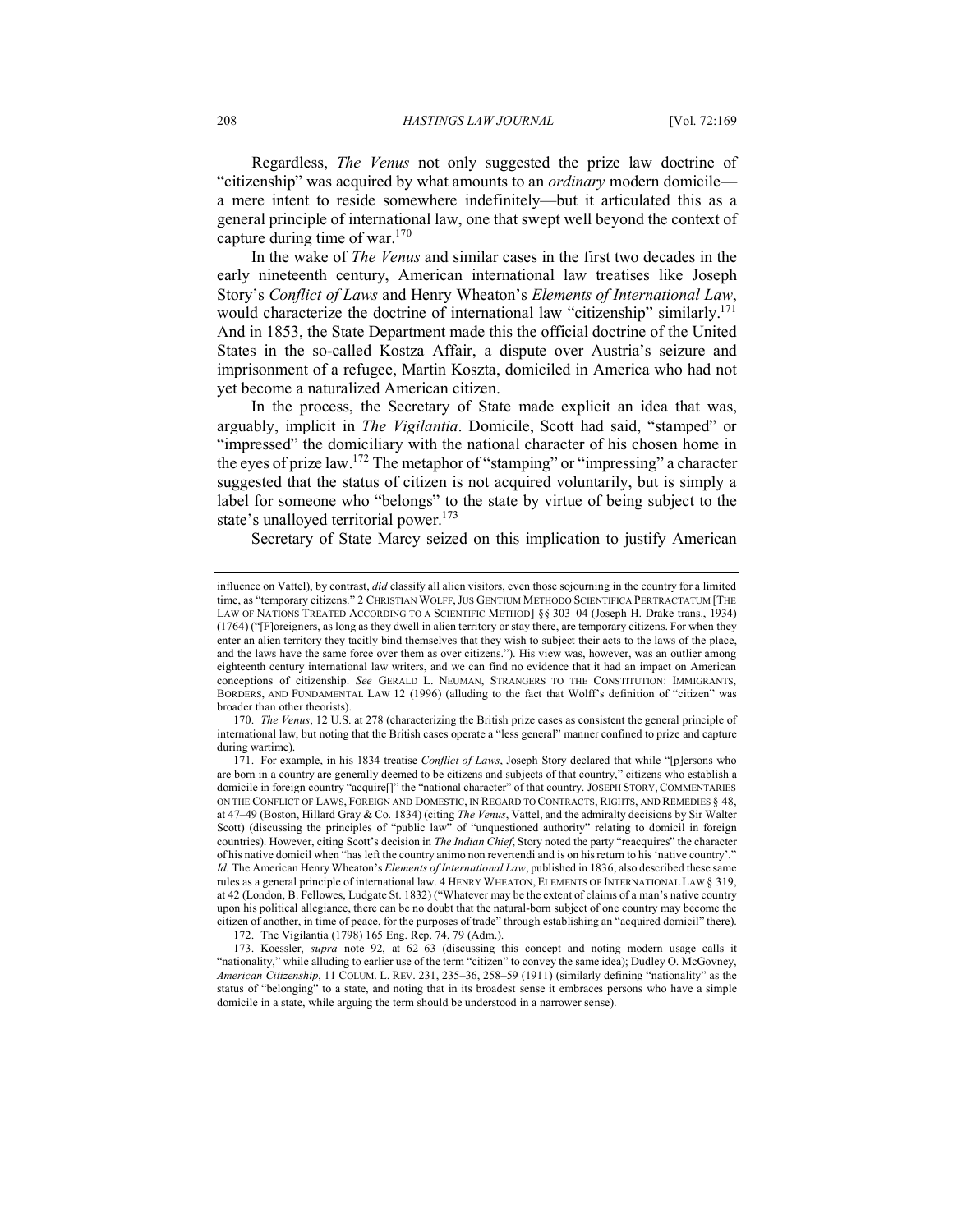assertion of authority of Kostza, a non-citizen. International law, wrote Secretary Marcy, "has clear and distinct rules of its own," independent of "municipal codes."174 "Foreigners may, and often do, acquire a domicil in a country, even though they have entered it with the avowed intention not to become naturalized citizens[;] . . . and, wherever they acquire a domicil, international law at once impresses upon them the national character of the country of that domicil. . . . [I]t forces it upon him often very much against his will . . . . "<sup>175</sup> This impressed "national character" Marcy called "nationality," and he argued it enjoins other countries to respect the American domiciliary "*as* an American citizen."176 Contemporaneous (and later) commentators noted the Secretary of State's debt to the turn-of-the-century prize cases.<sup>177</sup>

Then, just a few years later, in 1858, the abolitionist lawyer John Codman Hurd, in his magisterial treatise *The Law of Freedom and Bondage in the United States* would explicitly connect Article III citizenship to "international law," while articulating that law in ways reminiscent of the State Department in the Koszta Affair: In Article III, he would argue, "persons are . . . called citizens in reference *to that element in the definition of citizen which ordinarily determines questions of personal jurisdiction in the application of international private law*, and . . . has no reference to the civil or political liberty, (privileges and immunities of legal persons,) but simply to their quality of being legal persons, domiciled in this or that forum of jurisdiction."178

### *2. The Distinct Role of Domicile in the Framing Era Law of Citizenship*

This concept of state "citizenship"—as a "legal person" subject to the general "personal jurisdiction" of a state<sup>179</sup>—is essentially the concept of Article III citizenship articulated, in so many words, in the modern law of federal

179. HURD, *supra* note 178, at 436.

<sup>174.</sup> Mr. Marcy to Mr. Hulsemann (Sept. 26, 1853), *in* CORRESPONDENCE BETWEEN THE SECRETARY OF STATE AND THE CHARGE D'AFFAIRES OF AUSTRIA RELATIVE TO THE CASE OF MARTIN KOSZTA 18 (U.S. Dep't of State trans., 1853).

<sup>175</sup>*. Id.*

<sup>176</sup>*. Id.* (emphasis added).

<sup>177</sup>*. Id.* In 1858, English international law scholar John Westlake would criticize the Secretary of State for over-generalizing from Scott's capture cases. Westlake argued instead these cases should be confined to the narrow context of property rights in a declared war. JOHN WESTLAKE, A TREATISE ON PRIVATE INTERNATIONAL LAW, OR THE CONFLICT OF LAWS 49–50 (London, W. Maxwell 1858) (noting in the course of discussing the Hulsemann Letter that while it "may require that the protection enjoyed in time of war by property . . . shall be founded on domicile," it is "scarcely" the case that "one whose avowed intention it was not to be naturalized should . . . be treated as naturalized when beyond the territory" in other contexts); *see also* McGovney, *supra* note 173, at 249 ("So far as Secretary Marcy based Kostza's alleged 'national character' upon his domicil in the United States he was applying rules applicable to the entirely different matter of the quasi-nationality recognized in prize law . . . .").

<sup>178.</sup> 1 JOHN CODMAN HURD, THE LAW OF FREEDOM AND BONDAGE IN THE UNITED STATES § 372, at 436 (Boston, Little, Brown & Co. 1858). It would take a century for writers to distinguish the two concepts of citizenship, by reserving the word "national" (the term alternatively suggested by Secretary Marcy) for the status of "belonging to a state" in the eyes of international law, while reserving the term "citizen" for a person entitled to municipal rights and privileges under domestic law. *See* Koessler, *supra* note 92, at 62–63 ("'Citizenship,' in modern usage, is not a synonym of nationality or a term generally used for the status of belonging to a state"; "the trend is to reserve the term 'national' for the designation of that status by virtue of which a person, internationally, belongs to a certain state, and to speak of 'citizenship' when the local status referred to is one of domestic rather than international law").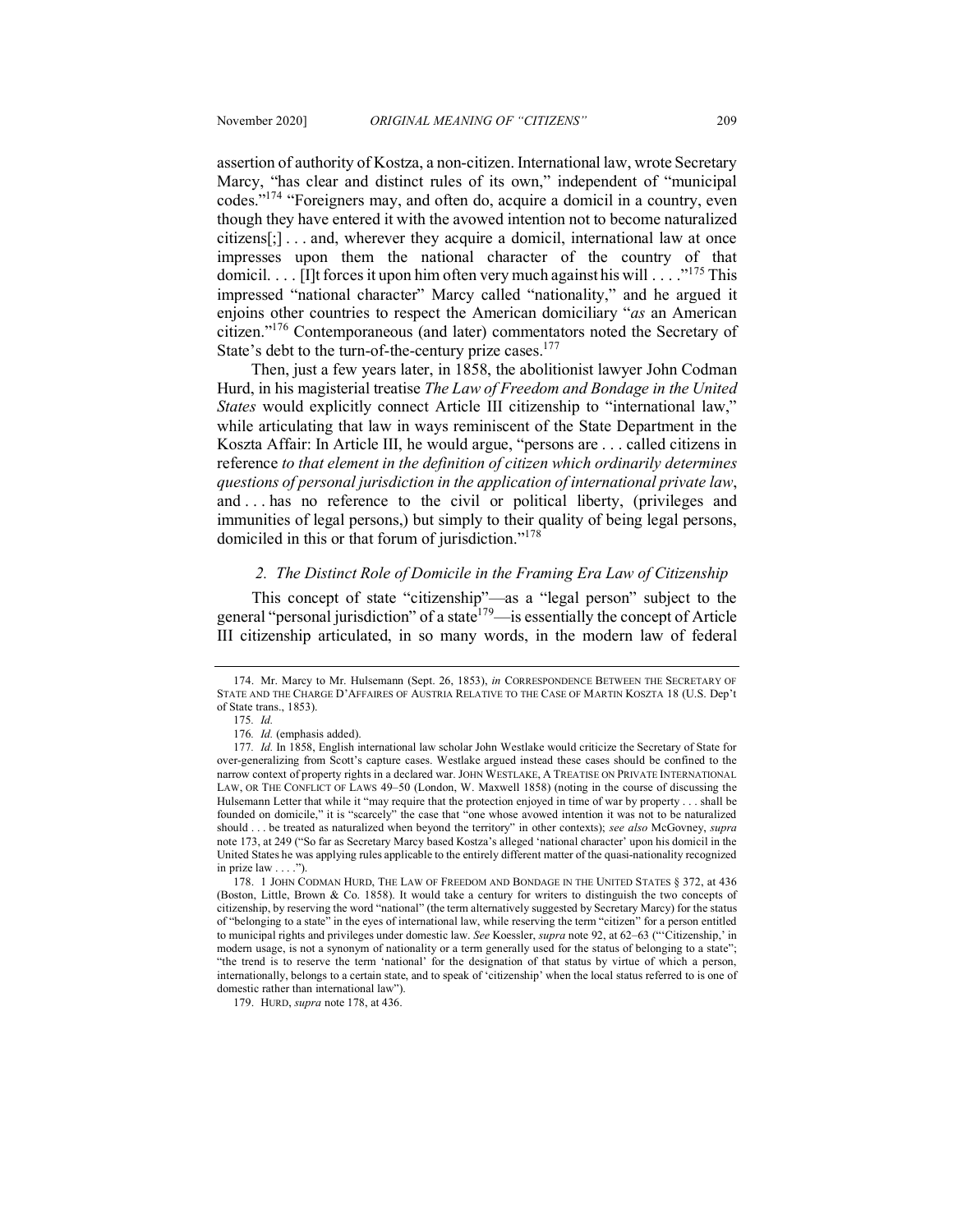jurisdiction that gradually emerged in the twentieth century. It can, obviously, embrace modern corporations as well as natural persons. Corporations, qua corporations, don't have sentiments or emotional attachments, but modern corporations can form the type of territorial connections that subject them to a state's general "jurisdiction."<sup>180</sup>

As a result, if "citizen" is simply a term for persons conceptualized as having territorial ties that subject them to a state's general "jurisdiction," it is a concept that can extend—as Hurd implied—to any "legal person," including the modern corporation.

Yet, this use of "citizen"—as a term for "belonging" to a state in the eyes of international law through simple subjection to a state's general jurisdiction through a "domicile"—is simply not on display in popular American discourse prior to 1800.

Typically, Americans used "inhabitant" to mean anyone domiciled in a state, a sense that embraced both "citizens" and aliens who had not been naturalized, including but not limited to formal "denizens" (a status whose conferral an order-in-council "effectively halted" in the colonies after 1700, but was revived by some states post-independence).<sup>181</sup> Thus, said Delaware's High Court of Errors and Appeals in 1819, the term inhabitant "comprehends the inhabitants generally, citizen and alien."182

In *Federalist* 42, in the course of critiquing Article IV of the Articles of Confederation (its "Comity Clause"), James Madison noted this was the more common sense of "inhabitant."183 The Articles' "Comity Clause," granted the "privileges and immunities of free citizens of the several states" to the "free inhabitants of each of these states."184 And, complained Madison, "it seems to be a construction scarcely avoidable . . . that those who come under the denomination of FREE INHABITANTS of a State, although not citizens of such State, are entitled, in every other State, to all the privileges of FREE CITIZENS of the latter; that is, to greater privileges than they may be entitled to in their own State."185 That construction was "scarcely avoidable" because "inhabitants" ordinarily meant a simple "domiciliary," a term that could embrace not only

<sup>180.</sup> The concept of corporations as "subject" to a state's power is, indeed, hardly modern. Although corporations were not called "subjects" in ordinary discourse, see *supra* notes 135–144, Thomas Hobbes characterized them as such in *De Cive*, because they, along with "citizens," are "subject of him who hath the chief command." HOBBES, *supra* note 92, ch. 5, §§ 10-11, at 170-71 ("companies of merchants," "convents," and other corporate entities, which Hobbes calls "civil persons subordinate to the city," are formed by the "citizens" of the "city"; and they are called, along with the "citizens" who compose them, "the subject of him who hath the chief command").

<sup>181.</sup> KETTNER, *supra* note 46, at 95; Alexander Hamilton, Motion on Citizenship Requirement for Membership in the House of Representatives (August 13, 1787), *in* 4 THE PAPERS OF ALEXANDER HAMILTON, 1787-1788, at 234, 234 (Harold C. Syrett ed., 1962) (moving that the "section be so altered as to require merely citizenship and inhabitancy").

<sup>182.</sup> Douglass' Adm'r v. Stevens, 2 Del. Cas. 489, 500 (1819). The distinction continued well into the antebellum period. *See* Quinby v. Duncan, 4 Del. 383, 384 (Super. Ct. 1846) ("A man may be a citizen, without being an inhabitant, of the State; as a man may be an inhabitant, without being a citizen. This is an obvious distinction . . . .").

<sup>183.</sup> THE FEDERALIST NO. 42, at 277–78 (James Madison) (Isaac Kramnick ed., 1987).

<sup>184</sup>*. Id.*

<sup>185</sup>*. Id.*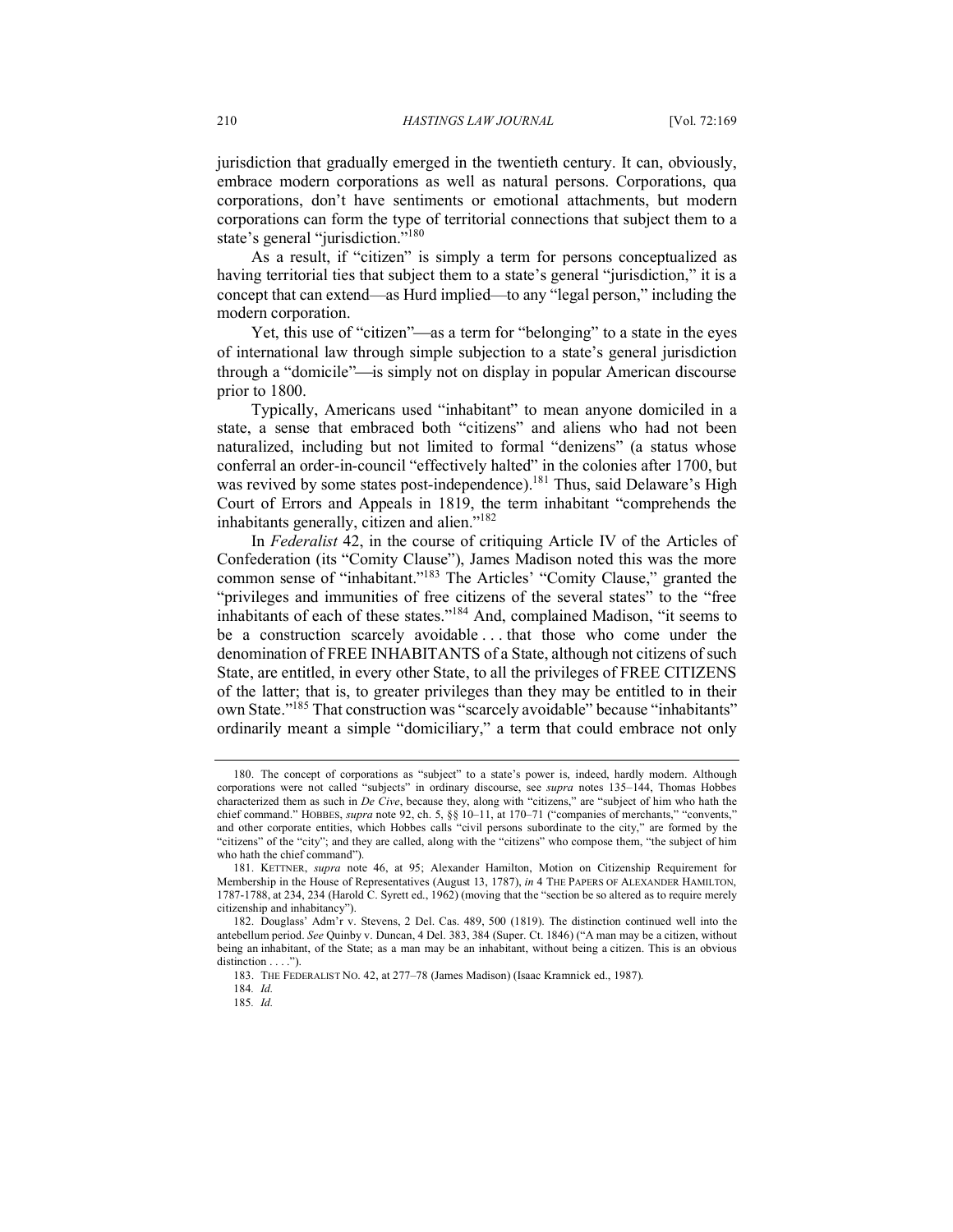citizens, but also non-citizens.

However, Madison also noted that "inhabitant" also might mean "citizen alone"—meaning either a native or an alien who had been "naturaliz[ed]."<sup>186</sup> And he noted if "such an exposition of the term 'inhabitants' were admitted" it would solve many problems with the Comity Clause of the Articles of Confederation. (And for precisely this reason, Madison explained, the Constitution of 1787 adopted the substance of the Comity Clause, while substituting "citizen" for "inhabitant.")

The use of "inhabitants" to mean "citizens" was, as Madison suggested, unusual—but it was far from unknown in ordinary discourse in the 1780s. Americans sometimes treated "inhabitant "and "citizen" as interchangeable but they did so because domicile was one of the common prerequisites for state "member"- or "citizen"-ship in the Articles period.

The reason for this linkage lay in the pre-ratification link between citizenship and social ties or attachments unpacked earlier. To be a citizen was, at a minimum, to be someone who was a proper object of an expectation of affective attachment to a state. Domicile, in turn, was commonly considered one relation between person and state that justified that expectation.

This view of the link between domicile and citizenship spanned both revolutionary movements at the end of the eighteenth century, the American and the French.

The French, in the Constitution of 1791, distinguished between passive and active citizens. Passive citizens enjoyed equal civil rights, but could not vote or hold office, while active citizens also held the elective franchise. As Charlotte Wells writes, qualifying for the entry-level tier of "passive citizenship" in turn required "the individual's choice to be French as indicated by residence on French soil," a choice that signaled "loyalty to a community espousing democratic and egalitarian ideals."187

The idea that domicile indicated voluntary attachment to a state was equally current in America. For example, Jefferson, writing in 1776 to Edmund Pendleton, noted that he was "for extending the right of suffrage (or in other words the rights of a citizen) to all who had a permanent intention of living in the country."188 "Take what circumstances you please as evidence of this," explained Jefferson, "either the having resided a certain time, or having a family,

<sup>186</sup>*. Id.*

<sup>187.</sup> WELLS, *supra* note 51, at 142. As Wells notes, the idea that domicile was essential to forming an attachment to a community had deep roots in Western legal thought. *See id.* at 33 (discussing the influence, in early modern France, of the fifteenth century view that "a change in domicile . . . could eventually alter the inborn *habitus* of ancestral citizenship").

<sup>188.</sup> *Letter from Thomas Jefferson to Edmund Pendleton, Philadelphia, Aug. 26, 1776*, YALE L. SCH. LILLIAN GOLDMAN L. LIBRARY: THE AVALON PROJECT, http://avalon.law.yale.edu/18th\_century/let9.asp (last visited Nov. 23, 2020). Even those who argued for relaxing domicile or residence periods as test for citizenship conceded that affective attachment was a criterion for citizenship. Instead, radicals of the period, like the Paineite Joel Barlow, contended that residency periods, or even domicile, were no longer necessary to secure emigrants' attachment to republican communities, because the spread of republican liberty would lead the "citizens of one state [to] consider those of any other state as their brothers," and so "a mere declaration of their intention of residence will be sufficient to entitle them to all the rights that the natives possess." *See* BARLOW, *supra* note 106, at 36.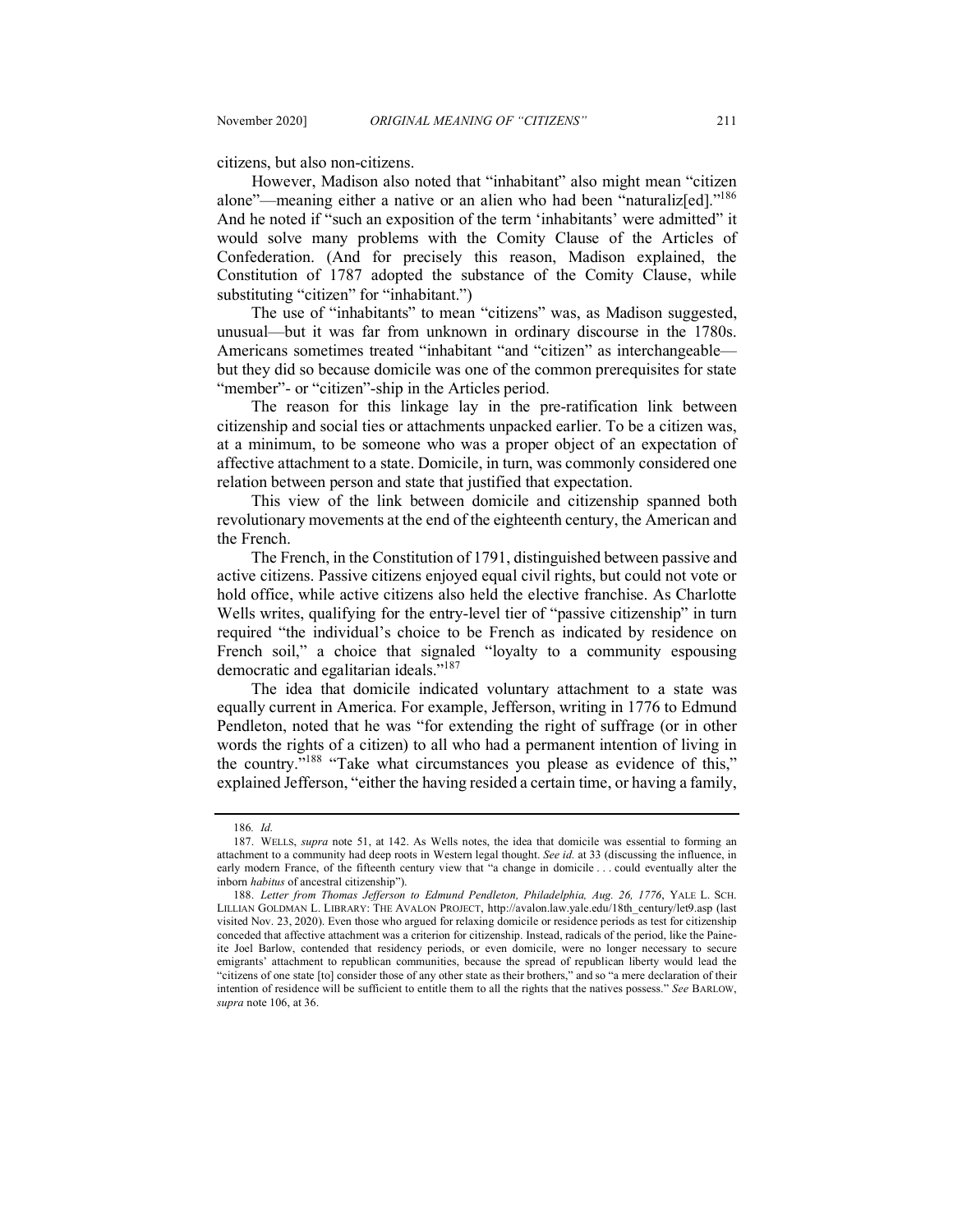or having property, any or all of them. Whoever intends to live in a country must wish that country well, [and] has a natural right of assisting in the preservation of it."189

Consistent with the view that an intention of living in the state indicated attachment to it, most American states, in addition to an oath of allegiance, either required an intention to "settle," "remain," or establish a domicile in the state;<sup>190</sup> or satisfaction of "a specific period of residence"191 as a prerequisite to become a naturalized "citizen"<sup>192</sup> during the Articles of Confederation period.<sup>193</sup> As

193. KETTNER, *supra* note 46, at 218.

<sup>189.</sup> *Letter from Jefferson*, *supra* note 188.

<sup>190.</sup> KETTNER, *supra* note 46, at 214–18; *see also* An Act for Preventing Improper or Disafected Persons, *supra* note 117, at 162–66 (specifying that applicants for naturalization must have an "intent to remain" within the state and demonstrate their "Attachment to the Liberties and Independence of the United States of America"); N.J. HIST. RECS. PROGRAM, GUIDE TO NATURALIZATION RECORDS IN NEW JERSEY 3 (1941) ("[A]ll Inhabitants of this Colony of full age who are worth fifty pounds, Proclamation money, clear Estate in the same, and have resided within the county in which they claim a vote for 12 months immediately preceding the election, shall be entitled to vote for representatives in council and assembly, and also for all other public officers that shall be elected by the people of the county at large." (quoting Act of July 2, 1776)); PA. CONST. of 1776 § 42, *in* 5 THE FEDERAL AND STATE CONSTITUTIONS, COLONIAL CHARTERS, AND OTHER ORGANIC LAWS OF THE STATES, TERRITORIES, AND COLONIES 3081, 3091 (Francis Newton Thorpe, ed., 1909) ("Every foreigner of good character who comes to settle in this state, having first taken an oath or affirmation of allegiance to the same, may purchase, or by other just means acquire, hold, and transfer land or other real estate; and after one year's residence, shall be deemed a free denizen thereof, and entitled to all the rights of a natural born subject of this state, except that he shall not be capable of being elected a representative until after two years residence."); N.C. CONST. of 1776, art. XL, *in* 5 THE FEDERAL AND STATE CONSTITUTIONS, *supra*, at 2787, 2793–94 ("[E]very foreigner, who comes to settle in this State, having first taken an oath of allegiance to the same, may purchase, or, by other means, acquire, hold, and transfer land, or other real estate; and after one year's residence, shall be deemed a free citizen."); N.Y. CONST. of 1777, art. XLII, *in* 5 THE FEDERAL AND STATE CONSTITUTIONS, *supra*, at 2623, 2637–38 ("[I]t shall be in the discretion of the legislature to naturalize all such persons, and in such manner, as they shall think proper: *Provided*, All such of the persons so to be by them naturalized, as being born in parts beyond sea, and out of the United States of America, shall come to settle in and become subjects of this State, shall take an oath of allegiance to this State, and abjure and renounce all allegiance and subjection to all and every foreign king, prince, potentate, and State in all matters, ecclesiastical as well as civil."); VT. CONST. of 1777, art. XLIII, § XXXVIII, *in* 6 THE FEDERAL AND STATE CONSTITUTIONS, COLONIAL CHARTERS, AND OTHER ORGANIC LAWS OF THE STATES, TERRITORIES, AND COLONIES 3737, 3747–48 (Francis Newton Thorpe, ed., 1909) ("Every foreigner of good character, who comes to settle in this State, having first taken an oath or affirmation of allegiance to the same, may purchase, or by other just means acquire, hold, and transfer, land or other real estate; and after one years residence, shall be deemed a free denizen thereof, and intitled to all the rights of a natural born subject of this State; except that he shall not be capable of being elected a representative, until after two years residence.").

<sup>191</sup>*. See* Thomas Johnson, An Act for Naturalization, *in* 1 THE LAWS OF MARYLAND 362, 362–64 (Virgil Maxcy, ed., 1811) (declaring the intention of the act of naturalization is to encourage foreigners to "settle" in the state, but requiring only a declaration of "belief in the Christian religion" and an oath that the application will be "faithful and bear true allegiance to the state" to naturalize foreigners, while also requiring residence for a specified period of years to hold public office); An Act Declaring Who Shall Be Deemed Citizens of this Commonwealth, *in* 10 THE STATUTES AT LARGE; BEING A COLLECTION OF ALL THE LAWS OF VIRGINIA 129, 129–130 (William Waller Hening, ed., 1822) (providing "[t]hat all white persons born within the territory of this commonwealth, and all who have resided therein two years next before the passing of this act; and all who shall hereafter migrate into the same, other than alien enemies, and shall before any court of record, given satisfactory proof by their own oath or affirmation that they intend to reside therein; and moreover shall give assurance of fidelity to the commonwealth" are citizens).

<sup>192.</sup> Some states, like Pennsylvania, Vermont, and New York, used the traditional term subject, rather than "citizen," which became the preferred term for state membership only in the latter half of the 1780s. *See* Koessler, *supra* note 92, at 58–59. In oral argument in *Respublica v. Chapman*, decided in 1781, the attorney general of Pennsylvania interpreted the appellation to be synonymous with "citizen," and Justice McKean treated citizens and subjects as interchangeable terms. *See* Respublica v. Chapman, 1 U.S. 53, 56 (1781) (comparing Pennsylvania's provisions to provisions relating to citizenship in other states). Authorities in other states treated their reference to "subjects" similarly. Koessler, *supra* note 92, at 58–59.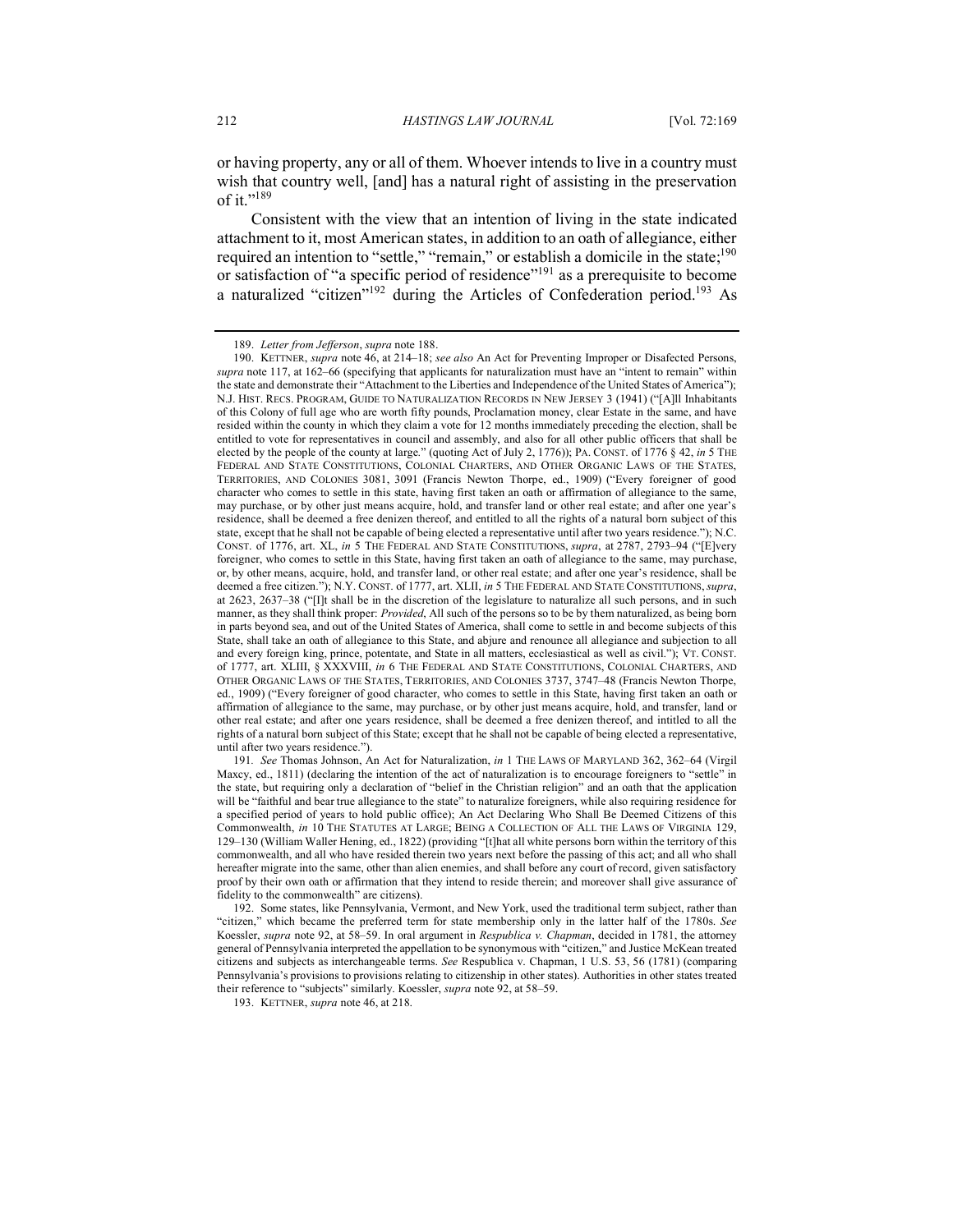Kettner explains,

The assumption underlying residence requirements was that the exercise of political rights required a clear and conscious attachment to and familiarity with republican principles. . . . [T]ime alone could insure that those imbued with "foreign principles" had the opportunity to assimilate the habits, values, and modes of thought necessary for responsible participation in a virtuous, self-governing republican community.<sup>194</sup>

In most states, a continued inhabitance in the state after the Declaration of Independence was also a requirement for citizenship of adult *natives*. <sup>195</sup> The reason lay with the common law rule in *Calvin's Case*, which equated nativity with subjection only to the sovereign under whose protection one was born.<sup>196</sup> Thus, an adult born in the colony prior to the Revolution was not, by virtue of that birth, a citizen in the newly independent states, since their sovereign political authority did not exist at the time of his birth. In a revolutionary setting, some new act demonstrating volitional "allegiance" or "attachment" to a newly constituted body politic was therefore needed to naturalize adult natives of the colonies.197 States settled on continued "residence" or "inhabitance" (or maintaining a "domicile" in the state) as that act.<sup>198</sup> And so, as the Supreme Court would comment years later, "after the colonies had become the United States, ... their inhabitants [were] generally citizens of those States."<sup>199</sup>

That led many Americans to use "inhabitant" and "citizen" interchangeably. For example, in 1782 New York enacted a statute staying suits for debts "by, or from any person nor within the enemies power or lines that has remained with, gone into, or has in consequence of any of law this State been sent within the enemies power."<sup>200</sup> The statute's preamble characterized the

<sup>194</sup>*. Id.* at 218–19.

<sup>195</sup>*. Id.* at 183–84 ("[I]n the eyes of 'patriot' authorities, the circumstances of [loyalists'] birth, residence, or behavior sufficed in law to prove them citizens of the new states. Their continued residence under the new republican governments after independence evinced their choice of allegiance, and adherence to Great Britain thereafter proved them not loyal subjects but disloyal citizens."); Hamilton, *supra* note 106, at 533 ("By the declaration of Independence on the 4th of July, in the year 1776, acceded to by our Convention on the ninth, the late colony of New-York became an independent state. All the inhabitants, who were subjects under the former government, and who did not withdraw themselves upon the change which took place, were to be considered as citizens, owing allegiance to the new government. This, at least, is the legal presumption; and this was the principle, in fact, upon which all the measures of our public councils have been grounded.").

<sup>196</sup>*. See, e.g.*, Dawson's Lessee v. Godfrey, 8 U.S. 321, 322–23 (1807) (holding that those who were born under the allegiance of Great Britain and who never changed allegiance to the new American government are aliens); *see also* Bernadette Meyler, *The Gestation of Birthright Citizenship, 1868-1898 States' Rights, the Law of Nations, and Mutual Consen*t, 15 GEO. IMMMIGR. L.J. 519, 527–29 (2001) (discussing reliance on *Calvin's Case* in post-revolutionary litigation concerning the inheritance rights of those born before the revolution).

<sup>197.</sup> KETTNER, *supra* note 46, at 183–84. The insistence on an act of volitional allegiance may also have reflected the Lockean view, current among some of the framing generation, that citizenship required a voluntary choice of affiliation. Consistent with this view, some in the 1780s believed that "birth" could not confer full citizenship—one had to continue to affiliate with the state upon one's majority to become an actual "citizen." *See* SMITH, *supra* note 46, at 130 (noting Locke's view that "children were not members of any political community").

<sup>198.</sup> KETTNER, *supra* note 46, at 183–84, 193–98.

<sup>199.</sup> Inglis v. Trustees of Sailor's Snug Harbor, 28 U.S. 99, 122 (1830).

<sup>200.</sup> An Act Relative to Debts Due to Persons Within Enemies Lines (July 12, 1782), *in* LAWS OF THE STATE OF NEW YORK, PASSED AT POUGHKEEPSIE, IN THE FIRST MEETING OF THE SIXTH SESSION OF THE LEGISLATURE 499, 499 (1782).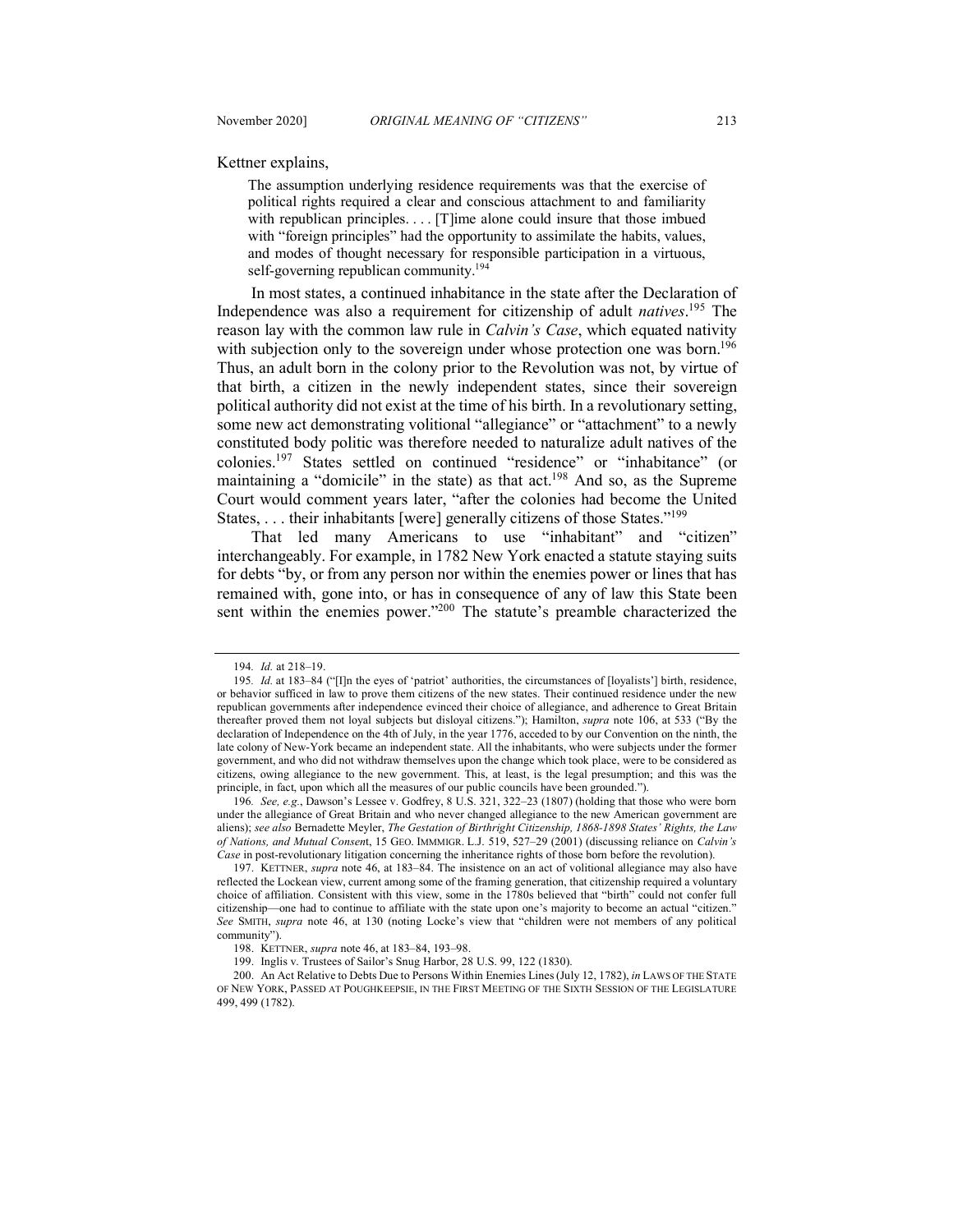persons who remained or had gone into enemy lines as "inhabitants" of the state.<sup>201</sup>

After the Revolutionary War, some New Yorkers argued the act affected enforcement actions by *British* creditors who had remained or gone into enemy territory. Alexander Hamilton, however, argued the term "inhabitants" referred, in context, to New York *citizens* who were "within the enemy's power or lines." It did not apply to "*British subjects*" in British-controlled territory.202 The text of the statute itself supported his argument, because the statute referred, later in act, to the New York inhabitants at issue as state "citizens."203 The statute thus stayed actions for debts by New Yorkers whose attachment or loyalty to New York was in question because they had taken up a domicile in enemy territory but did not reach ordinary British subjects.<sup>204</sup> Other examples of similar usage recur during revolutionary and post-revolutionary period.<sup>205</sup>

The upshot was that in 1787 citizenship and domicile were associated terms. But citizenship in 1787 remained a concept that communicated an expectation of attachment or social ties. Domicile, in turn, mattered to citizenship as a legal matter because it was a common legal proxy for affective attachment to a community on which the status of citizen was predicated.

It's likely that the link between domicile and social attachment also played a role, at least initially, in the nineteenth-century prize cases themselves. The link between domicile and affective attachment, after all, extended well into the late antebellum period. Even as late as 1858, the influential English international law scholar John Westlake would characterize the test for changing a legal domicile in "international private law" (the term, at the time, for the principles of conflict of laws) as a test for assessing whether one has "transfer[red] the sentiments of home" by forming "attachments" to a new locality.<sup>206</sup>

As a result, at the turn of the nineteenth century, domicile in a foreign state may have suggested the American abroad had formed enough of an actual, functional attachment to a foreign territory to justify confiscation of an American citizen's property as the property of an "enemy," although not enough

<sup>201</sup>*. Id.* ("Whereas many of the inhabitants of this State who have not remained within the enemies [sic] power, and who were indebted to others who did so remain . . . ."

<sup>202.</sup> Alexander Hamilton, Philo Camillus No. 3 (August 12, 1795), *in* 19 THE PAPERS OF ALEXANDER HAMILTON, 1795-1795, at 124, 134 (Harold C. Syrett ed., 1973) ("It was natural too to understand the word inhabitants as equivalent to citizens" and in contradistinction to "British subjects"). Hamilton also noted that this was a narrow construction of the term, implying the usual sense of inhabitant was broader than citizen.

<sup>203.</sup> An Act Relative to Debts Due to Persons, *supra* note 200, at 499 (referring to the "relief of such Citizens of this State").

<sup>204.</sup> Hamilton, *supra* note 106, at 533 ("By the declaration of Independence on the 4th of July, in the year 1776, acceded to by our Convention on the ninth, the late colony of New-York became an independent state. All the inhabitants, who were subjects under the former government, and who did not withdraw themselves upon the change which took place, were to be considered as citizens, owing allegiance to the new government. This, at least, is the legal presumption; and this was the principle, in fact, upon which all the measures of our public councils have been grounded.").

<sup>205</sup>*. See* 8 JOURNALS OF THE CONTINENTAL CONGRESS, *supra* note 104, at 397 (May 29, 1777) (letter addressed to the "Inhabitants of the United States of America," with the salutation "Friends and Fellow-Citizens"); 22 JOURNALS OF THE CONTINENTAL CONGRESS, at 341 (Gaillard Hunt ed., 1914) (June 21, 1782) (referring interchangeably to "citizens" and "inhabitants" of the United States).

<sup>206.</sup> WESTLAKE, *supra* note 177, at 41.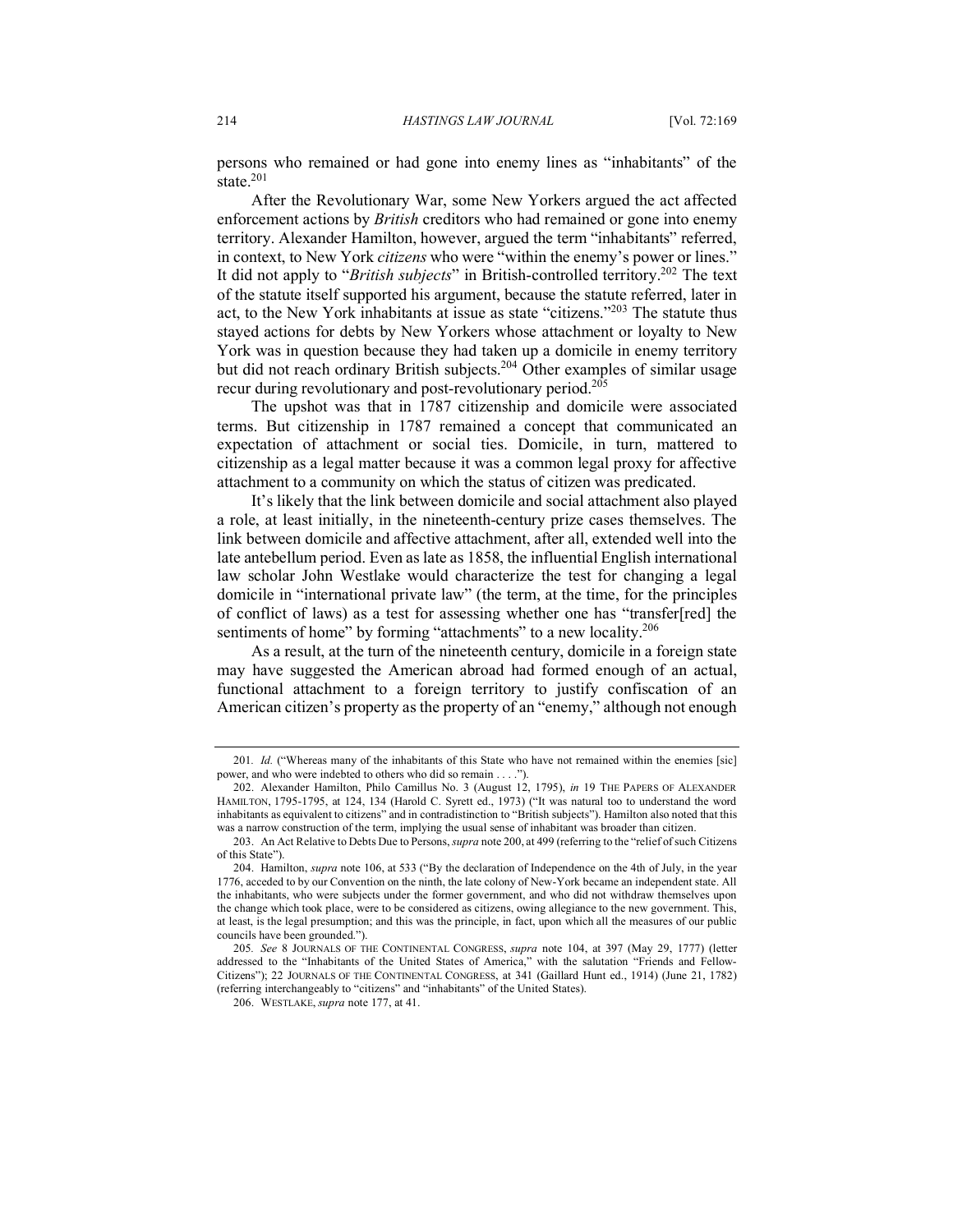to justify a criminal prosecution.<sup>207</sup> (This was exactly the same result vulnerability to confiscation in times of war, but no criminal jeopardy—that would obtain if America, at the time, had recognized a formal right of expatriation).<sup>208</sup>

The result was that, in early nineteenth-century international law, the word "citizen" was drafted to convey a presumption of a functional attachment to a foreign political community through a change in domicile, serving as a makeshift bridge to Congress's eventual recognition of a formal right of expatriation in American law after the Civil War.<sup>209</sup>

On a parallel track (and perhaps influenced both by the typical preratification requirements for state citizenship as well as evolving international law standards), the concept of citizenship through domicile helped select a unique state to which each American was attached, in a way that made coherent sense of the Constitution's language and structure. The Privileges and Immunities Clause prospectively qualified each native or naturalized citizen of the United States for the enjoyment of rights of citizenship in every state<sup>210</sup> but it would take an act of purposeful attachment to a given state, indicated by a choice of domicile, to make one a "citizen" of a particular state within the meaning of Article III.<sup>211</sup>

In either case, these new uses of the term preserved continuity with a legal and popular view, in the decade after the revolution, that "citizenship" communicated an expectation that one had formed a voluntary "attachment" or the "sentiments of home" in relation to a particular political community.

## IV. CORPORATIONS AND THE FOURTEENTH AMENDMENT CITIZENSHIP **CLAUSE**

The end of the eighteenth century isn't the only period with which originalists must be concerned. In 1868, the Fourteenth Amendment added what the original constitution lacked—a general definition of national and state citizenship.

Because each term in the Fourteenth Amendment's Citizenship Clause

<sup>207.</sup> This conception of the role of domicile seemed to animate Justice Marshall's dissent (his longest) in *The Venus*. *See* The Venus, 12 U.S. 253, 291–92 (1814) (Marshall, J., dissenting) ("The stranger merely residing in a country during peace, however long his stay, and whatever his employment, provided it be such as strangers may engage in, cannot, on the principles of national law, be considered as incorporated into that society, so as, immediately on a declaration of war, to become the enemy of his own.").

<sup>208.</sup> KETTNER, *supra* note 46, at 277–78.

<sup>209.</sup> Expatriation Act of 1868, 15 Stat. 223 (1868) (current version at 8 U.S.C. § 1841).

<sup>210.</sup> Prentiss v. Barton, 19 F. Cas. 1276, 1276 (C.C.D. Va. 1819) (noting that the privileges-and-immunities clause makes the citizens of each state to a degree "citizens of the several states," but noting the judiciary article nonetheless makes "a distinction between them, in their right to sue in Courts of the union," since, otherwise, citizens of the states could never qualify for diversity jurisdiction).

<sup>211.</sup> Chief Justice Marshall, who articulated the basic criteria for Article III citizenship in *Prentiss v. Barton*, seemed to allude to this view of the domicile requirement for Article III citizenship. He described establishing a domicile in the state as being "incorporated into the body of the state." *Prentiss*, 19 F. Cas. at 1276–77. *But see*  1 JOSEPH STORY, COMMENTARIES ON THE CONSTITUTION OF THE UNITED STATES 631 (Boston, Hillard, Gray, & Co. 1833) (suggesting that a change in inhabitance changes state citizenship through the operation of the Privileges and Immunities Clause, rather than through a change in allegiance).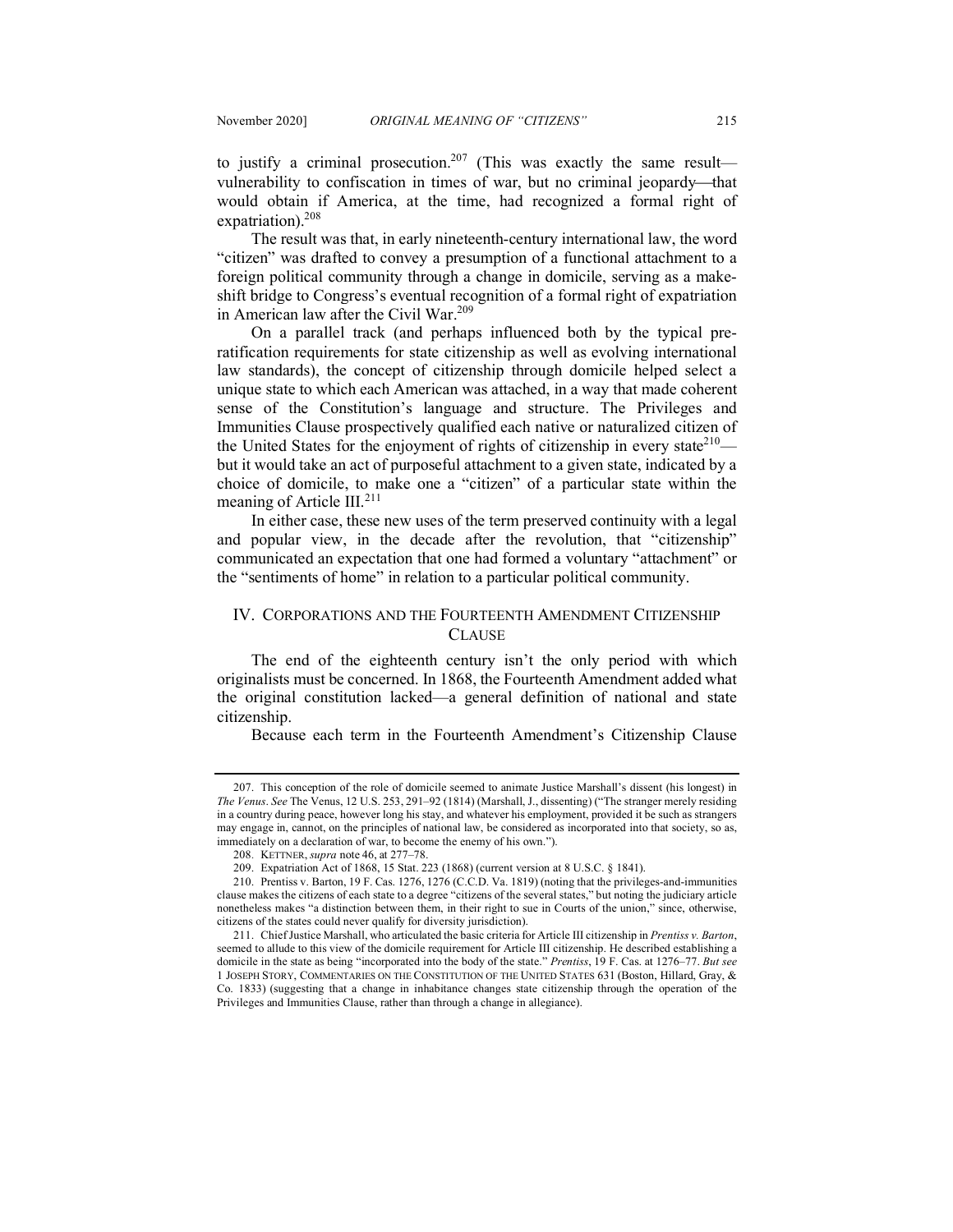employs operative sortal terms—"born" and "naturalized"—applicable only to real human beings, the Citizenship Clause, while settling profound questions about who is part of the American political community, didn't expand the term beyond its original natural person boundary. Rather, it ratified a continuing popular association of citizens with natural persons.

Below we review the evidence.

## A. "BORN" AND "NATURALIZED": THE OPERATIVE TERMS OF THE CITIZENSHIP **CLAUSE**

Under the unique demands of the immediate post-revolutionary period, Americans, we showed above, $2^{12}$  employed the solidaristic concept of volitional allegiance as the principal mechanism for sorting between American "citizens" and "non-citizens." After the revolution, citizens were those who formed a solidaristic attachment to the new republic by tacitly or expressly pledging their faith to the newly independent American states.

In the common law formula for subjecthood, though, subjects were either "born" or "naturalized." Those born under the protection of a new political community presumptively had a natural attachment—"faith and love"—toward the community of their birth, making them "natural" subjects.<sup>213</sup> Those who acquired an attachment not native to them through continued residence could be rewarded with subjecthood via naturalization.

While these common law criteria appeared inconsistently in linguistic evidence for the meaning of citizen in the lead up to 1787, the Constitution, by making "natural born citizenship" of the United States a qualification for the Presidency while giving Congress the power of "naturalization," seemed to ratify both parts of the common law formula.<sup>214</sup>

And after 1787, "birth in the allegiance" of the United States and naturalization became popularly understood as the two paths to American "citizenship."<sup>215</sup> Yet, for those Americans bent on excluding free blacks from equal rights, awarding citizenship based on native birth would not do. Accordingly, in the early decades of the nineteenth century, pro-slavery forces supplemented the common law criteria for citizenship in order to exclude African Americans from the equality that American citizenship promised. That

<sup>212</sup>*. See supra* notes 190–199 and accompanying text.

<sup>213</sup>*. See* 1 BACON, *supra* note 73, at 76 ("[E]very man is presumed to bear Faith and Love to that Prince and Country where he first received Protection during his Infancy . . . ."); 1 VATTEL, *supra* note 99, §119 at 52 ("[L]ove of our country is natural to all men. The good and wife author of nature has taken care to bind them, by a kind of instinct, to the places where they received their first breath, and they love their own nation, as a thing with which they are intimately connected.").

<sup>214</sup>*. See supra* note 43 and accompanying text.

<sup>215.</sup> KETTNER, *supra* note 46, at 287 (noting that after ratification, "[n]o one appeared to reexamine and justify Coke's idea of the 'natural born citizen.' Americans merely continued to assume 'birth within the allegiance' conferred the status and its accompanying rights"); Meyler, *supra* note 196, at 528–30 (surveying American courts' reliance on Coke's opinion before and after the revolution).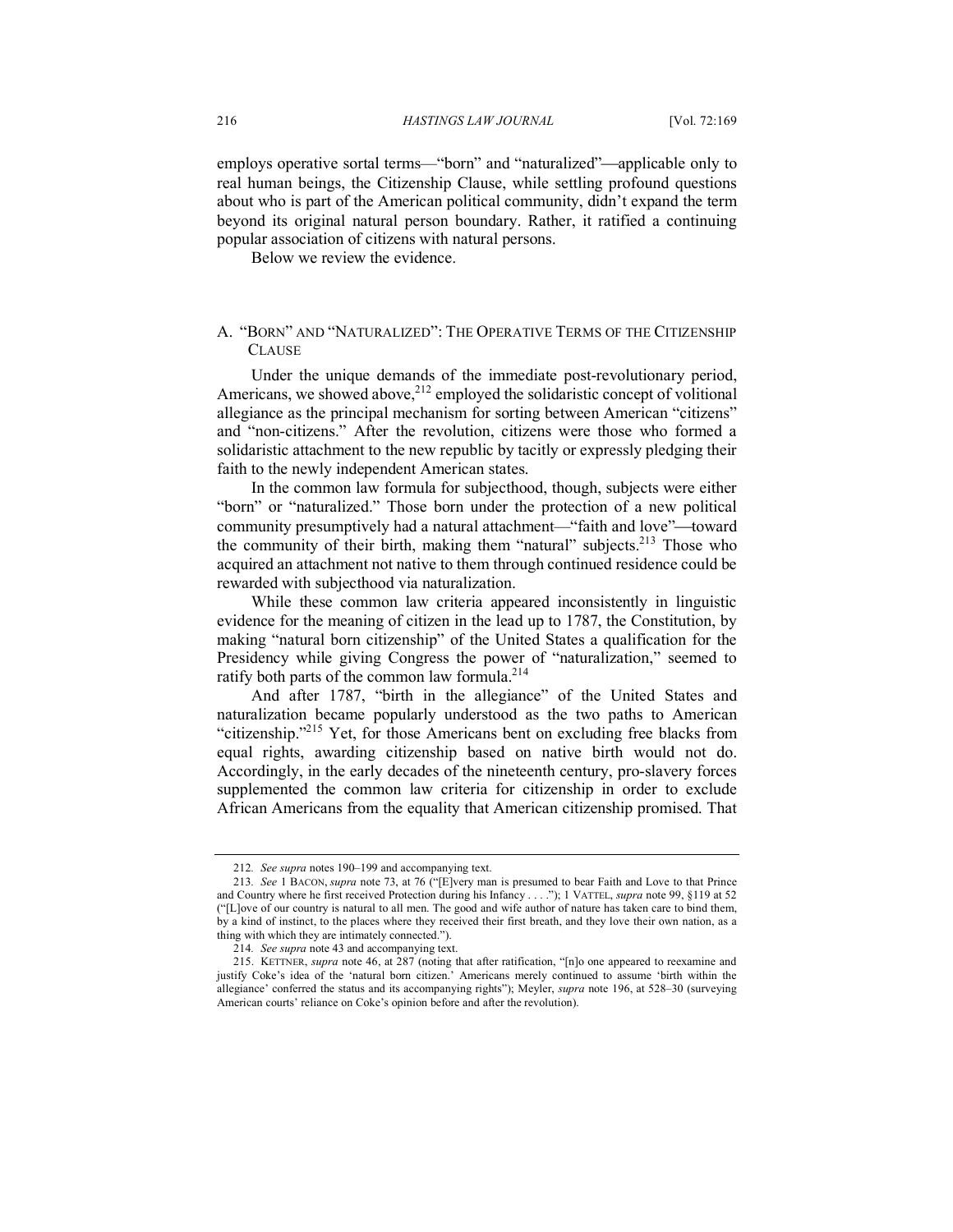effort reached its awful nadir in *Dred Scott v. Sandford*, <sup>216</sup> which posited additional race-based identity criteria that limited "natural born citizenship" to whites.<sup>217</sup>

The Fourteenth Amendment's Citizenship Clause undid *Dred Scott*, by specifying that "*[a]ll* persons born or naturalized in the United States, and subject to the jurisdiction thereof, are citizens of the United States and of the State where they reside."<sup>218</sup> This is a general definitional clause that collectively clarifies all of the Constitution's citizenship provisions using the operative terms "born" and "naturalized."

And, precisely because the common law "assumptions about the origins, character, and effects of citizenship were so pervasive" during antebellum debates about immigration and racial equality, birth and naturalization had, in the context of antebellum citizenship-talk, a well-understood meaning, which we turn to explore in the next Subparts.<sup>219</sup>

#### B. "BORN" CITIZENS WERE NATURAL PERSONS

Birth, of course, has a literal and a figurative sense. But as *Webster's Dictionary* (1828) noted, birth was generally used to mean "[t]he act of coming into life, or of being born" and "[e]xcept in poetry, it is generally applied to human beings; as the *birth* of a son."<sup>220</sup>

The literal meaning of birth played a constitutive role in the common law test for subjecthood. Those "born" into subjecthood were literally born, thanks to the simple syllogism at the heart of *Calvin's Case*: Born subjects had a duty of allegiance. The ascription of a duty of allegiance was declarative.<sup>221</sup> It reflected in the law the internal state of mind of born subjects, because "God" had placed the natural sentiment of allegiance in the "soul" of men born under the king's protection.222 To have a soul, is to be embodied—to be a real, not a legally constructed, person.<sup>223</sup> And so, the formula that linked birth to allegiance identified the possessor of natural allegiance as someone who had experienced a natural birth—a natural person, not a legal construct.<sup>224</sup>

Following the common law tradition, the popular debates over the relation

<sup>216.</sup> Dred Scott v. Sandford, 60 U.S. 393, 405–27 (1857).

<sup>217.</sup> Taney's opinion also excluded native born African Americans from the scope of the Naturalization Clause, thereby relegating them, absent a constitutional amendment, to a perpetually inferior caste status. *See* FEHRENBACHER, *supra* note 49, at 356–57.

<sup>218.</sup> U.S. CONST. amend. XIV, § 1, cl. 1 (emphasis added).

<sup>219.</sup> KETTNER, *supra* note 46, at 287–88.

<sup>220.</sup> 1 NOAH WEBSTER, AN AMERICAN DICTIONARY OF THE ENGLISH LANGUAGE 23 (New York, S. Converse 1828) (defining "birth"); *see also id.* at 198 (defining "born").

<sup>221.</sup> ANONYMOUS, *supra* note 70, at 208 (natural allegiance is "intrinsic and primitive").

<sup>222.</sup> Calvin's Case (1608) 77 Eng. Rep. 377, 385 (K.B.) ("[L]igeance, and faith and trust which are her members and parts, are qualities of the mind and soul of man . . . ."); *id.* at 392 (the duty of allegiance "is written with the finger of God in the heart of man").

<sup>223.</sup> *See* Case of Sutton's Hospital (1612) 77 Eng. Rep. 960 (K.B.).

<sup>224.</sup> The same implication, of course, followed from the decision's affective conception of allegiance. As Ellesmere put it in his summary of the case, allegiance is a human sentiment and therefore is only ever given by a "natural body" to a "natural body." EGERTON, *supra* note 88, at 101. Since natural bodies—real people born to real parents—are the only ones who exhibit the allegiance that makes a "subject," "natural born" subjects are, *a fortiori*, also persons who are literally "born."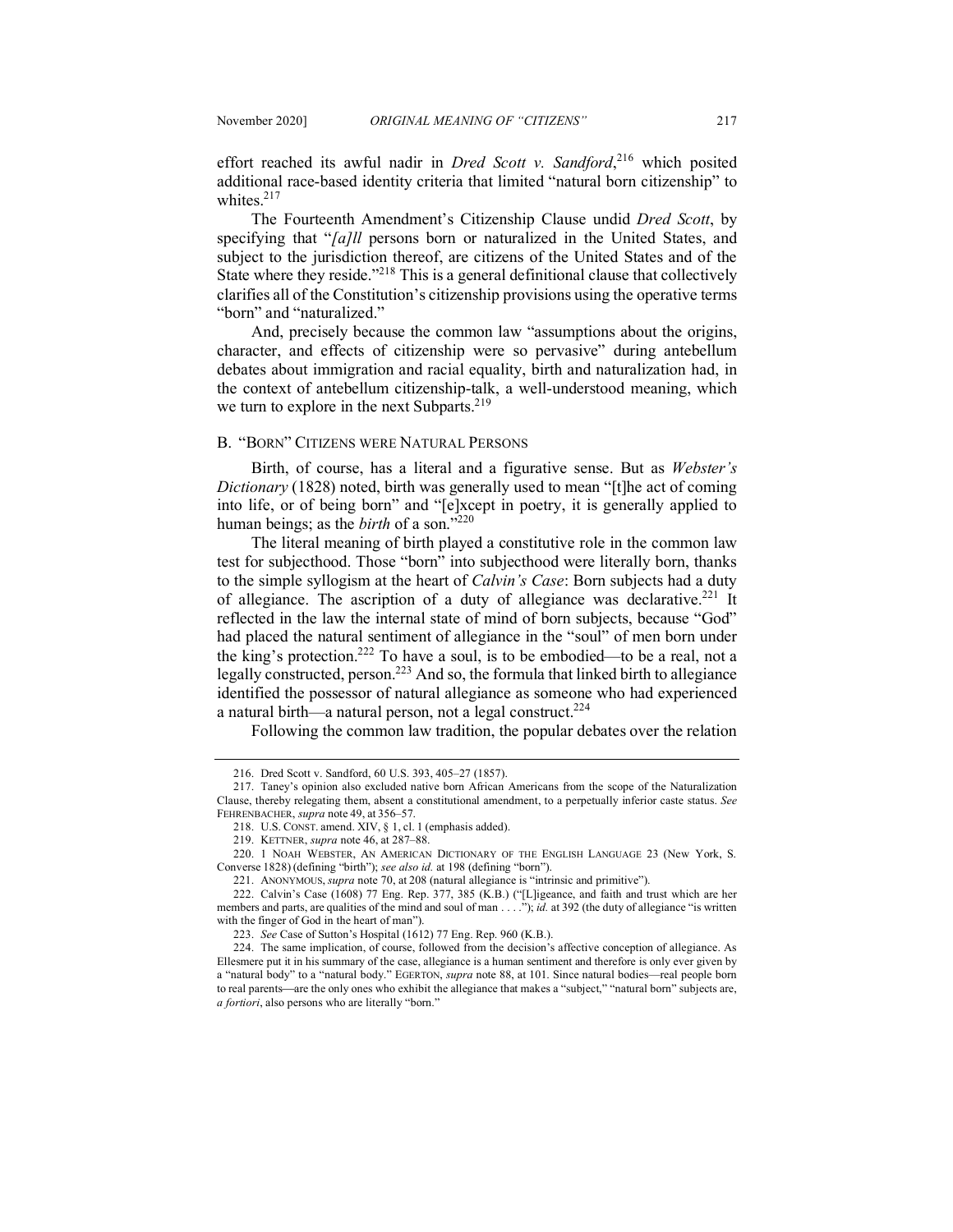of birth to American citizenship in the 1840s and 1850s over immigration and abolition would also associate "born" citizenship exclusively with literal birth.<sup>225</sup>

To take one example: in 1845, at the start of the influx of refugees from Ireland's great potato famine, Massachusetts congressman Robert Winthrop introduced a resolution urging Congress to consider "an immediate and thorough revision" to the federal naturalization statutes in order to protect the "purity of the ballot box."226 Rep. Lewis Levin then urged Congress to increase the statutory residency period for naturalization (to an astounding twenty-one years) and consider other reforms targeted at reducing the "influence of foreigners."<sup>227</sup> The advocates of naturalization reform, in turn, sounded nativist themes that would become central to the xenophobic Know Nothing movement that raged over the next decade.

Their arguments emphasized the "fact of alien birth . . . in connection with the known feelings of the human heart toward the spot of native home,"<sup>228</sup> in a way that showcased the dark side of affective republicanism:<sup>229</sup> The "foreign born," nativists argued, are raised in a foreign culture without familiarity for republican values or institutions.230 As a result, the "naturalized" citizen lacks "affection" and "attachment" for America that characterizes a true "citizen".<sup>231</sup> (The argument was a euphemistic cover for religious bigotry against Catholics).232

The anti-nativists $233$  countered that "our whole experience teaches us

228*. See* CONG. GLOBE, 29th Cong., 1st Sess. Appendix 63–64 (1845) (Rep. Sims) (characterizing the position of the nativists).

229*. See* Shklar, *supra* note 79, at 195 ("The approval of group-based loyalty and arguments for and against political obligation based on such loyalty tends, however, to mute, indeed to forget, that exclusion is an unavoidable and essential feature of such loyalty."); Jacob T. Levy, Against Fraternity: Democracy Without Solidarity, *in* THE STRAINS OF COMMITMENT: THE POLITICAL SOURCES OF SOLIDARITY IN DIVERSE SOCIETIES 107, 119 (Keith Banting & Will Kymlicka eds., 2017) (noting the "persistent" theme of "solidaristic unity" in the American and French republican traditions and arguing we would be better off discarding this part of that tradition); Linda Bosniak, *Constitutional Citizenship Through the Prism of Alienage*, 63 OHIO ST. L.J. 1285, 1316–24 (2002) (noting the exclusionary implications of the tradition of associating equal citizenship with national solidarity).

230. CONG. GLOBE, 29th Cong., 1st Sess. Appendix 46–50 (1845) (Rep. Levin).

232. ERIC FONER, FREE SOIL, FREE LABOR, FREE MEN: THE IDEOLOGY OF THE REPUBLICAN PARTY BEFORE THE CIVIL WAR 226–60 (2d ed. 1995).

233. In the debates in the mid-1840s cited above, many of the advocates of immigration were southern Democrats and their pro-"equality" and anti-"oppression" rhetoric was by turns explicitly and implicitly racialized—it extended equality and inclusion only to white immigrants. For more on the complicated ways that

<sup>225.</sup> 1 BOUVIER, *supra* note 36, at 72 (defining "birth," for purposes of assigning legal statuses, as not only having a "mother" but also being "brought wholly into the world independent of one's mother"-for example, viability outside the mother's womb).

<sup>226.</sup> CONG. GLOBE, 29th Cong., 1st Sess. 67 (1845) (opening debate on Massachusetts resolution); CONG. GLOBE, 29th Cong., 1st Sess. 52 (1845) (introduction of Massachusetts resolution by Winthrop).

<sup>227.</sup> CONG. GLOBE, 29th Cong., 1st Sess. Appendix 46–50 (1845) (speech of Rep. Levin). Rep. Lucien Chase suggested that Rep. Winthrop and that "delegation from his State coincided in opinion with the Native Americans." CONG. GLOBE, 29th Cong., 1st Sess. Appendix 67 (1845).

<sup>231</sup>*. Id.*; *see also* CONG. GLOBE, 29th Cong., 1st Sess. Appendix 88 (1845) (Rep. Bedinger) (characterizing nativists as questioning the "attachment" of emigrants to American principles); CONG. GLOBE, 29th Cong., 1st Sess. Appendix 44–45 (1845) (Rep. Bowlin) (characterizing nativists as questioning the "affection" of emigrants for the American project); CONG. GLOBE, 29th Cong. 1st Sess. Appendix 67–68 (1845) (Rep. Chase) (agreeing with opponents that the "existence of our government depends on the attachment of its citizens," but arguing that "for a zealous attachment" to American institutions, the foreign born are "unsurpassed").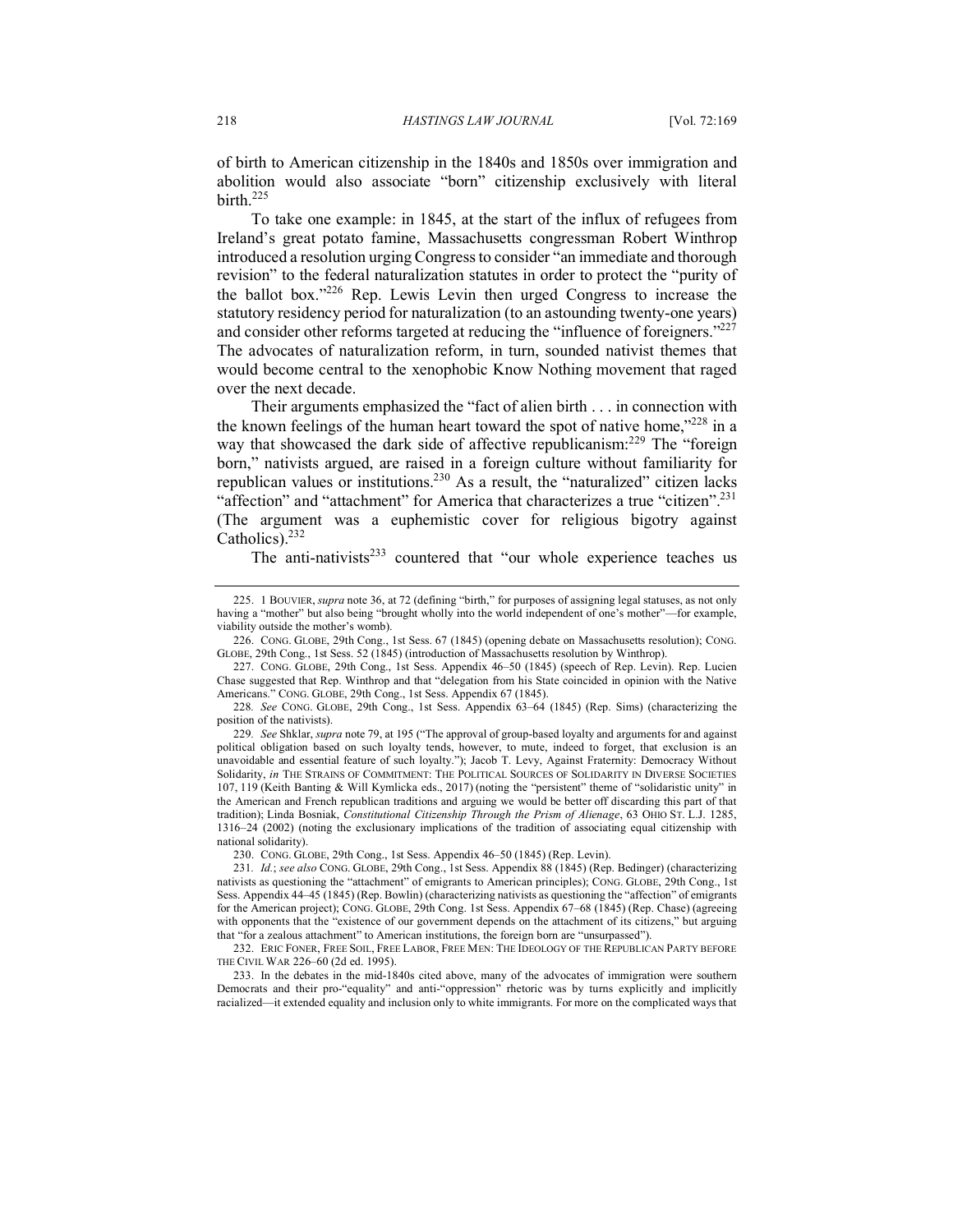that . . . [naturalized citizens] are equally, as much attached to [American institutions], if not more so. $^{234}$  The native-born citizen, explained Representatives Lucien Chase, Henry Bedinger, and James Bowlin, often lacks the "appreciation for the equality of rights" of the original revolutionary generation, which risked their lives on "the tented field."235 By contrast, the very fact of foreign birth made emigrants *more* patriotic than the home born because of their birth in a foreign land, they have a "fresh" and "living and breathing" experience of the "pain" of "oppressive" foreign government.<sup>236</sup> And so, while the "ties of kindred and blood will often call [an emigrant's] memories back" to the "land of his birth," "the same memory . . . will "fire his heart with indignation against the system of oppression which drove him away" while fueling "appreciation" or "gratitude" for the American "practice of justice."<sup>237</sup>

In this and other debates, nativists and immigration advocates agreed that the birth that mattered to citizenship was literal, not figurative. To be "born" in a way that mattered to citizenship was *also* to develop attachments based on lived social experience—that is, to live a life. For nativists, birth in the United States meant one had been "presumably educated from infancy in the values and habits . . . [of] self-government," and therefore presumptively attached to republican society.238 For immigration advocates, to be *foreign born* or a "naturalized" emigrant meant you had presumably suffered oppression and love justice, tangible human sentiments born of lived experience that were an even stronger qualification for citizenship.<sup>239</sup> All agreed that the labels citizen and alien applied to persons who were literally born somewhere.

The normative importance of literal "birth" to citizenship-talk would also figure prominently in the abolitionist movement. One challenge for abolitionists was persuading moderates alienated by attacks, like William Lloyd Garrison's, on the legitimacy of the antebellum Constitution. In response, abolitionist legal theorists developed arguments that abolition was, in fact, constitutionally required.

These arguments were developed across the works of William Yates, $240$ 

debates over immigration, racism, and slavery intersected in the antebellum period, see FONER, *supra* note 232, at 226–60.

<sup>234.</sup> CONG. GLOBE, 29th Cong., 1st Sess. Appendix 88 (1845) (Rep. Bedinger).

<sup>235.</sup> CONG. GLOBE, 29th Cong., 1st Sess. Appendix 68 (1845) (Rep. Chase).

<sup>236.</sup> *Id.*

<sup>237.</sup> CONG. GLOBE, 29th Cong., 1st Sess. Appendix 88 (1845) (Rep. Bedinger); *see also* CONG. GLOBE, 29th Cong., 1st Sess. Appendix 44–45 (1845) (Rep. Bowlin); CONG. GLOBE, 29th Cong., 1st Sess. Appendix 64 (1845) (Rep. Sims) (arguing it is the American "practice of justice" that kindles the "feeling" of patriotic attachment to the country).

<sup>238.</sup> KETTNER, *supra* note 46, at 287 (characterizing the traditional understanding of the link between birth and allegiance); *see* CONG. GLOBE, 29th Cong., 1st Sess. Appendix 46–50 (1845) (Rep. Levin) (arguing for extension of residency requirements for naturalization based on claims the foreign-born lack the attachment of the "natives" or "native-born").

<sup>239.</sup> CONG. GLOBE, 29th Cong., 1st Sess. Appendix 67–68 (1845) (Rep. Chase) (agreeing that the "existence of our government depends on the attachment of our citizens," but arguing that "for a zealous attachment" to American institutions, the foreign born are "unsurpassed").

<sup>240.</sup> *See* WILLIAM YATES, THE RIGHTS OF COLORED MEN TO SUFFRAGE, CITIZENSHIP AND TRIAL BY JURY (Philadelphia, Merrihew & Gunn 1838).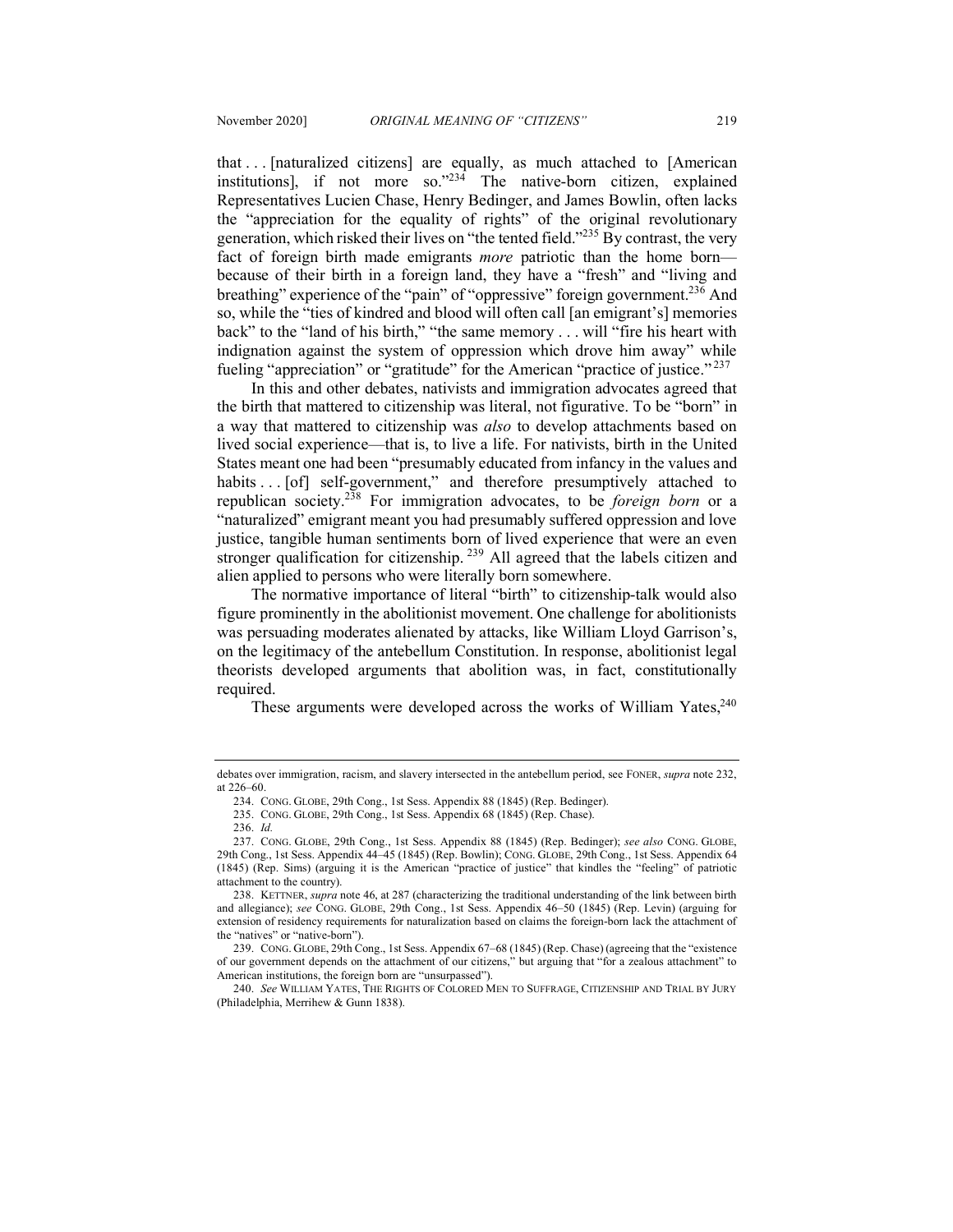Lysander Spooner,  $^{241}$  and Joel Tiffany.<sup>242</sup> "Citizen," Yates argued, is a category that vests recipients with equal rights. And, Yates noted, "the foundation of [citizenship is] allegiance." $^{243}$  The foundation of natural allegiance, however, was not race. It was, simply, "birth" within "the jurisdiction of" the United States. And thus, under the common law, "all who are born within the jurisdiction of the State," including free blacks, owe natural "allegiance" to the United States, making them "full citizens."244 Lysander Spooner and Joel Tiffany would go on to link the argument to the original public meaning of "citizen" in the text of the Constitution, and push the argument to its logical conclusion: native born slaves, too, were "citizens," making them free men who had been unlawfully enslaved by the southern states.<sup>245</sup>

As Martha Jones extensively recounts, the argument for birthright citizenship became a rallying cry for free black civil rights activists in the 1830s, 1840s, and 1850s.<sup>246</sup> "If we are asked what evidence we bring to sustain our qualifications for citizenship, we will offer them certificates of our BIRTH and NATIVITY," declared activists in Pennsylvania. "[T]he vote was 'OUR RIGHT,'" said a delegation of Connecticut free blacks, "as native born MEN, Citizens of the great Republic."247

These legal claims were morally potent precisely because being "born" into equal citizenship was not figurative. When we refer to "natural born citizens," Lincoln's Attorney General Edward Bates would write in his widely published 1862 opinion arguing in favor of the citizenship of free blacks, we mean those who are "*not made by law or otherwise, but born*" into a state of equality. Like the rest of us, free blacks, he wrote, "became citizens in the *natural way, by birth*."248

The argument's force lay precisely in the fact that the legal status of natural "born" citizen did not belong to fictive "persons." It was legal and moral status that, because it belongs to human beings who are "born" in a state of legal and moral equality, refuted the dehumanizing premises of chattel slavery. Extending

<sup>241.</sup> *See* LYSANDER SPOONER, THE UNCONSTITUTIONALITY OF SLAVERY (Boston, Bela Marsh 1845).

<sup>242.</sup> *See* JOEL TIFFANY, A TREATISE ON THE UNCONSTITUTIONALITY OF SLAVERY (1849). The argument from birthright citizenship to racial equality predated the Revolution—it has its origins in the works of revolutionary thinker James Otis. James Otis, *The Rights of the British Colonies Asserted and Proved*, *in* THE AMERICAN REPUBLIC: PRIMARY SOURCES 119, 122 (Bruce Frohnen ed., 2002) ("That the colonists, black and white, born here, are free born British subjects, and entitled to all the essential civil rights of such, is a truth . . . manifest . . . from the principles of the common law . . . .").

<sup>243.</sup> YATES, *supra* note 240, at 37.

<sup>244</sup>*. Id.* at 36–37 ("In all the writers on public law there is one ancient and universal classification of the people of a country; all who are born within the jurisdiction of a State are natives, and all others are aliens. This classification grows out of the doctrine of natural allegiance, a tie created by birth.").

<sup>245</sup>*. See* SPOONER, *supra* note 241, at 156 ("The constitution of the United States recognizes that all men are born free; for it recognizes the principle that natural birth in the country gives citizenship. . . . And no exception is made to the rule."); TIFFANY, *supra* note 242, at 86–97 ("[U]pon every principles of reasoning, all colored persons, as well as others, who have been born within the jurisdiction of the United States, whether they have been deemed slaves, of freemen, *are citizens thereof*, and as such . . . *entitled to all the privileges and immunities of Citizenship*.").

<sup>246.</sup> MARTHA S.JONES, BIRTHRIGHT CITIZENS: A HISTORY OF RACE AND RIGHTS IN ANTEBELLUM AMERICA (2018).

<sup>247</sup>*. Id.* at 64.

<sup>248.</sup> Citizenship, 10 Op. Att'y Gen. 382, 389 (1862) (emphasis added).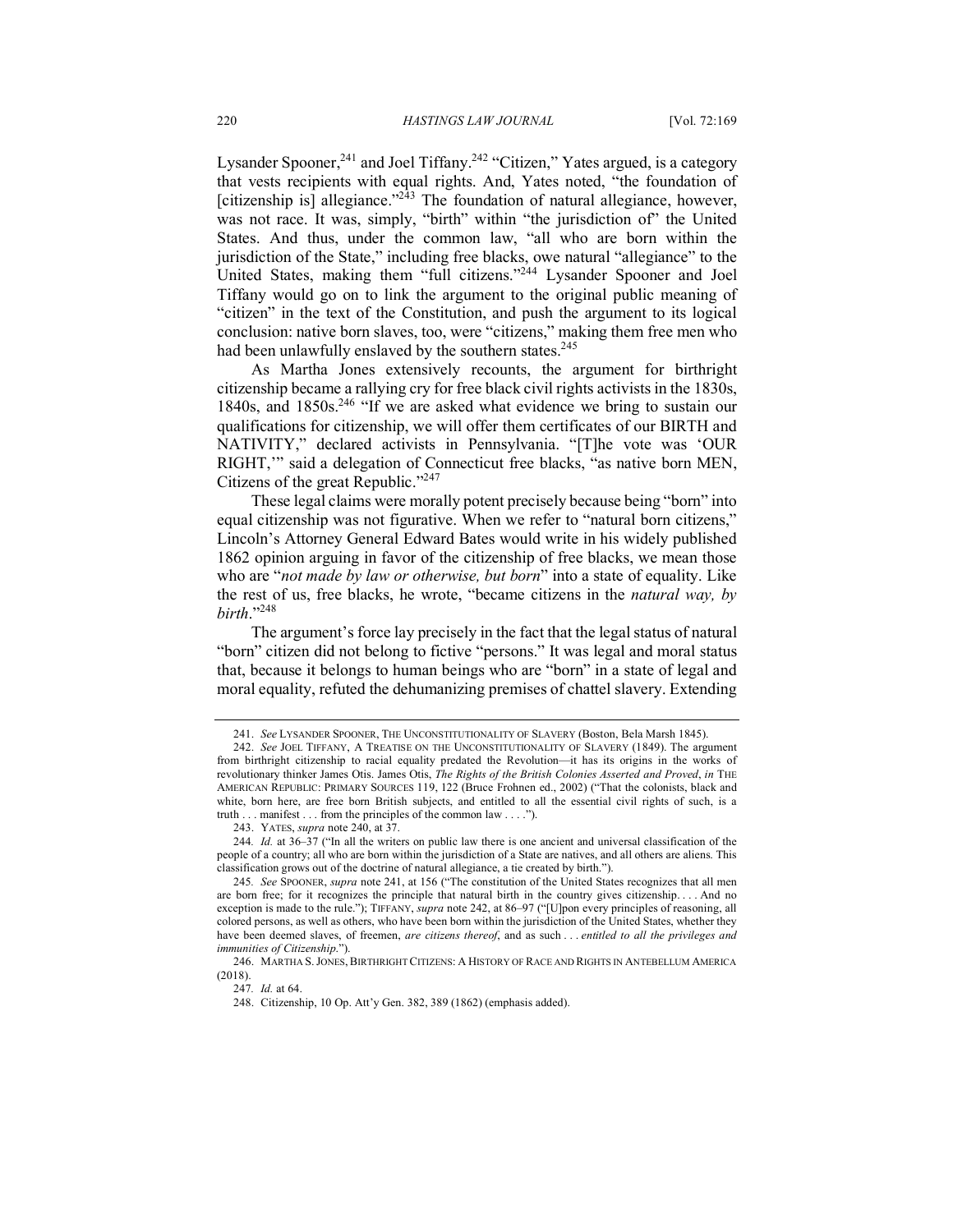citizenship based on birth, explained the Baltimore abolitionist and suffragette Frances E.W. Harper, acknowledges that "we are all bound up together in one great bundle of humanity."249

We, finally, confirmed that the preceding examples of usage were standard by reviewing articles in the Library of Congress's searchable "Chronicling America" database of American newspapers. We reviewed 200 unique newspaper pages published between 1855–60 and 1866–68 using the word "born" as a qualifier of "citizen." We classified references to born citizens as references to human beings based on descriptions attributing to the citizens at issue behavior or characteristics limited to human beings, including parents, familial status, ethnicity, physical traits, military service, party registration, and voting.

In 18.5% of the pages, the terms "born" and "citizen" were used generically in an indeterminate context. Every other page we examined employed the term "born" citizen to refer to real human beings. We could find no example of the use of either term in relation to corporations or other abstract objects, other than one article noting that corporations are *not* "natural born" citizens.<sup>250</sup>

## C. "NATURALIZED" CITIZENS WERE NATURAL PERSONS

The Citizenship Clause also defines "naturalized" persons as citizens of the United States and of the states in which they reside. Although "naturalized" was sometimes used figuratively, $251$  the word was always employed in antebellum discussions of citizenship to convey a legal status of "*born*" or natural persons.

<sup>249.</sup> FRANCES E.W. HARPER, PROCEEDINGS OF THE ELEVENTH NATIONAL WOMEN'S RIGHTS CONVENTION 45–46 (1866); *see also* AKHIL REED AMAR, THE BILL OF RIGHTS: CREATION AND RECONSTRUCTION 260 n.\* (1998) (discussing how the Civil Rights Act of 1866 formed the backdrop for the Eleventh Women's Rights Convention). Congress spent little time discussing the meaning of the term "born" in the Citizenship Clause (suggestive that the word, in context, had an obvious meaning). *But see* CONG. GLOBE, 39th Cong., 1st Sess. 3032 (1866) (Sen. Henderson) (characterizing "born" persons as "born of . . . parents"). Proponents of the Amendment, or its precursor, the Civil Rights Act of 1866, embraced this sense when explaining the Clause's effect. The Citizenship Clause and its statutory precursor would secure for African Americans the privileges and immunities of citizenship. These were equal "civil" or "personal" rights, which were in turn variously equated with "human rights," the rights that "appertain to every free man," or the "natural rights of man" that government was formed to protect and secure. *See* CONG. GLOBE, 39th Cong., 1st Sess. 1117 (1866) (Rep. Wilson) ("civil rights" are the "natural rights of man"); CONG. GLOBE, 39th Cong., 1st Sess. 344 (1866) (Sen. Wilson) ("We stand as the champions of human rights . . . ."); CONG. GLOBE, 39th Cong., 1st Sess. 474, 476 (1866) (Sen. Trumbull) (stating that the Civil Rights Act secures "natural liberty, so far as restrained by human laws . . . for the general advantage of the public"). For further discussion of the meaning of "men," which was a term reserved for "human beings," see *infra* note 268 and accompanying text; see also Marcantel, *supra* note 38, at 263 & n.259 (collecting additional evidence that the Fourteenth Amendment's framers associated citizenship and human rights).

<sup>250</sup>*. See "Who Are Disenfranchised?"*, RAFTSMAN'S JOURNAL (Clearfield, Pa.), Oct. 4, 1865, https://chroniclingamerica.loc.gov/data/batches/pst\_lasch\_ver01/data/sn85054616/00212477813/1865100401/ 0020.pdf (stating that a person is a citizen of the United States by "birth or naturalization" and "the word 'citizen' was well understood, as it is now understood, to mean a human being—a natural person . . . of whom allegiance is predicable") (third column).

<sup>251</sup>*.* See, for example, Lord Mansfield's opinion in *Berens v. Rucker*, in which he characterized the act of permitting a foreign ship to trade with all the privileges of a domestic ship as "naturaliz[ing]" the ship. Berens v. Rucker (1761) 96 Eng. Rep. 175, 176 (K.B.) ("The rule is, that if a neutral ship trade to a French colony, with all the privileges of a French ship, and is thus adopted and naturalized, it must be looked upon as a French ship  $\ldots$  .").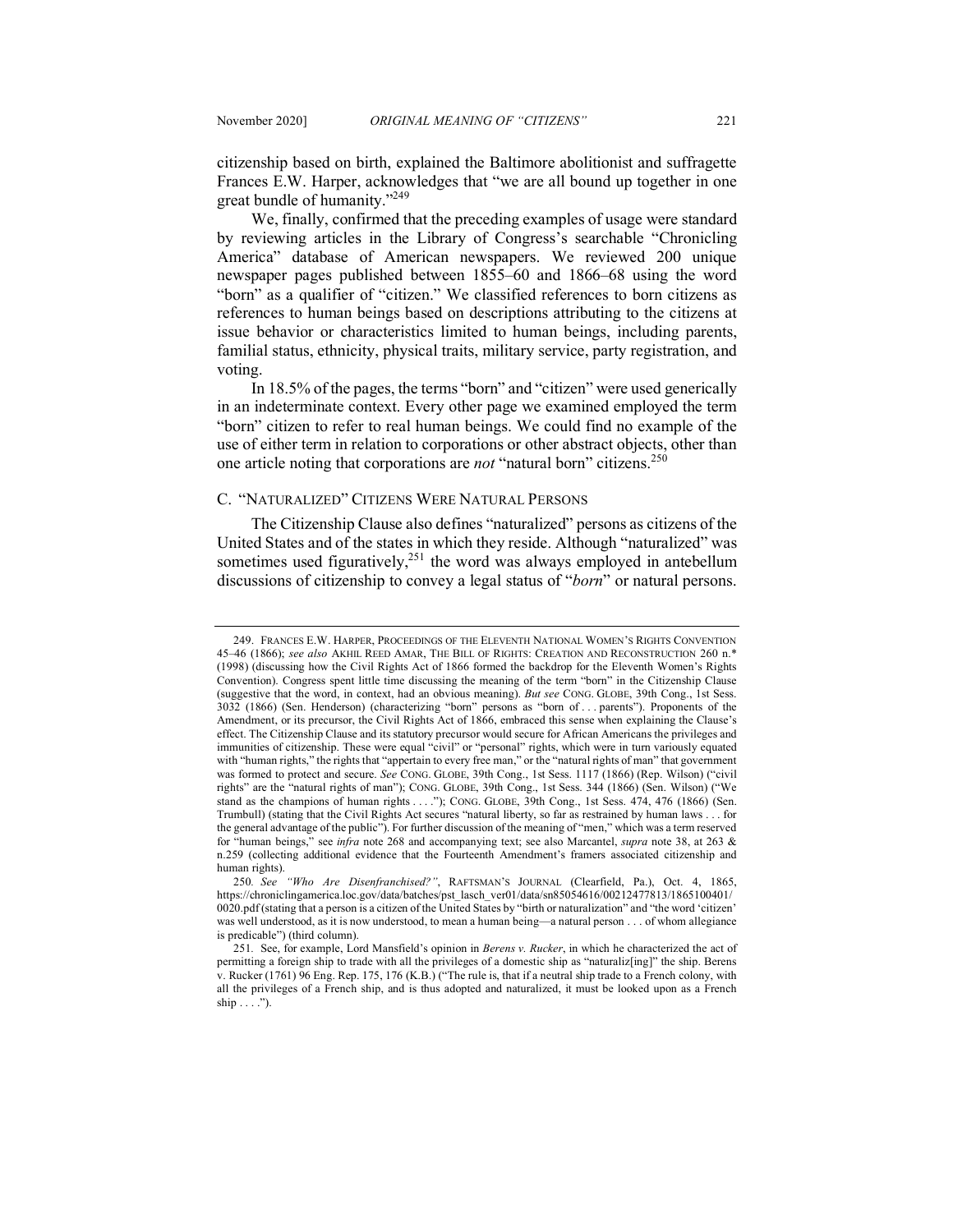In this, usage again followed the pattern set in the seventeenth and eighteenth centuries.

The eighteenth-century editions of Coke's *Institutes* defined naturalization as a status conferred on "aliens," or persons "*born* in a strange country" and therefore "out of the ligeance" of the King.252 In his *Commentaries*, Blackstone similarly defined "naturalization" exclusively as a status awarded to aliens.<sup>253</sup> "By [naturalization,]" he wrote, "an alien is put in exactly the same state as if he had been born in the king's ligeance."254 An "alien," in turn, was "one *born* out of the King's dominions."255

Similarly, Webster's dictionary defined naturalization in its legal sense, as the "confer[ral] on an alien the rights and privileges of a native subject or citizen; to adopt foreigners into a nation or state, and place them in the condition of natural born subjects."<sup>256</sup> "Foreigners," in turn, were "person[s] born in a foreign country, or without the country or jurisdiction of which one speaks."257 Thus, "[a] naturalized person is a citizen; but we still call him a *foreigner* by *birth*."258

Antebellum treatises would define naturalization the same way. Thus William Alexander Duer's textbook on American constitutional law (sometimes credited as the first of its kind) explained:

The Constitution contains no definition of the character of a citizen; but the term is used in plain reference to the Common Law, which . . . in many instances must be resorted to as the interpreter of its meaning. . . . At the time the Constitution was adopted, the Citizens of each State, collectively, constituted the citizens of the United States; and were either native Citizens, or those born within the United States, or naturalized Citizens, or persons *born*  elsewhere, but who, upon assuming the allegiance, had become entitled to, the privileges of native Citizens.259

Similarly, the vast majority of antebellum naturalization acts "presuppose[d] that all who are to be benefited by their provisions were born abroad."260 And, in *Dred Scott v. Sandford both* Justice Taney, in his opinion for

<sup>252.</sup> EDWARD COKE, THE FIRST PART OF THE INSTITUTES OF THE LAWES OF ENGLAND 129a (Hargrave & Butler, rev. 1832) (1628).

<sup>253.</sup> 1 BLACKSTONE, *supra* note 36, at \*362.

<sup>254</sup>*. Id.*

<sup>255</sup>*. Id.* at \*361 (emphasis added); *see also* 1 BOUVIER, *supra* note 36, at 66 ("There must be a union of birth abroad, and subjection to some other power to make an alien . . . ."); 1 BURN & BURN, *supra* note 73, at 30 ("Alien is one born out of the dominions of the crown of England."); GILES JACOB, A NEW LAW DICTIONARY CONTAINING THE INTERPRETATION AND DEFINITION OF WORDS USED IN THE LAW 444 (6th ed. 1750) (defining an alien as "[o]ne born in a Strange Country, and out of the Allegiance of the King"); 1 BACON, *supra* note 73, at 76 ("An alien is one born in a Strange Country and different Society, to which he is presumed to have a natural and necessary Allegiance . . . .").

<sup>256.</sup> 2 NOAH WEBSTER, THE AMERICAN DICTIONARY OF THE ENGLISH LANGUAGE 162 (1828).

<sup>257.</sup> 1 WEBSTER, *supra* note 220, at 684.

<sup>258</sup>*. Id.* (emphasis added).

<sup>259.</sup> WILLIAM ALEXANDER DUER, OUTLINES OF THE CONSTITUTIONAL JURISPRUDENCE OF THE UNITED STATES 165 (New York, Collins & Hannay 1833) (emphasis added); 1 BOUVIER, *supra* note 36, at 64 ("A naturalized citizen is one who, born an alien, has acquired the right of a citizen . . . .").

<sup>260.</sup> Lynch v. Clarke, 1 Sand. Ch. 583, 664 (N.Y. Ch. 1844). Thus, noted New York Vice Chancellor Sandford in *Lynch v. Clarke*, "The [federal naturalization statutes] abound in expressions of this sort, viz.: the country 'from which he came;' all 'persons who may arrive in the United States;' the country whence they migrated is to be stated, and the like. This language is inappropriate to a person who was born here, and wholly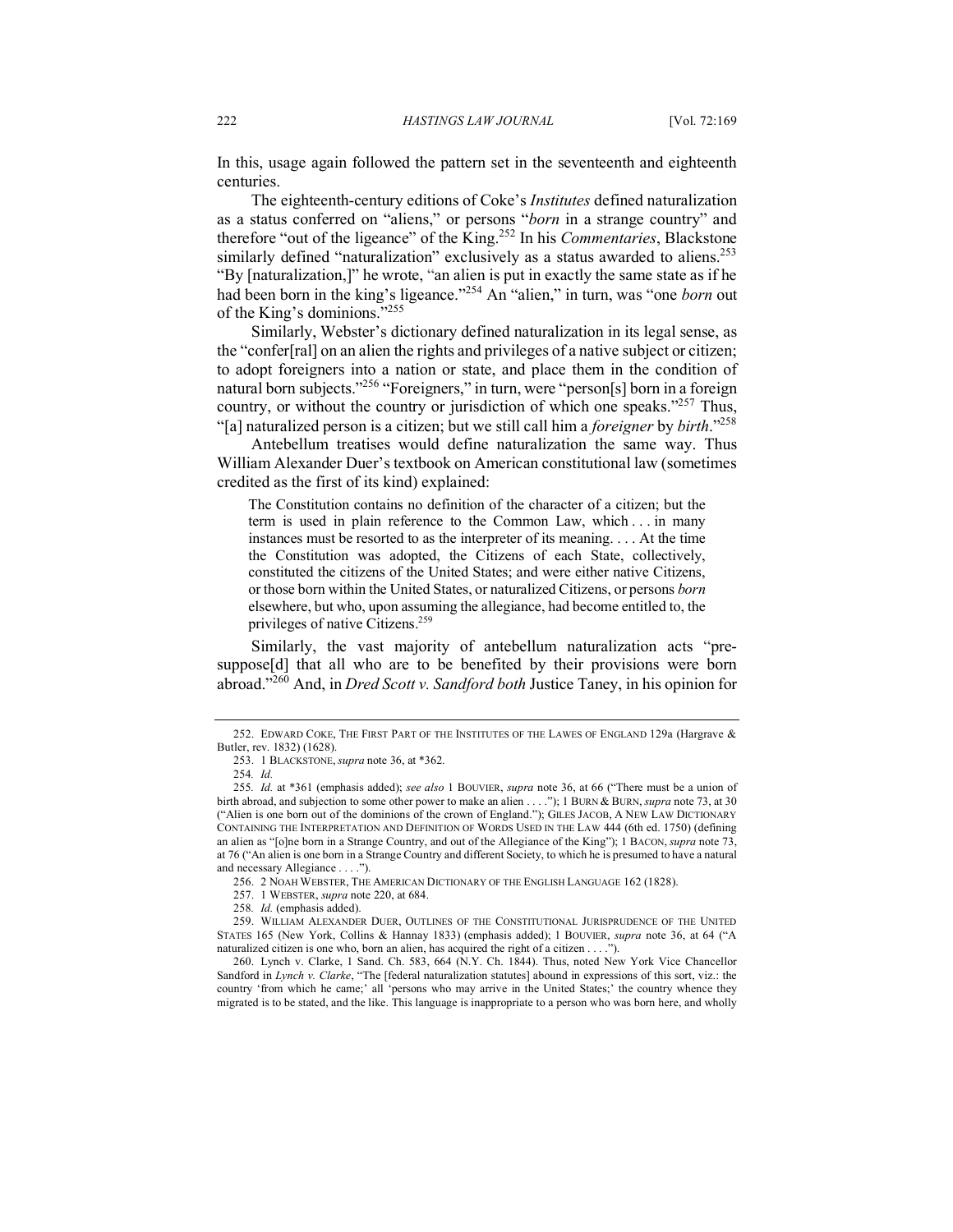the Court, and dissenter Justice Curtis agreed that naturalization was a power limited to altering the status of "persons born in a foreign country."261 Wrote Curtis:

It is not doubted that this is a power to prescribe a rule for the removal of the disabilities consequent on foreign birth. To hold that it extends further than this, would do violence to the meaning of the term naturalization, fixed in the common law, and in the minds of those who concurred in framing and adopting the Constitution. . . . [T]he only power expressly granted to Congress to legislate concerning citizenship, is confined to the removal of the disabilities of foreign birth.<sup>262</sup>

The public debate over slavery was also concerned with "naturalization." William Yates' treatise on the rights of free blacks suggested that naturalization was a power limited to granting citizenship to the foreign born.<sup>263</sup> That fact requires treating native born African Americans as "already citizens," since, otherwise, an absurdity would result: since they are home born, and therefore not within the scope of the naturalization power, African Americans "[could] not be made [citizens] by Congress" and so would be "worse than foreigners."<sup>264</sup>

Attorney General Bates, in his opinion on the citizenship of free blacks, also defined "naturalization" the same way—by reference to the circumstances of actual birth. The naturalization power, he wrote, is power of "legal . . . adoption" of the "foreign born."<sup>265</sup> Citizens are thus either "home born" or "alien—foreign-born" who have, by process of law, been "naturalized," or made in the eyes of the law equal to the "home born."266

Many abolitionists, however, denied that birth in a *foreign* jurisdiction was always a prerequisite. In debates over the Civil Rights Act of 1866, which granted freed slaves the privileges and immunities of citizenship, opponents cited Justice Curtis for the proposition that Congress lacked the power to "naturalize" native born freed blacks, because they were not "foreign born."<sup>267</sup>

Senator Trumbull and his allies, following abolitionists like Spooner,<sup>268</sup> argued the naturalization power was not limited simply to the foreign born. However, they continued to describe the class of persons to whom naturalization

268. SPOONER, *supra* note 241, at 112 (arguing naturalization is the "undoubted power to offer . . . citizenship to every person in the country, whether foreigner or native, who is not already a citizen").

inapplicable to one who has always resided in the country." *Id.*

<sup>261.</sup> Dred Scott v. Sandford, 60 U.S. 393, 417 (1857) (citations omitted).

<sup>262</sup>*. Id.* at 578 (Curtis, J., dissenting).

<sup>263.</sup> YATES, *supra* note 240, at 71.

<sup>264</sup>*. Id.* (excerpting arguments in the case of Prudence Crandall). Yates did not make the argument himself but excerpted this argument in his book.

<sup>265.</sup> Citizenship, 10 Op. Att'y Gen. 382, 389 (1862).

<sup>266</sup>*. Id.* ("The Constitution itself does not make the citizens (it is in fact made by them). It only intends and recognizes such of them as are natural—home–born—and provides for the naturalization of such as them as are alien—foreign–born, making the latter, as far as nature will allow, like the former").

<sup>267.</sup> CONG. GLOBE, 39th Cong., 1st Sess., 524–25 (1866) (Sen. Davis) (When "naturalization" is used in its ordinary sense—that is, when applied "to a man"—"[t]he subject upon which alone and exclusively the naturalization [power] . . . can operate is a foreigner"); CONG. GLOBE, 39th Cong., 1st Sess. 1152 (1866) (Rep. Rogers) ("It is well settled that the laws in regard to naturalization have no reference except to foreigners, and are not intended to include persons who were born here."); CONG. GLOBE, 39th Cong., 1st Sess. 1163 (1866) (Rep. Rogers) (citing Curtis, J.).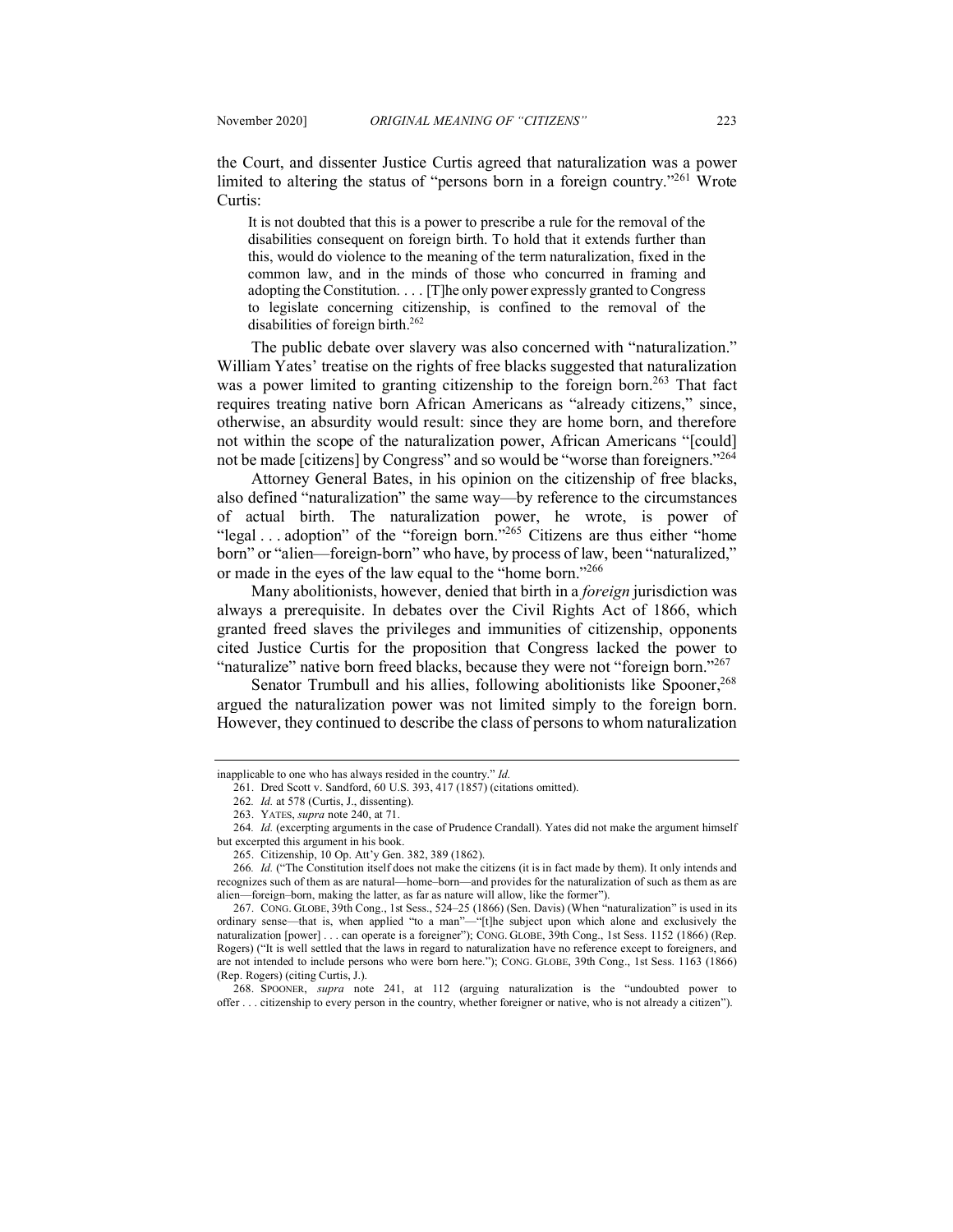applied as human beings. Naturalization, said Senator Thayer, was properly defined as a power over either foreigners "born abroad" or those "born in this country";269 or, alternatively, as the power to give to "a man, or any class of men, the same rights the same rights of citizenship which belong to a natural-born citizen of the country."270 "Men"—the term used to describe the class to which naturalization is applicable—was a term that, in the nineteenth century, described "members of the human race" or "mankind."<sup>271</sup>

And, again, examining the use of the term "naturalize" or "naturalization" in the context of discussions of citizenship in the Chronicling America database confirmed this pattern of usage. We reviewed 200 unique newspaper pages published between 1855–60 and 1866–68 using the word "naturalized" as a qualifier of "citizen." We classified references to naturalized citizens as references to natural persons based on descriptions attributing to the citizens at issue behavior or characteristics limited to human beings, including parents, familial status, ethnicity, physical traits, military service, party registration, and voting. In 16% of the pages, the terms naturalized citizen was used generically in an indeterminate context. Every other page we examined employed the term "naturalized" citizen to refer to real human beings. We could find no uses of the term "naturalized" to refer corporations.

\* \* \*

The upshot: By defining citizen using terms—birth and naturalization limited to natural persons, the Citizenship Clause did not expand the term "citizen" to encompass corporations. Article III citizens were natural persons in 1787, and they remained so after passage of the Fourteenth Amendment.

#### **CONCLUSION**

A few years after the ratification of the Fourteenth Amendment, Justice Curtis argued that corporations are not Article III citizens as an original matter.<sup>272</sup> A decade earlier, John Codman Hurd had suggested that Article III uses the term "citizen" in a different sense, drawn from international law, that has nothing to do with the conferral of rights and immunities under domestic law. It is a term, he argued, for "belonging" to a state in the eyes of international law—one that encompasses corporations and other "legal persons" subject to a state's "personal jurisdiction" by virtue of a domicile.<sup>273</sup>

Justice Curtis's claim is the correct one. At the two relevant fixation periods, 1787–88 and 1866–68, the evidence overwhelmingly shows that clauses employing the term "citizen" were limited to natural persons.

In 1787–88, the public meaning of citizen communicated, at a minimum,

<sup>269.</sup> CONG. GLOBE, 39th Cong., 1st. Sess. 1152 (1866) (Sen. Thayer).

<sup>270.</sup> *Id.*; CONG. GLOBE, 39th Cong., 1st Sess. 500 (1866) (Sen. Trumbull) (Congress has the power to make "every inhabitant" a citizen "no matter where born").

<sup>271</sup>*. See* 1 BOUVIER, *supra* note 36, at 57 ("Any human being is a man . . . .").

<sup>272</sup>*. See supra* notes 3–7 and accompanying text.

<sup>273</sup>*. See supra* notes 178 and accompanying text.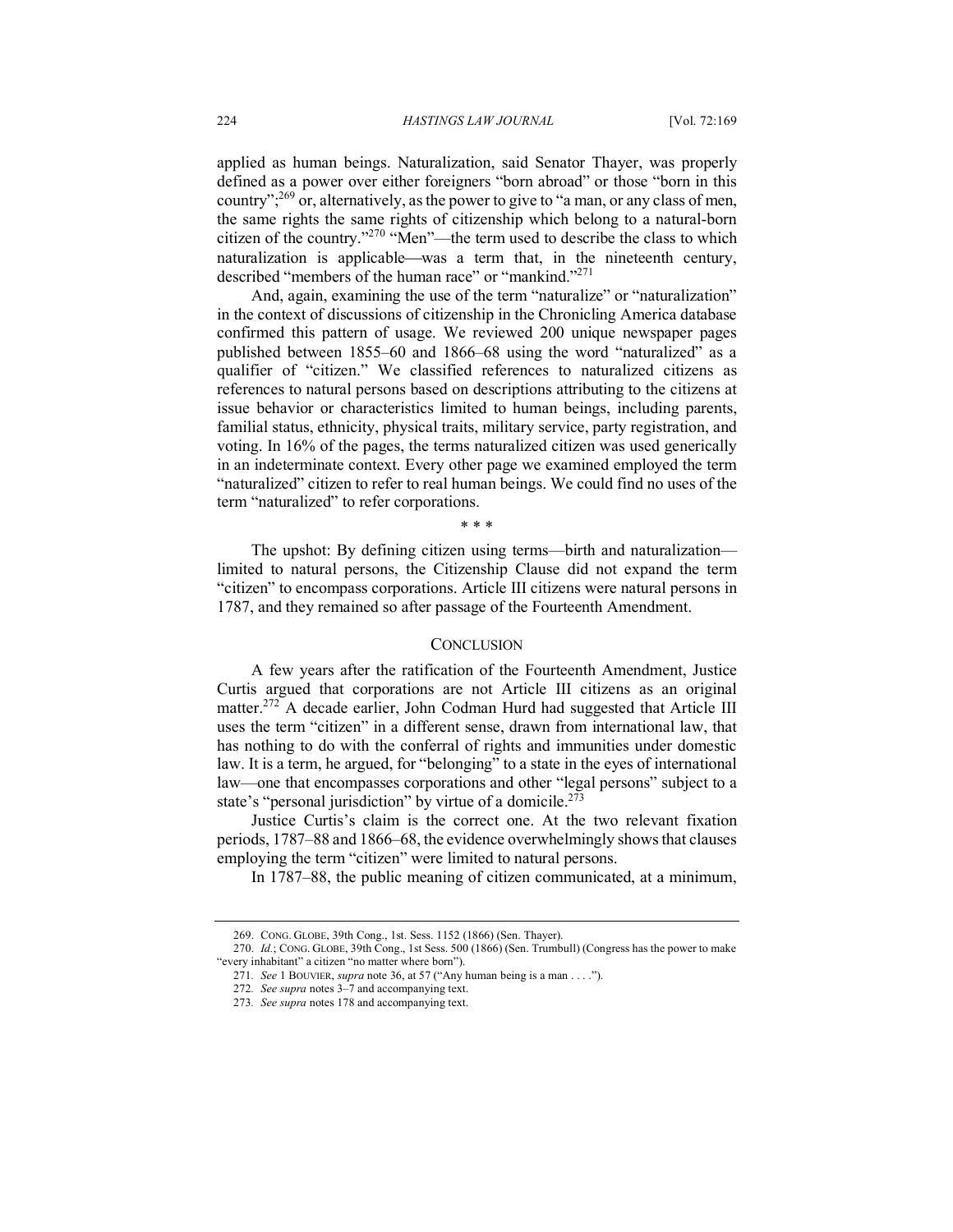that the status holder was expected to have a solidaristic tie to the status-granting community, a tie which only real human beings can form. In 1787–88, citizenship thus had a sortal boundary—it was a term that did not extend beyond the set of human beings.

The Fourteenth Amendment added monumentally important content to the meaning of "citizen" across the Constitution. It overturned *Dred Scott*, affirming the set of citizens is not restricted with regard to race—it is a term open to "all" human beings who meet its race-neutral definitional criteria. And, in the process, it shifted the conception of citizenship away from its original emphasis on a community of allegiance toward an understanding of citizenship as a community of equal human rights and equal human dignity.274 But because it defined citizenship in terms—"birth" and "naturalization"—reserved for human beings, it did not expand the set of citizens beyond the boundaries set down in 1787–88.

Hurd's new concept of Article III citizenship was an obscure specialist sense that developed between ratification of Article III and the Fourteenth Amendment. But that sense was not part of the word's popular meaning and was never ratified by amendments to the Constitution's text.

"Citizen," as the term was defined and used in the Constitution, is conceptually tied to humanity. The original public meaning of the word "citizen" communicated powerful normative ideas relating to human political relationships and human rights, but did not encompass abstract objects, like corporations.

Recovering and implementing the original public meaning of "citizen" could have profound implications for contemporary constitutional doctrine. It also has interesting implications for bigger picture debates about originalism. A full exploration of those implications is beyond the scope of this Article, but in this conclusion, we will sketch some of the most likely possibilities.

First, modern diversity doctrine, applied to corporations, cannot be squared with the original public meaning of Article III. Section (c) of the statutory grant of original diversity jurisdiction (28 U.S.C. § 1332) treats corporations as citizens of the states in which they are incorporated and in which they operate their "principal place of business."275 This reflects Hurd's conception of Article III citizens, not the text's original meaning.

Because as an original matter, corporation qua corporations are not Article III citizens, the current statutory grant of diversity jurisdiction exceeds Congress's authority. Congress does not have the power to change the constitutional meaning of "citizen" through legislation; rather, the constitutional grant of diversity jurisdiction operates as a limit on Congress's power to confer original subject-matter jurisdiction on "such inferior courts as the Congress may from time to time ordain and establish."<sup>276</sup> In other words, Section 1332(c), as it stands, is unconstitutional from an originalist perspective.

This fact should, we note, also give living constitutionalists pause. This is

<sup>274</sup>*. See supra* notes 240–246 and accompanying text.

<sup>275.</sup> 28 U.S.C. § 1332(c)(1) (2019).

<sup>276.</sup> U.S. CONST. art. III, § 1.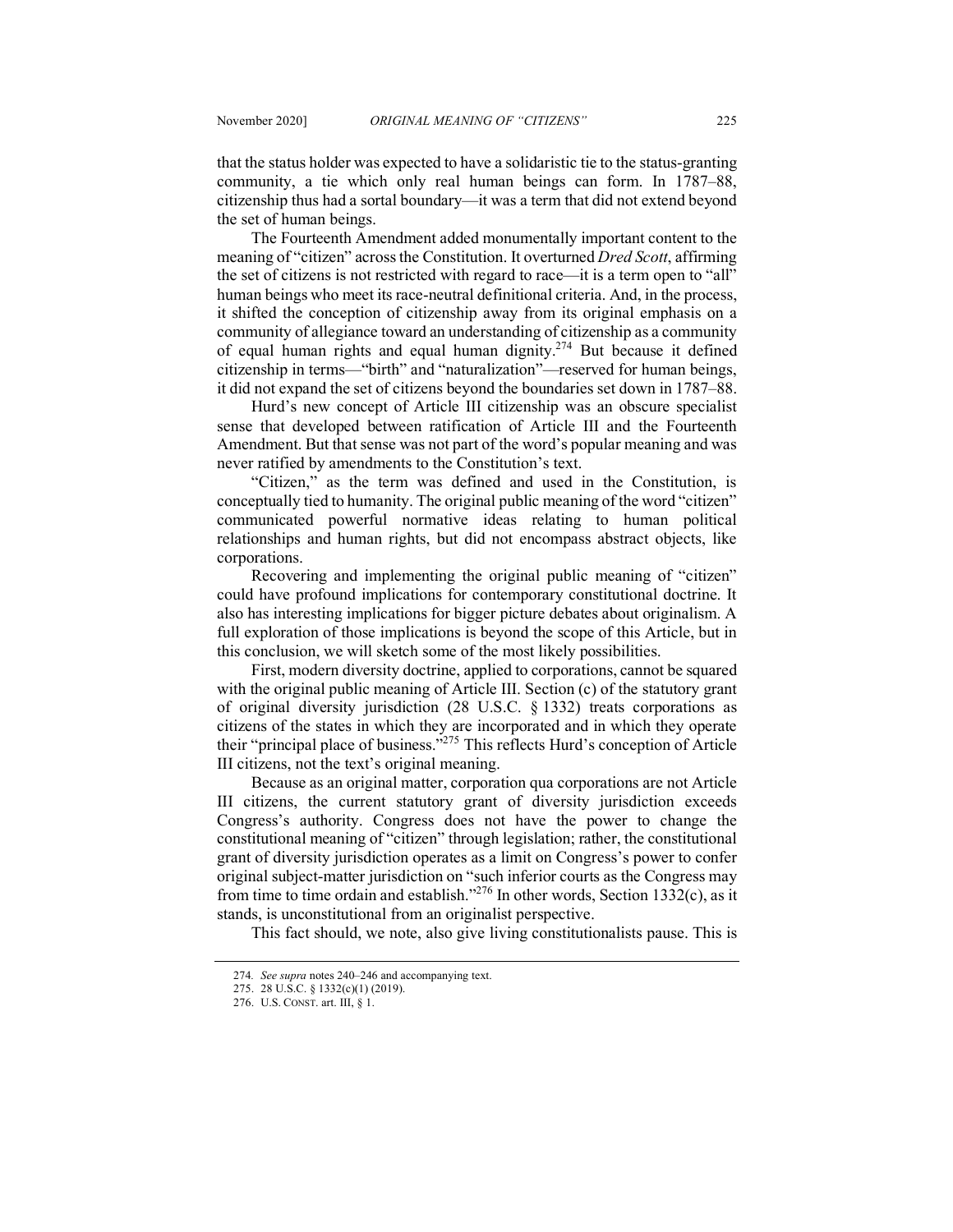not a close case. To the extent that living constitutionalists give substantial (if not decisive) weight to the clear and unequivocal meaning of the constitutional text, there is a prima facie case against Section 1332(c).

Perhaps corporate diversity jurisdiction can be salvaged by amending Section 1332(c). However, there is only one route such an amendment could take: the one charted in antebellum cases like *Deveaux*, where the Supreme Court allowed corporations to access the federal diversity docket based on the citizenship of their shareholders. To save corporate diversity jurisdiction, an amended version of Section 1332(c) would need to rely on the concept of "minimum diversity" by conferring jurisdiction over corporations when at least one shareholder of a corporation is a citizen of a state other that the state of which the opposing party is a citizen.<sup>277</sup> This, in turn, would require corporate litigants to determine whether shareholders are United States citizens and their states of domicile in order to invoke federal diversity jurisdiction. Of course, Section 1332(c) does not require such a determination; it confers diversity jurisdiction irrespective of the citizenship of shareholders.

It is, though, far from clear this fix is consistent with the original meaning of the diversity clause. Whether it passes originalist muster turns on the original meaning of the phrase "controversies between" citizens. If the parties "between" whom "controversies" subsisted were those over whom the court exercises *in personam* jurisdiction, then shareholders would usually not qualify as Article III parties in suits by or against their corporations. In that case, this attempted fix would be just as unconstitutional from an originalist perspective as the current version of Section 1332(c). An inquiry into the persons "between" whom Article III "controversies" subsist is, though, a subject for future research.

Another potential problem with salvaging diversity jurisdiction over corporations on the basis of shareholder citizenship is that the strategy assumes the complete diversity rule of *Strawbridge v. Curtiss*<sup>278</sup> is only a statutory rule, not a constitutional requirement. Again, this topic is beyond the scope of this Article, but we note that Justice Marshall's very concise opinion in *Strawbridge* says nothing about the relationship between the meaning of the diversity statute and the almost identically worded constitutional provision.<sup>279</sup> The supposition that the *Strawbridge* rule is not constitutional does not, as far as we are aware, seem to be grounded in a rigorous investigation of the original public meaning of Article III. Rather, it seems to us to be an assumption made by contemporary courts and commentators who assumed a nonoriginalist framework.

It might be argued that the unconstitutionality of corporate diversity

<sup>277.</sup> Although most cases involving corporate diversity would fit within an amended version of Section 1332(c), there remains a category of cases that are allowed by the current statute but would not be allowed by an amendment. For example, if all of the relevant shareholders of a corporation were nondiverse from all of the opposing parties, the amended statute would not confer diversity jurisdiction. This possibility illustrates our basic point: as written, the current diversity statute confers jurisdiction in cases where the original public meaning of the word citizen would not—even if the fiction that diversity controversies involving corporations are actually controversies between shareholders is allowed.

<sup>278.</sup> Strawbridge v. Curtiss, 7 U.S. 267, 267 (1806).

<sup>279</sup>*. Id.*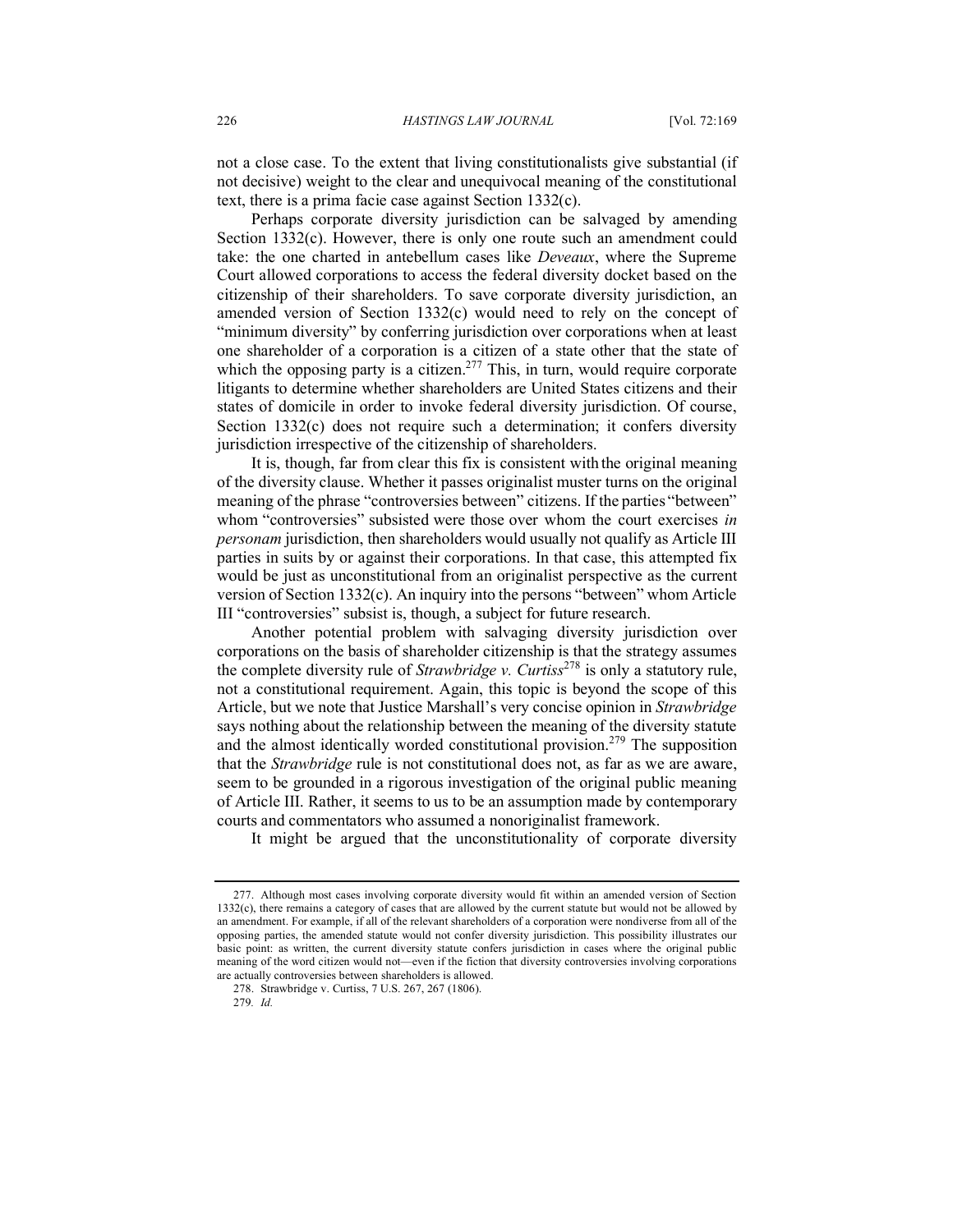jurisdiction is not a matter of great consequence. If these cases cannot be heard in federal court, there will always be a state court forum available. State courts are courts of general subject-matter jurisdiction, and some state court will have jurisdiction over any corporation that is incorporated in one of the United States. But this argument ignores the importance of forum shopping, especially in cases in which a corporation is the defendant.<sup>280</sup> It may well be the case that federal courts systematically favor corporate defendants represented by Big Law over individual plaintiffs represented by local plaintiff's lawyers—although the investigation of that empirical claim is beyond the scope of this Article. We believe it is very likely that corporate diversity jurisdiction has important consequences, and hence that the question whether such jurisdiction is constitutional is not trivial or insignificant.

The Article's findings are also important for bigger picture debates about originalism. First, the findings help shore up originalism against a common attack: that it is just a cover for "conservative" preferences. In recent years, progressives have often fought to preserve state control over corporate litigation, while business conservatives have generally favored expanding federal power over corporate litigation, at states' expense, through enactments like the Class Action Fairness Act. By complicating the scope of corporate diversity jurisdiction, the results illustrate that originalism is a project that is orthogonal to any one set of partisan preferences.

On the other hand, the project also shows how originalism, or at least non- "faint-hearted" versions, would, if put in the practice, lead to results that unsettle major features of what might be called the practical or workaday constitution, of which diversity jurisdiction is a major part. This may lend fuel to critics' complaints that originalism is too impractical to implement. Stout-hearted originalists will need to grapple with what the findings here mean for their approach to originalism as a normative matter.

Faint-hearted originalists who happily adhere to long-settled precedent, by contrast, won't face this problem—and will even find the results here help rationalize some otherwise mysterious features of current precedent. Modern doctrine, for example, directs that statutory grants of diversity jurisdiction should be construed narrowly—what has sometimes been termed the Court's "anti-jurisdictional canon." Many have questioned merits of the canon.<sup>281</sup> But, by raising doubts about the constitutionality of corporate diversity jurisdiction, this Article tees up the possibility that the canon might be rationalized as a "second-best" strategy, or compensating adjustment, for entrenched underenforcement of Article III limits on diversity jurisdiction.

These are just some of the further inquiries that flow from the simple but important fact that corporations' claim to state citizenship finds no support in

<sup>280</sup>*. See* Susan Steinman, *Help Fight Corporate Forum Shopping*, TRIAL, Apr. 2016, at 16; Stephen B. Burbank, *The Class Action Fairness Act of 2005 in Historical Context: A Preliminary View*, 156 U. PA. L. REV. 1439, 1469–70 (2008); George W. Ball, *Revision of Federal Diversity Jurisdiction*, 28 ILL. L. REV. 356, 361 n.30 (1933).

<sup>281.</sup> *See, e.g.*, Aaron-Andrew P. Bruhl*, The Jurisdiction Canon*, 70 VAND. L. REV. 499 (2017).